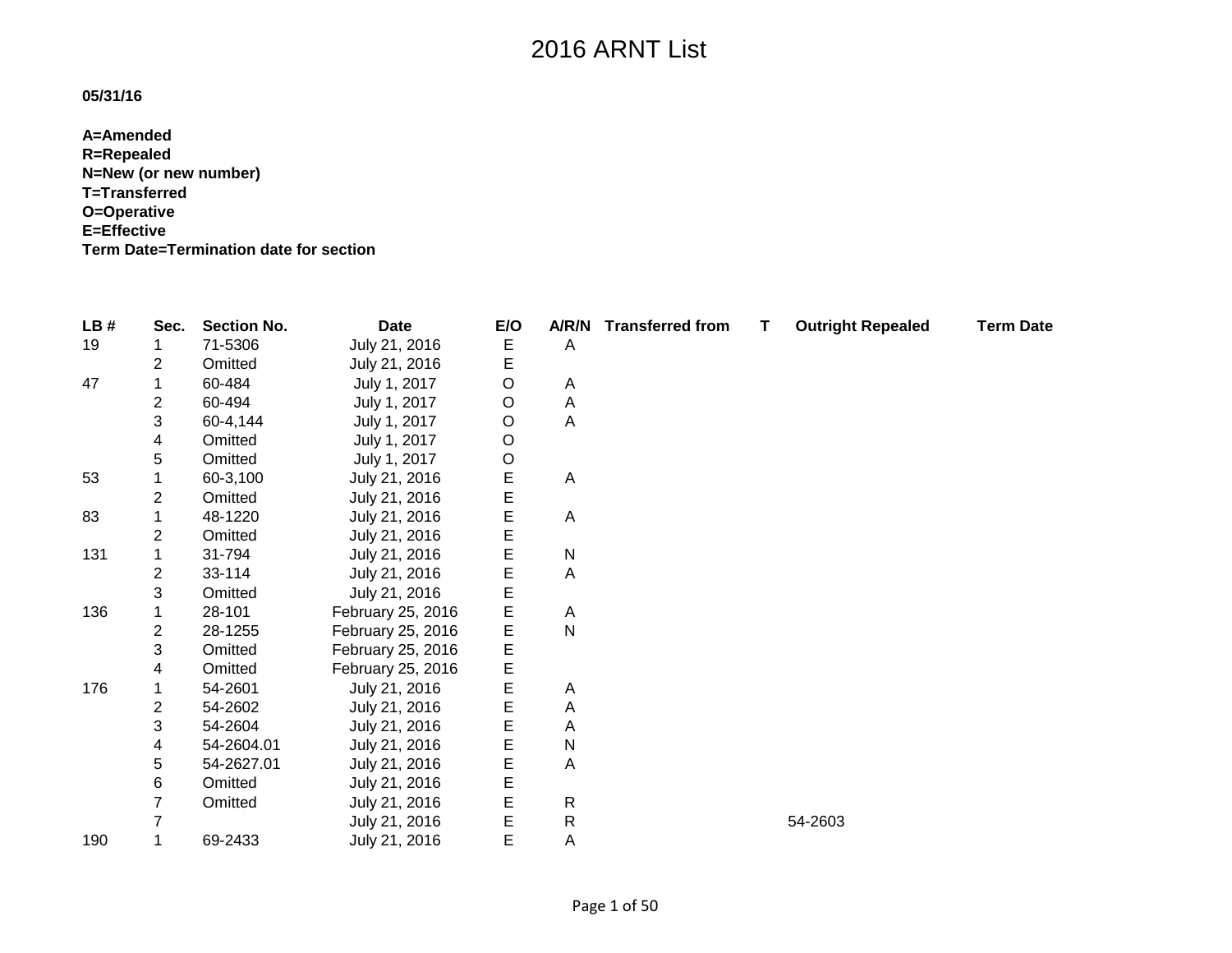|     | $\overline{c}$          | Omitted     | July 21, 2016 | Е |   |
|-----|-------------------------|-------------|---------------|---|---|
| 221 | $\mathbf{1}$            | 25-21,220   | July 21, 2016 | E | A |
|     | $\overline{c}$          | 69-2303     | July 21, 2016 | E | A |
|     | 3                       | 76-1414     | July 21, 2016 | E | A |
|     | $\overline{\mathbf{4}}$ | 76-1431     | July 21, 2016 | E | A |
|     | 5                       | 76-1441     | July 21, 2016 | E | A |
|     | 6                       | 76-1446     | July 21, 2016 | E | A |
|     | $\overline{7}$          | Omitted     | July 21, 2016 | E |   |
| 235 | 1                       | 69-308      | July 21, 2016 | E | N |
|     | $\overline{2}$          | 69-309      | July 21, 2016 | E | N |
|     | 3                       | 69-310      | July 21, 2016 | E | N |
|     | $\overline{\mathbf{4}}$ | 69-311      | July 21, 2016 | E | N |
|     | 5                       | 69-312      | July 21, 2016 | E | N |
|     | 6                       | 69-313      | July 21, 2016 | E | N |
|     | $\overline{7}$          | 69-314      | July 21, 2016 | E | N |
| 270 | $\mathbf 1$             | 81-406      | July 1, 2016  | O | N |
|     | $\overline{c}$          | 48-1706     | July 1, 2016  | O | A |
|     | 3                       | 48-2107     | July 1, 2016  | O | A |
|     | $\overline{\mathbf{4}}$ | 48-2710     | July 1, 2016  | O | A |
|     | 5                       | Omitted     | July 1, 2016  | O |   |
|     | 6                       | Omitted     | July 1, 2016  | O |   |
|     | $\overline{7}$          | Omitted     | July 1, 2016  | O | R |
|     | $\overline{7}$          |             | July 1, 2016  | O | R |
|     | $\overline{7}$          |             | July 1, 2016  | O | R |
|     | 8                       | Omitted     | July 1, 2016  | O |   |
| 275 | $\mathbf 1$             | 60-6,197.06 | July 21, 2016 | E | A |
|     | $\overline{c}$          | Omitted     | July 21, 2016 | E |   |
| 285 | $\mathbf{1}$            | 13-2709     | July 21, 2016 | E | Α |
|     | $\overline{c}$          | Omitted     | July 21, 2016 | E |   |
| 295 | $\mathbf{1}$            | 16-901      | July 21, 2016 | E | A |
|     | $\overline{2}$          | 17-1001     | July 21, 2016 | E | A |
|     | 3                       | Omitted     | July 21, 2016 | E |   |
| 311 | $\mathbf 1$             | 60-462      | March 4, 2016 | E | Α |
|     | $\overline{c}$          | 60-463      | March 4, 2016 | E | A |
|     | 3                       | 60-469.01   | March 4, 2016 | E | N |
|     | $\overline{\mathbf{4}}$ | 60-469      | March 4, 2016 | E | A |
|     | 5                       | 60-479      | March 4, 2016 | E | A |
|     | 6                       | 60-484      | March 4, 2016 | E | A |
|     | $\overline{7}$          | 60-493      | March 4, 2016 | E | A |
|     | 8                       | 60-495      | March 4, 2016 | E | A |
|     | 9                       | 60-4,113    | March 4, 2016 | E | A |

R 48-1707 R 48-2115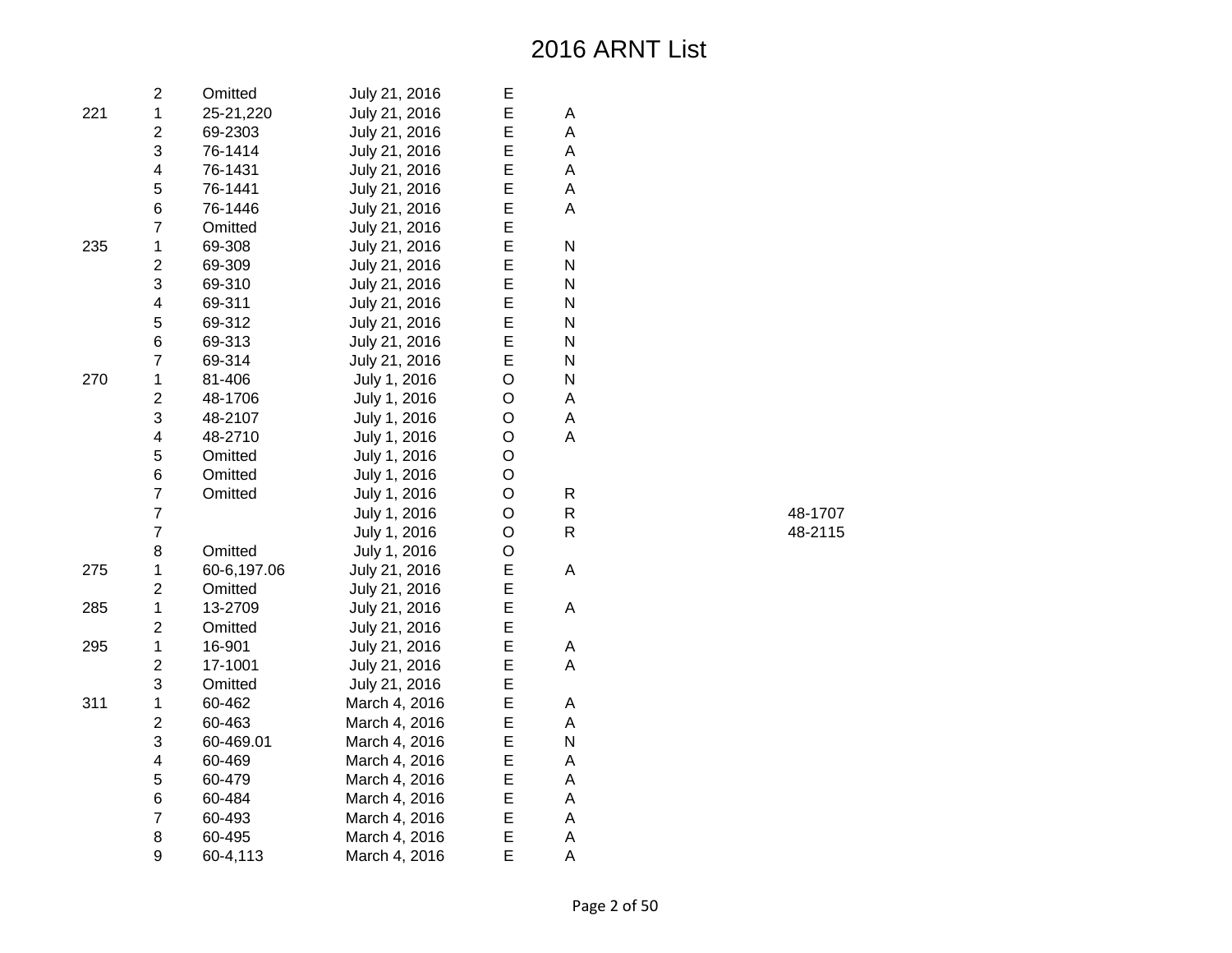|      | 10             | 60-4,115     | March 4, 2016  | Е       | Α |
|------|----------------|--------------|----------------|---------|---|
|      | 11             | 60-4,115.01  | March 4, 2016  | E       | N |
|      | 12             | 60-4,117     | March 4, 2016  | E       | A |
|      | 13             | 60-4,120.01  | March 4, 2016  | E       | A |
|      | 14             | 60-4,123     | March 4, 2016  | E       | A |
|      | 15             | 60-4,124     | March 4, 2016  | E       | A |
|      | 16             | 60-4,127     | March 4, 2016  | E       | A |
|      | 17             | 60-4,142     | March 4, 2016  | E       | A |
|      | 18             | 60-4,144     | March 4, 2016  | E       | A |
|      | 19             | 60-4,149     | March 4, 2016  | E       | A |
|      | 20             | 60-4,150     | March 4, 2016  | E       | A |
|      | 21             | 60-4,168     | March 4, 2016  | E       | A |
|      | 22             | 60-4,181     | March 4, 2016  | E       | A |
|      | 23             | 75-362       | March 4, 2016  | E       | A |
|      | 24             | Omitted      | March 4, 2016  | E       |   |
|      | 25             | Omitted      | March 4, 2016  | E       |   |
| 328  | 1              | 81-15,237    | July 21, 2016  | E       | A |
|      | $\overline{2}$ | 81-15,247    | July 21, 2016  | E       | A |
|      | 3              | 81-15,248.01 | July 21, 2016  | E       | A |
|      | 4              | Omitted      | July 21, 2016  | E       |   |
| 378  | 1              | 16-697.02    | July 21, 2016  | E       | A |
|      | $\overline{2}$ | Omitted      | July 21, 2016  | E       |   |
| 400  | 1              | 49-1493      | July 21, 2016  | E       | А |
|      | $\overline{c}$ | 49-1494      | July 21, 2016  | E       | A |
|      | 3              | Omitted      | July 21, 2016  | E       |   |
| 400A |                | Omitted      | July 21, 2016  | E       |   |
| 447  | 1              | 13-2402      | March 31, 2016 | O       | Α |
|      | $\overline{c}$ | 72-1237      | March 31, 2016 | O       | A |
|      | 3              | 72-1239      | March 31, 2016 | O       | A |
|      | 4              | 72-1239.01   | March 31, 2016 | O       | A |
|      | 5              | 72-1243      | March 31, 2016 | O       | A |
|      | 6              | 72-1249      | March 31, 2016 | O       | A |
|      | $\overline{7}$ | 72-1249.02   | March 31, 2016 | O       | A |
|      | 8              | 79-916       | March 31, 2016 | O       | A |
|      | 9              | 79-931       | March 31, 2016 | O       | A |
|      | 10             | 79-934       | March 31, 2016 | O       | A |
|      | 11             | 79-935       | March 31, 2016 | O       | A |
|      | 12             | 79-954       | March 31, 2016 | O       | A |
|      | 13             | 79-966       | March 31, 2016 | O       | A |
|      | 14             | 79-978       | March 31, 2016 | O       | A |
|      | 15             | 79-978.01    | March 31, 2016 | $\circ$ | A |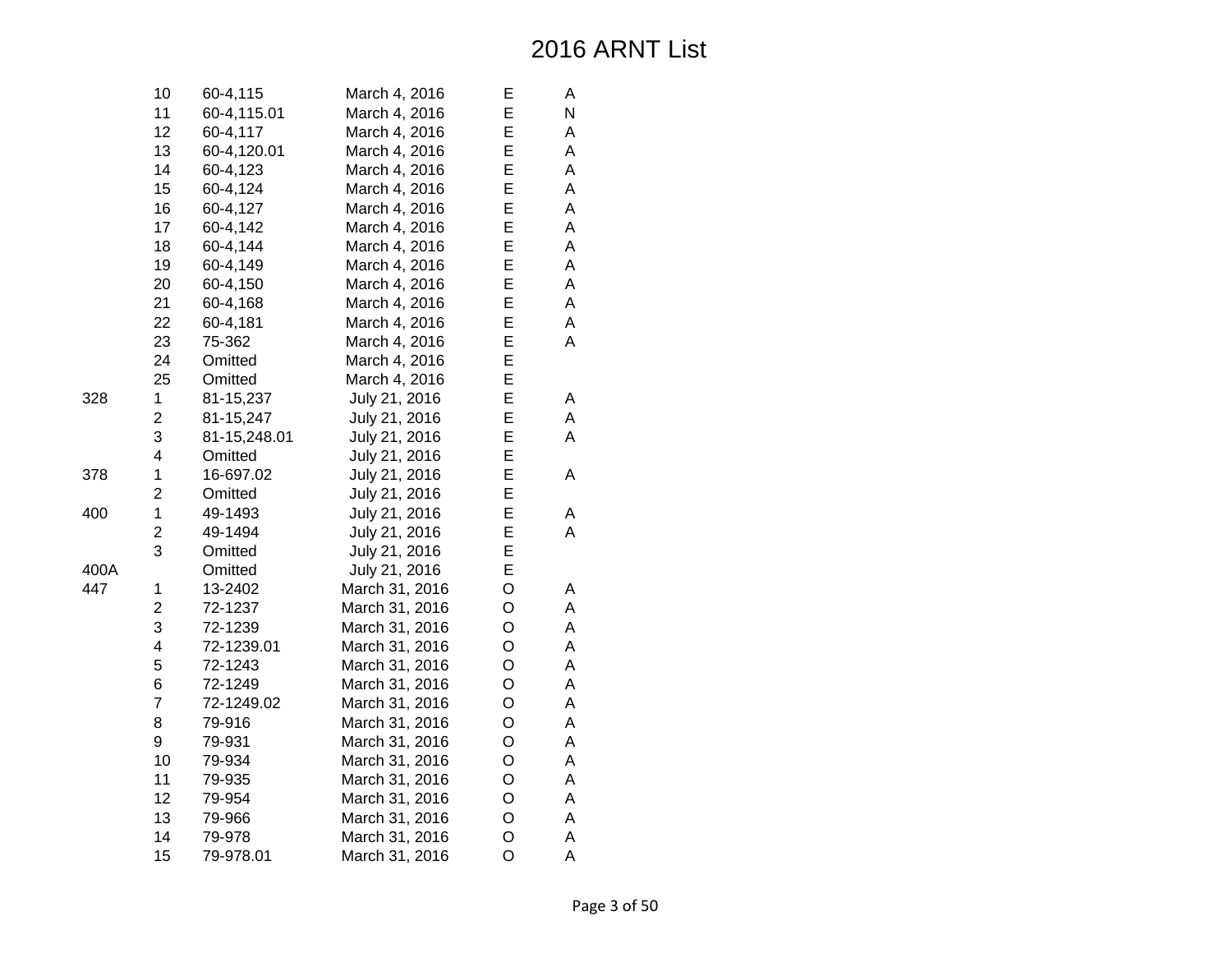| 16 | 79-979      | March 31, 2016    | O | Α |
|----|-------------|-------------------|---|---|
| 17 | 79-980      | July 1, 2016      | O | A |
| 18 | 79-981      | March 31, 2016    | O | A |
| 19 | 79-982      | March 31, 2016    | O | Α |
| 20 | 79-982.01   | March 31, 2016    | O | N |
| 21 | 79-982.02   | March 31, 2016    | O | N |
| 22 | 79-983      | March 31, 2016    | O | A |
| 23 | 79-984      | March 31, 2016    | O | A |
| 24 | 79-985      | March 31, 2016    | O | A |
| 25 | 79-986      | March 31, 2016    | O | A |
| 26 | 79-987      | March 31, 2016    | O | A |
| 27 | 79-989      | March 31, 2016    | O | A |
| 28 | 79-990      | March 31, 2016    | O | A |
| 29 | 79-991      | March 31, 2016    | O | A |
| 30 | 79-992      | March 31, 2016    | O | Α |
| 31 | 79-996      | September 1, 2016 | O | Α |
| 32 | 79-998      | March 31, 2016    | O | A |
| 33 | 79-9,100    | March 31, 2016    | O | A |
| 34 | 79-9,100.01 | March 31, 2016    | O | N |
| 35 | 79-9,102    | March 31, 2016    | O | A |
| 36 | 79-9,103    | March 31, 2016    | O | A |
| 37 | 79-9,105    | March 31, 2016    | O | A |
| 38 | 79-9,107    | March 31, 2016    | O | A |
| 39 | 79-9,108    | March 31, 2016    | O | A |
| 40 | 79-9,109    | March 31, 2016    | O | A |
| 41 | 79-9,111    | March 31, 2016    | O | A |
| 42 | 79-9,113    | March 31, 2016    | O | A |
| 43 | 79-9,115    | March 31, 2016    | O | A |
| 44 | 79-9,117    | March 31, 2016    | O | A |
| 45 | 84-712.05   | March 31, 2016    | O | A |
| 46 | 84-1501     | March 31, 2016    | O | A |
| 47 | 84-1503     | March 31, 2016    | O | A |
| 48 | 84-1514     | March 31, 2016    | O | N |
| 49 | Omitted     | March 31, 2016    | O |   |
| 50 | Omitted     | March 31, 2016    | O |   |
| 51 | Omitted     | March 31, 2016    | O |   |
| 52 | Omitted     | July 1, 2016      | O |   |
| 53 | Omitted     | September 1, 2016 | O |   |
| 54 | Omitted     | March 31, 2016    | O | R |
| 54 |             | March 31, 2016    | O | R |
| 55 | Omitted     | March 31, 2016    | O |   |

79-988.01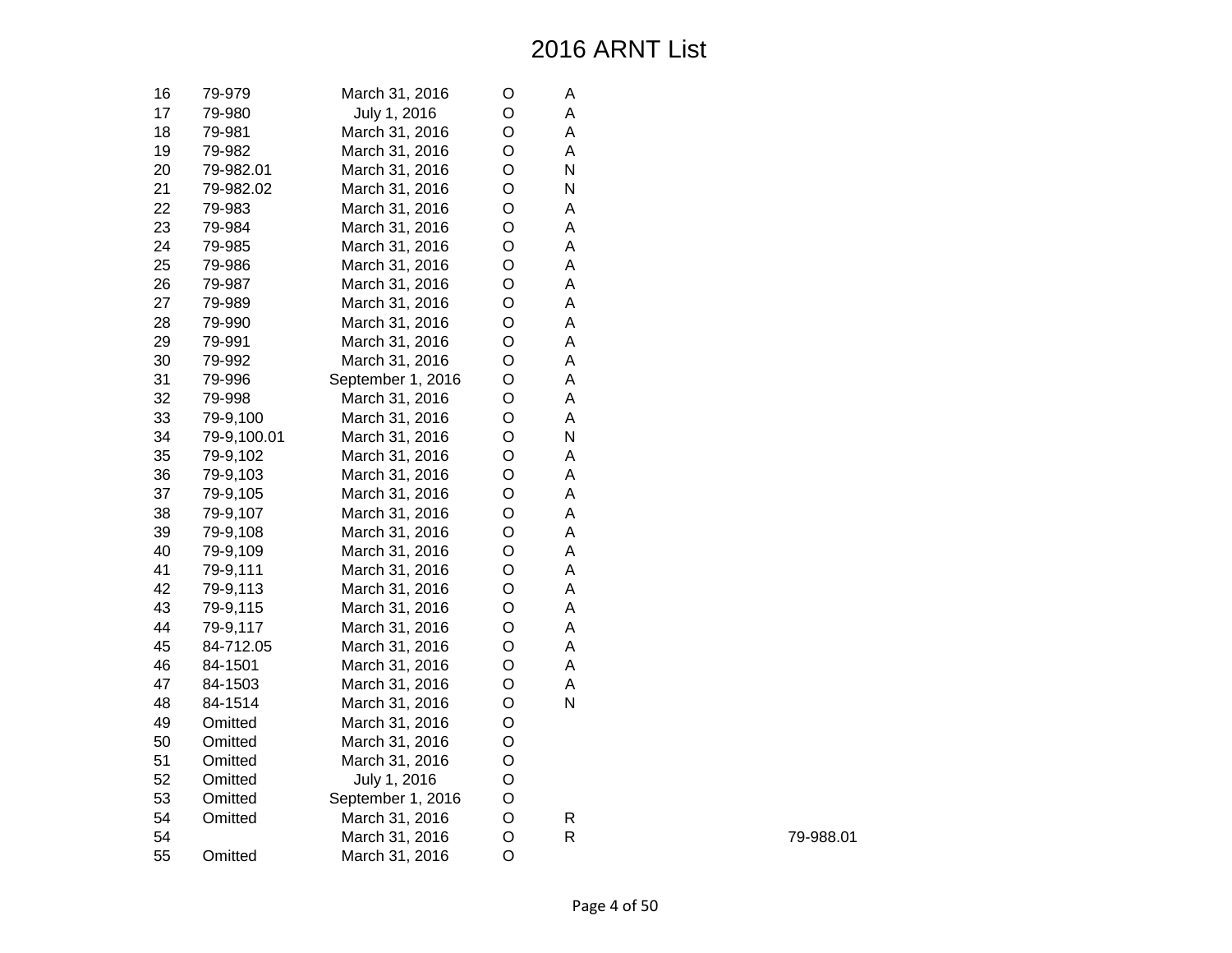Page 5 of 50

| 447A |                         | Omitted    | March 31, 2016    | Е |   |
|------|-------------------------|------------|-------------------|---|---|
| 465  | 1                       | 64-301     | July 1, 2017      | O | N |
|      | $\overline{2}$          | 64-302     | July 1, 2017      | O | N |
|      | 3                       | 64-303     | July 1, 2017      | O | N |
|      | $\overline{\mathbf{4}}$ | 64-304     | July 1, 2017      | O | N |
|      | 5                       | 64-305     | July 1, 2017      | O | N |
|      | 6                       | 64-306     | July 1, 2017      | O | N |
|      | $\overline{7}$          | 64-307     | July 1, 2017      | O | N |
|      | 8                       | 64-308     | July 1, 2017      | O | N |
|      | 9                       | 64-309     | July 1, 2017      | O | N |
|      | 10                      | 64-310     | July 1, 2017      | O | N |
|      | 11                      | 64-311     | July 1, 2017      | O | N |
|      | 12                      | 64-312     | July 1, 2017      | O | N |
|      | 13                      | 64-313     | July 1, 2017      | O | N |
|      | 14                      | 64-314     | July 1, 2017      | O | N |
|      | 15                      | 64-315     | July 1, 2017      | O | N |
|      | 16                      | 64-316     | July 1, 2017      | O | N |
|      | 17                      | 64-317     | July 1, 2017      | O | N |
|      | 18                      | Omitted    | July 1, 2017      | O |   |
| 465A |                         | Omitted    | July 21, 2016     | E |   |
| 467  | 1                       | 81-2014    | April 19, 2016    | E | Α |
|      | $\overline{2}$          | 81-2014.01 | April 19, 2016    | E | A |
|      | 3                       | 81-2017    | April 19, 2016    | E | A |
|      | $\overline{\mathbf{4}}$ | 81-2026    | April 19, 2016    | E | A |
|      | 5                       | 81-2027.08 | April 19, 2016    | E | A |
|      | 6                       | 81-2027.09 | April 19, 2016    | E | N |
|      | $\overline{7}$          | 81-2027.10 | April 19, 2016    | E | N |
|      | 8                       | 81-2041    | April 19, 2016    | E | A |
|      | $\mathsf 9$             | Omitted    | April 19, 2016    | E |   |
|      | 10                      | Omitted    | April 19, 2016    | E |   |
|      | 11                      | Omitted    | April 19, 2016    | E |   |
| 467A |                         | Omitted    | April 19, 2016    | E |   |
| 471  | 1                       | 71-2454    | February 25, 2016 | E | Α |
|      | $\overline{c}$          | 71-2454.01 | February 25, 2016 | E | N |
|      | 3                       | 84-712.05  | February 25, 2016 | E | A |
|      | $\overline{\mathbf{4}}$ | Omitted    | February 25, 2016 | E |   |
|      | 5                       | Omitted    | February 25, 2016 | E |   |
| 474  | 1                       | 37-201     | July 21, 2016     | E | Α |
|      | $\overline{2}$          | 37-327.04  | July 21, 2016     | E | N |
|      | 3                       | 60-301     | July 21, 2016     | E | A |
|      | $\overline{\mathbf{4}}$ | 60-393     | July 21, 2016     | E | A |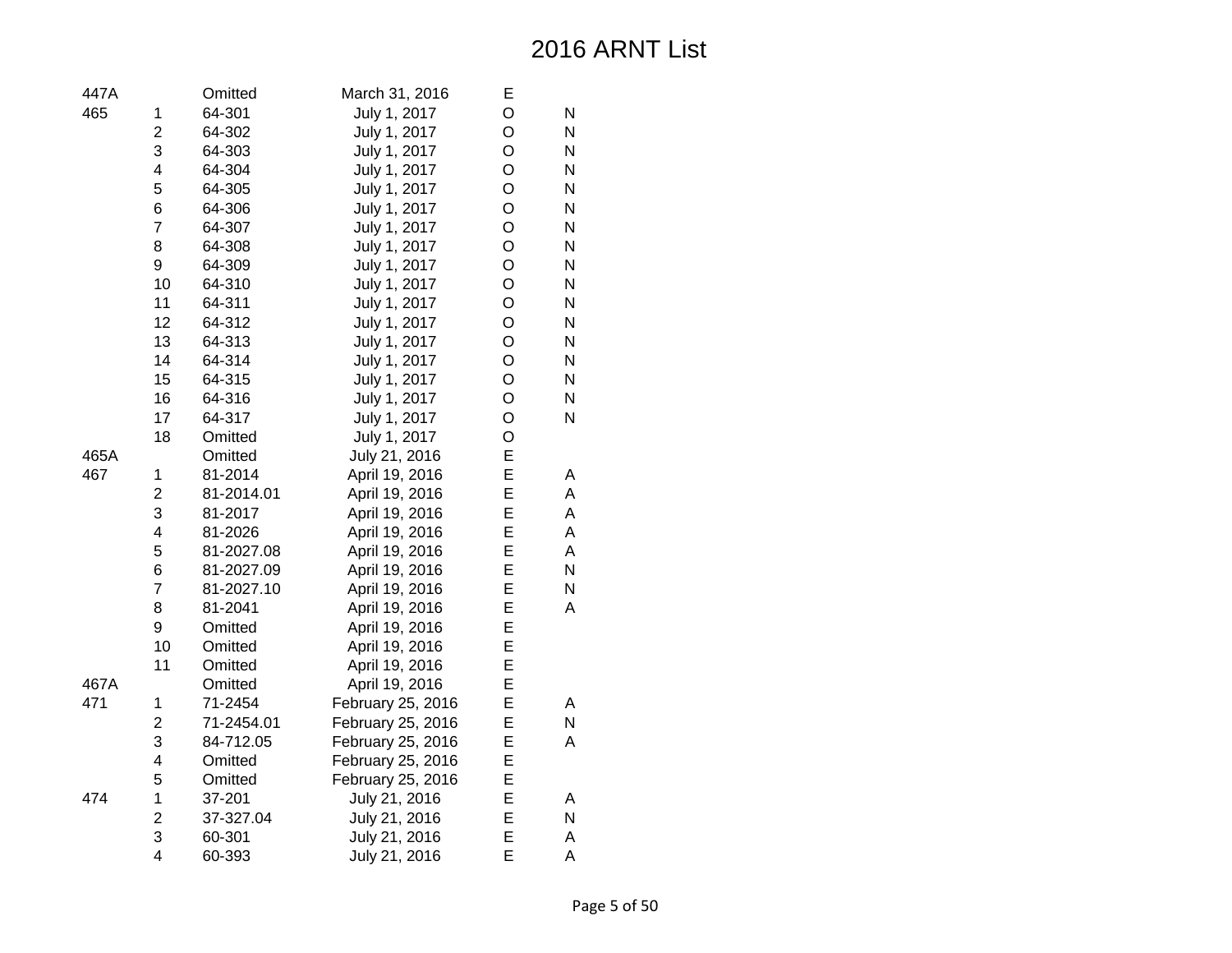|      | 5                       | 60-395      | July 21, 2016   | E              | А |
|------|-------------------------|-------------|-----------------|----------------|---|
|      | 6                       | 60-396      | July 21, 2016   | E              | A |
|      | $\overline{7}$          | 60-3,104    | July 21, 2016   | E              | A |
|      | 8                       | 60-3,130.04 | July 21, 2016   | E              | A |
|      | 9                       | 60-3,226    | July 21, 2016   | E              | N |
|      | 10                      | 60-3,227    | July 21, 2016   | E              | N |
|      | 11                      | Omitted     | July 21, 2016   | E              |   |
| 474A |                         | Omitted     | July 21, 2016   | E              |   |
| 505  | 1                       | 29-3523     | January 1, 2017 | O              | А |
|      | $\overline{c}$          | Omitted     | January 1, 2017 | O              |   |
|      | 3                       | Omitted     | January 1, 2017 | O              |   |
| 505A |                         | Omitted     | July 21, 2016   | E              |   |
| 567  | 1                       | 38-2871     | July 21, 2016   | E              | Α |
|      | $\overline{2}$          | Omitted     | July 21, 2016   | E              |   |
| 665  | 1                       | Omitted     | July 21, 2016   | E              | R |
|      | 1                       |             | July 21, 2016   | E              | R |
|      | $\mathbf{1}$            |             | July 21, 2016   | E              | R |
| 666  | $\mathbf 1$             | 60-3,136    | July 21, 2016   | E              | A |
|      | $\overline{2}$          | 60-3,198    | July 21, 2016   | E              | A |
|      | 3                       | 60-487      | July 21, 2016   | E              | A |
|      | 4                       | 60-4,131    | July 21, 2016   | E              | A |
|      | 5                       | 60-4,144.01 | July 21, 2016   | E              | A |
|      | 6                       | 60-4,144.02 | July 21, 2016   | E              | A |
|      | $\overline{7}$          | 60-4,147.03 | July 21, 2016   | E              | A |
|      | 8                       | 60-4,168    | July 21, 2016   | E              | A |
|      | 9                       | 60-4,181    | July 21, 2016   | E              | A |
|      | 10                      | Omitted     | July 21, 2016   | E              |   |
| 667  | $\mathbf 1$             | 66-1418     | July 21, 2016   | E              | A |
|      | $\overline{c}$          | Omitted     | July 21, 2016   | E              |   |
| 676  | $\mathbf 1$             | $8 - 1,140$ | March 10, 2016  | E              | A |
|      | $\overline{c}$          | 8-355       | March 10, 2016  | E              | A |
|      | 3                       | 21-17,115   | March 10, 2016  | E              | A |
|      | $\overline{\mathbf{4}}$ | Omitted     | March 10, 2016  | E              |   |
|      | 5                       | Omitted     | March 10, 2016  | E              |   |
| 677  | $\mathbf 1$             | 80-410      | July 21, 2016   | E              | A |
|      | $\overline{c}$          | Omitted     | July 21, 2016   | E              |   |
| 678  | $\mathbf 1$             | 81-885      | October 1, 2016 | O              | А |
|      | $\overline{\mathbf{c}}$ | 81-885.01   | October 1, 2016 | O              | A |
|      | 3                       | 81-885.56   | October 1, 2016 | O              | N |
|      | $\overline{\mathbf{4}}$ | 81-885.24   | October 1, 2016 | O              | A |
|      | 5                       | Omitted     | October 1, 2016 | $\overline{O}$ |   |

R 61-220 R 61-221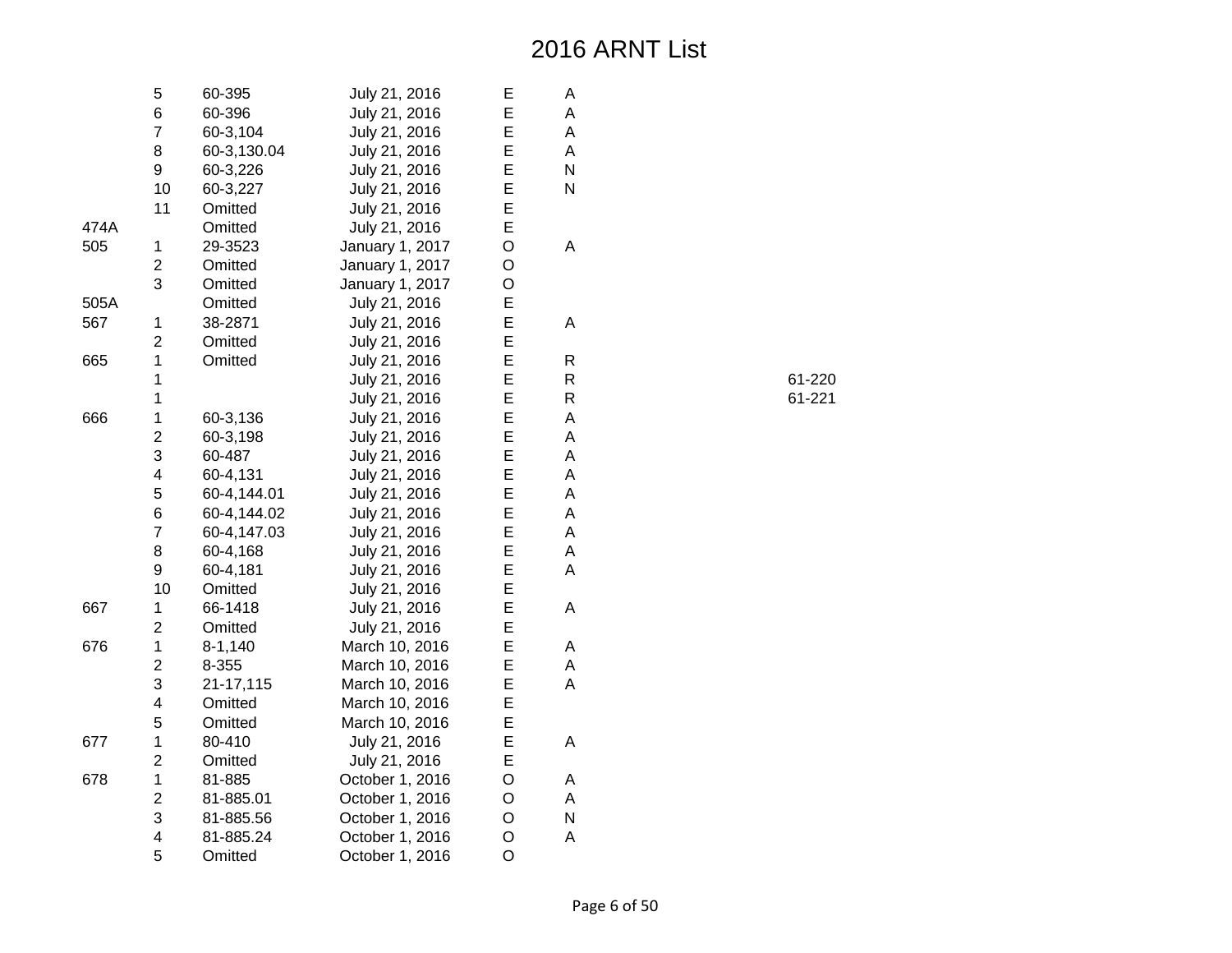|      | 6                       | Omitted   | October 1, 2016 | O |   |
|------|-------------------------|-----------|-----------------|---|---|
| 679  | 1                       | 47-624    | July 21, 2016   | E | A |
|      | $\overline{2}$          | Omitted   | July 21, 2016   | E |   |
| 680  | 1                       | 38-2890   | April 7, 2016   | E | Α |
|      | $\overline{c}$          | Omitted   | April 7, 2016   | E |   |
|      | 3                       | Omitted   | April 7, 2016   | E |   |
| 680A |                         | Omitted   | April 7, 2016   | E |   |
| 683  | 1                       | 77-3506   | January 1, 2017 | O | А |
|      | $\overline{2}$          | 77-3509   | January 1, 2017 | O | A |
|      | 3                       | Omitted   | January 1, 2017 | O |   |
|      | $\overline{\mathbf{4}}$ | Omitted   | January 1, 2017 | O |   |
| 684  | $\mathbf 1$             | 43-107    | July 21, 2016   | E | A |
|      | $\overline{2}$          | Omitted   | July 21, 2016   | E |   |
| 686  | $\mathbf 1$             | 49-1701   | July 21, 2016   | E | N |
|      | $\overline{c}$          | 49-501.01 | July 21, 2016   | E | A |
|      | 3                       | Omitted   | July 21, 2016   | E |   |
| 694  | $\mathbf 1$             | 84-602.02 | July 21, 2016   | E | A |
|      | $\overline{2}$          | Omitted   | July 21, 2016   | E |   |
| 695  | $\mathbf 1$             | 31-735    | July 21, 2016   | E | A |
|      | $\overline{2}$          | Omitted   | July 21, 2016   | E |   |
| 698  | 1                       | 71-9301   | July 21, 2016   | O | N |
|      | $\overline{2}$          | 71-9302   | July 21, 2016   | O | N |
|      | 3                       | 71-9303   | July 21, 2016   | O | N |
|      | $\overline{\mathbf{4}}$ | 71-9304   | July 21, 2016   | O | N |
|      | 5                       | 71-9305   | July 21, 2016   | O | N |
|      | 6                       | 71-9306   | July 21, 2016   | O | N |
|      | $\overline{7}$          | 71-9401   | July 21, 2016   | O | N |
|      | 8                       | 71-9402   | July 21, 2016   | O | N |
|      | 9                       | 71-9403   | July 21, 2016   | O | N |
|      | 10                      | 71-9404   | July 21, 2016   | O | N |
|      | 11                      | 71-9405   | July 21, 2016   | O | N |
|      | 12                      | 71-9406   | July 21, 2016   | O | N |
|      | 13                      | 71-9407   | July 21, 2016   | O | N |
|      | 14                      | 71-9408   | July 21, 2016   | O | N |
|      | 15                      | 68-901    | March 31, 2016  | O | A |
|      | 16                      | 68-976    | March 31, 2016  | O | N |
|      | 17                      | 71-401    | July 21, 2016   | O | A |
|      | 18                      | 71-403    | July 21, 2016   | O | A |
|      | 19                      | 71-422.01 | July 21, 2016   | O | N |
|      | 20                      | 71-471    | July 21, 2016   | O | N |
|      | 21                      | 71-472    | July 21, 2016   | O | N |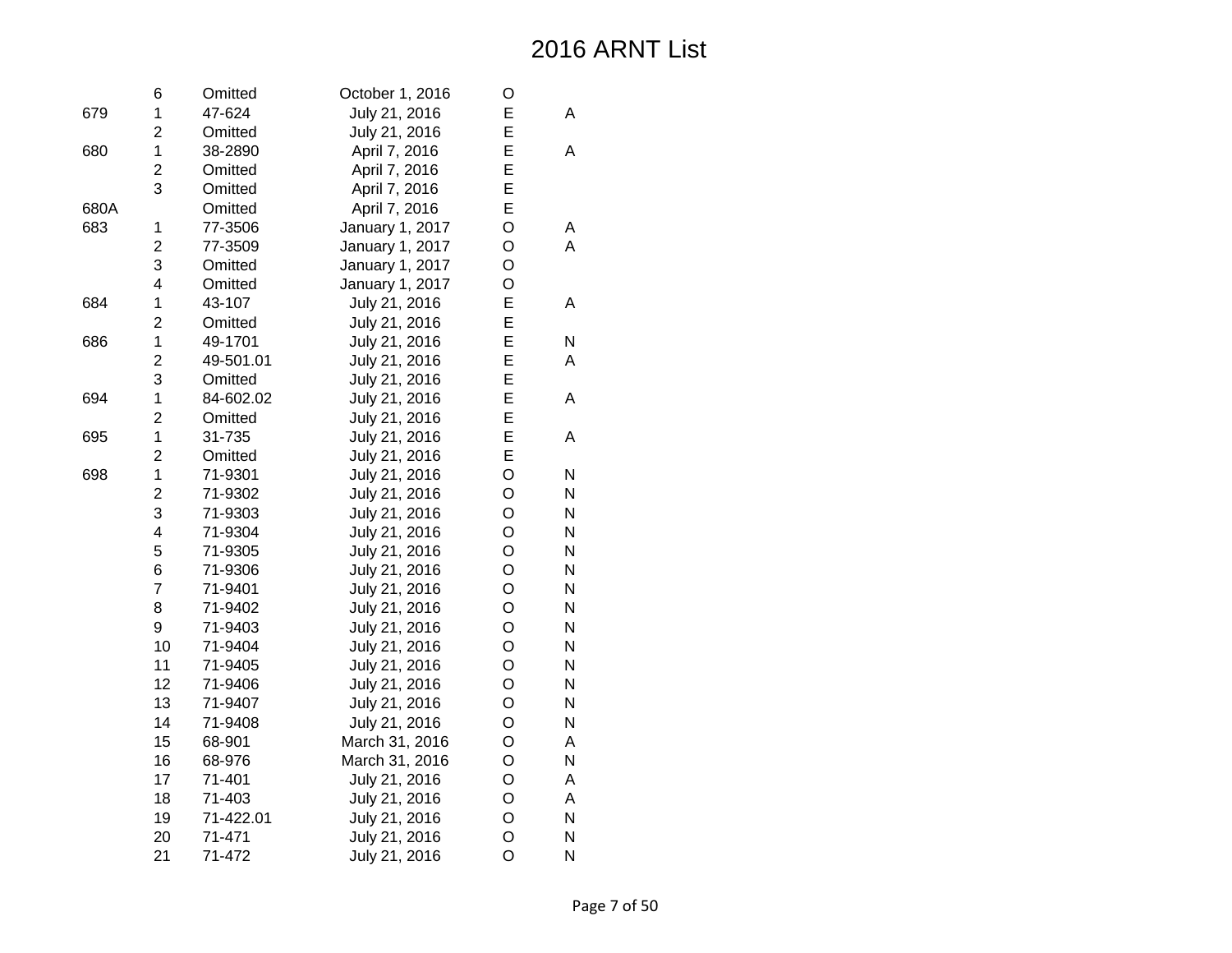|      | 22                      | 71-473     | July 21, 2016  | O | Ν |
|------|-------------------------|------------|----------------|---|---|
|      | 23                      | 71-516.01  | July 21, 2016  | O | А |
|      | 24                      | 71-516.02  | July 21, 2016  | O | A |
|      | 25                      | 71-516.03  | July 21, 2016  | O | A |
|      | 26                      | 71-516.04  | July 21, 2016  | O | A |
|      | 27                      | 71-517     | July 21, 2016  | O | N |
|      | 28                      | 81-2201    | July 21, 2016  | O | A |
|      | 29                      | 81-2213    | July 21, 2016  | O | A |
|      | 30                      | 81-2218    | July 21, 2016  | O | A |
|      | 31                      | 81-2220    | July 21, 2016  | O | A |
|      | 32                      | 81-2221    | July 21, 2016  | O | A |
|      | 33                      | 81-2235    | July 21, 2016  | O | A |
|      | 34                      | Omitted    | March 31, 2016 | O |   |
|      | 35                      | Omitted    | July 21, 2016  | O |   |
|      | 36                      | Omitted    | March 31, 2016 | O |   |
|      | 37                      | Omitted    | July 21, 2016  | O | R |
|      | 37                      |            | July 21, 2016  | O | R |
|      | 38                      | Omitted    | March 31, 2016 | O |   |
| 698A |                         | Omitted    | March 31, 2016 | E |   |
| 699  | 1                       | 19-5205    | July 21, 2016  | E | Α |
|      | $\overline{c}$          | 19-5210    | July 21, 2016  | E | А |
|      | 3                       | 19-5213    | July 21, 2016  | E | A |
|      | 4                       | Omitted    | July 21, 2016  | E |   |
| 700  | $\mathbf 1$             | 14-407     | July 21, 2016  | E | A |
|      | $\overline{\mathbf{c}}$ | 19-4029.01 | July 21, 2016  | E | A |
|      | 3                       | Omitted    | July 21, 2016  | E |   |
| 702  | 1                       | 17-102     | July 21, 2016  | E | А |
|      | $\overline{c}$          | 17-104     | July 21, 2016  | E | A |
|      | 3                       | Omitted    | July 21, 2016  | E |   |
| 703  | $\mathbf 1$             | 16-207     | July 21, 2016  | E | A |
|      | $\overline{c}$          | 17-555     | July 21, 2016  | E | A |
|      | 3                       | Omitted    | July 21, 2016  | E |   |
| 704  | 1                       | 14-419     | July 21, 2016  | E | А |
|      | $\overline{c}$          | 15-905     | July 21, 2016  | E | A |
|      | 3                       | 16-102     | July 21, 2016  | E | A |
|      | $\overline{\mathbf{4}}$ | 16-103     | July 21, 2016  | E | A |
|      | 5                       | 16-104     | July 21, 2016  | E | A |
|      | 6                       | 16-105     | July 21, 2016  | E | А |
|      | $\overline{7}$          | 16-117     | July 21, 2016  | E | A |
|      | 8                       | 16-119     | July 21, 2016  | E | A |
|      | 9                       | 16-120     | July 21, 2016  | E | A |

R 81-2228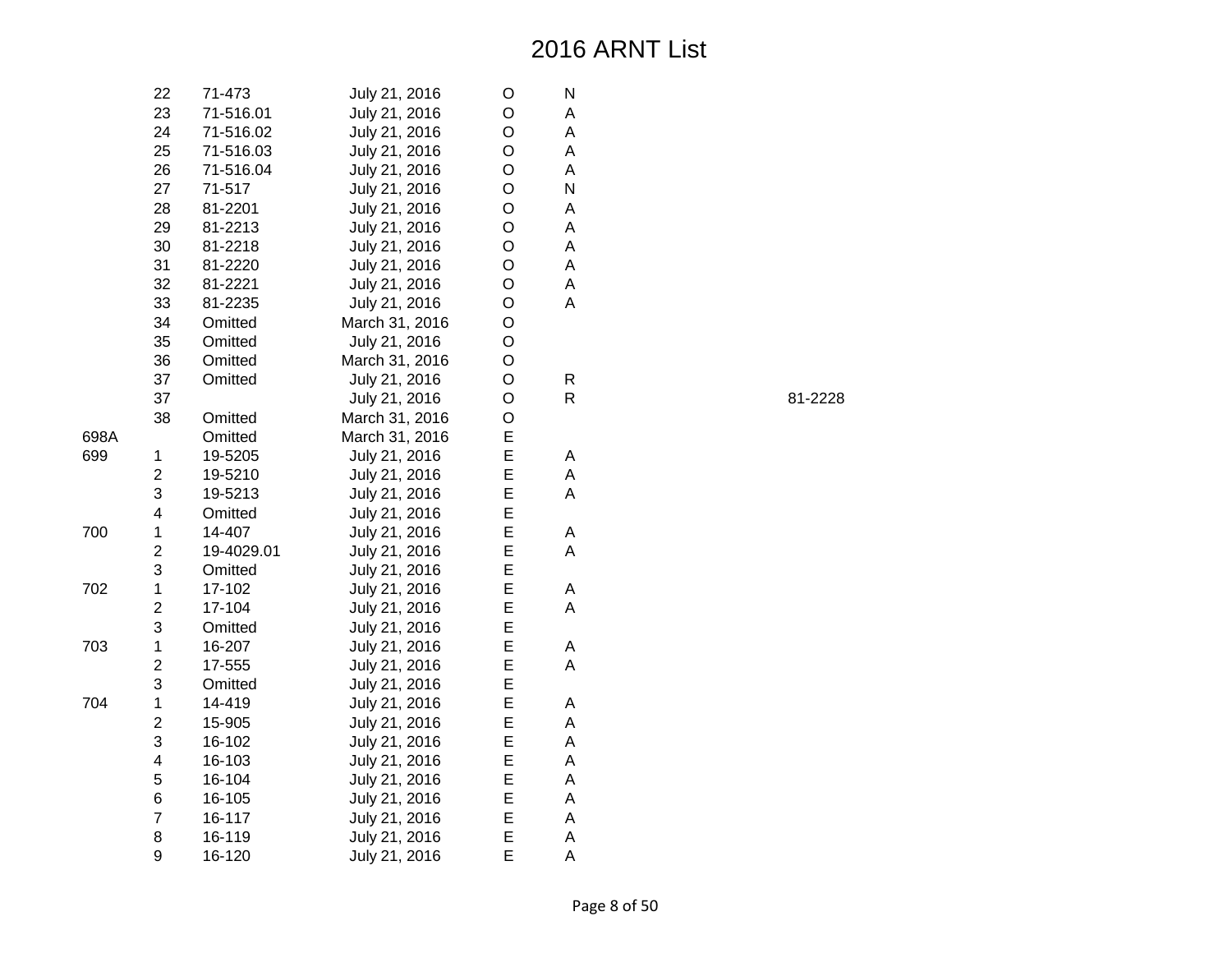| 10 | 16-122    | July 21, 2016 | Е | А |
|----|-----------|---------------|---|---|
| 11 | 16-124    | July 21, 2016 | Ε | A |
| 12 | 16-125    | July 21, 2016 | E | Α |
| 13 | 16-126    | July 21, 2016 | E | A |
| 14 | 16-127    | July 21, 2016 | E | A |
| 15 | 16-128    | July 21, 2016 | E | A |
| 16 | 16-129    | July 21, 2016 | E | A |
| 17 | 16-202    | July 21, 2016 | E | A |
| 18 | 16-206    | July 21, 2016 | Е | Α |
| 19 | 16-207    | July 21, 2016 | E | A |
| 20 | 16-212    | July 21, 2016 | E | A |
| 21 | 16-213    | July 21, 2016 | E | A |
| 22 | 16-214    | July 21, 2016 | E | A |
| 23 | 16-217    | July 21, 2016 | Ε | A |
| 24 | 16-218    | July 21, 2016 | Е | Α |
| 25 | 16-219    | July 21, 2016 | E | Α |
| 26 | 16-220    | July 21, 2016 | E | A |
| 27 | 16-221    | July 21, 2016 | E | A |
| 28 | 16-222    | July 21, 2016 | E | A |
| 29 | 16-225    | July 21, 2016 | Е | A |
| 30 | 16-226    | July 21, 2016 | Е | Α |
| 31 | 16-227    | July 21, 2016 | E | Α |
| 32 | 16-229    | July 21, 2016 | E | A |
| 33 | 16-230    | July 21, 2016 | E | A |
| 34 | 16-231    | July 21, 2016 | E | A |
| 35 | 16-232    | July 21, 2016 | Е | Α |
| 36 | 16-233    | July 21, 2016 | Е | A |
| 37 | 16-236    | July 21, 2016 | E | A |
| 38 | 16-238    | July 21, 2016 | Ε | Α |
| 39 | 16-239    | July 21, 2016 | E | A |
| 40 | 16-240    | July 21, 2016 | E | A |
| 41 | 16-241    | July 21, 2016 | Е | Α |
| 42 | 16-243    | July 21, 2016 | Е | A |
| 43 | 16-246    | July 21, 2016 | E | A |
| 44 | 16-247    | July 21, 2016 | Ε | А |
| 45 | 16-249    | July 21, 2016 | E | A |
| 46 | 16-250    | July 21, 2016 | E | A |
| 47 | 16-251    | July 21, 2016 | E | Α |
| 48 | 16-253    | July 21, 2016 | E | А |
| 49 | 16-302.01 | July 21, 2016 | E | A |
| 50 | 16-304    | July 21, 2016 | E | A |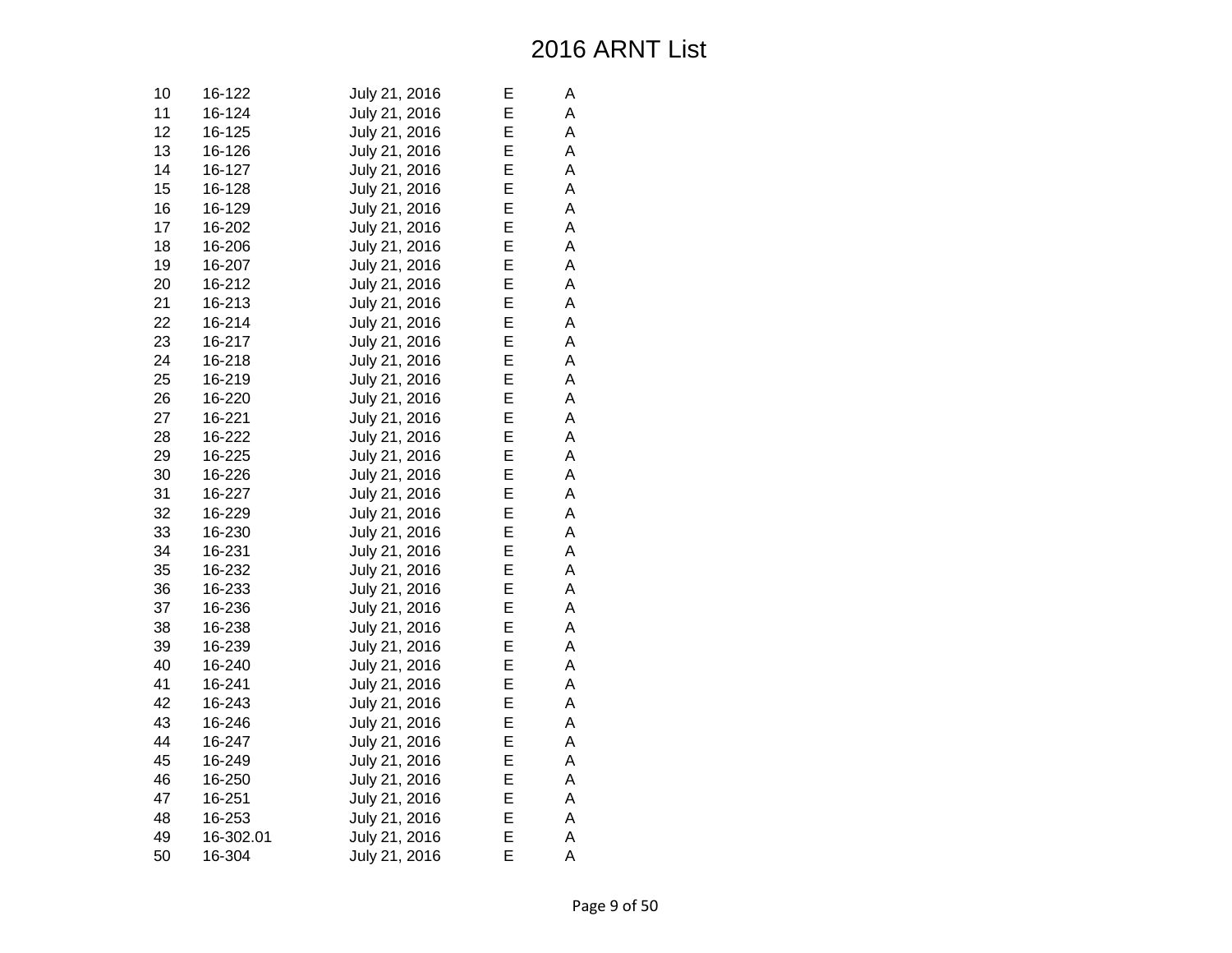| 51 | 16-305 | July 21, 2016 | Е | Α |
|----|--------|---------------|---|---|
| 52 | 16-306 | July 21, 2016 | Е | Α |
| 53 | 16-308 | July 21, 2016 | Е | Α |
| 54 | 16-309 | July 21, 2016 | Ε | A |
| 55 | 16-310 | July 21, 2016 | E | A |
| 56 | 16-312 | July 21, 2016 | E | A |
| 57 | 16-313 | July 21, 2016 | E | A |
| 58 | 16-314 | July 21, 2016 | E | Α |
| 59 | 16-317 | July 21, 2016 | Е | A |
| 60 | 16-318 | July 21, 2016 | E | Α |
| 61 | 16-319 | July 21, 2016 | E | A |
| 62 | 16-320 | July 21, 2016 | E | A |
| 63 | 16-321 | July 21, 2016 | E | А |
| 64 | 16-322 | July 21, 2016 | Ε | А |
| 65 | 16-323 | July 21, 2016 | Е | A |
| 66 | 16-324 | July 21, 2016 | E | A |
| 67 | 16-325 | July 21, 2016 | E | A |
| 68 | 16-326 | July 21, 2016 | E | A |
| 69 | 16-327 | July 21, 2016 | E | Α |
| 70 | 16-401 | July 21, 2016 | E | A |
| 71 | 16-402 | July 21, 2016 | Е | Α |
| 72 | 16-403 | July 21, 2016 | E | Α |
| 73 | 16-404 | July 21, 2016 | E | A |
| 74 | 16-405 | July 21, 2016 | E | A |
| 75 | 16-406 | July 21, 2016 | E | A |
| 76 | 16-501 | July 21, 2016 | E | Α |
| 77 | 16-502 | July 21, 2016 | Е | A |
| 78 | 16-503 | July 21, 2016 | E | Α |
| 79 | 16-606 | July 21, 2016 | E | Α |
| 80 | 16-607 | July 21, 2016 | E | A |
| 81 | 16-609 | July 21, 2016 | E | A |
| 82 | 16-613 | July 21, 2016 | Ε | Α |
| 83 | 16-615 | July 21, 2016 | Е | А |
| 84 | 16-617 | July 21, 2016 | Ε | Α |
| 85 | 16-618 | July 21, 2016 | Ε | А |
| 86 | 16-619 | July 21, 2016 | E | A |
| 87 | 16-620 | July 21, 2016 | E | А |
| 88 | 16-621 | July 21, 2016 | E | Α |
| 89 | 16-622 | July 21, 2016 | Е | A |
| 90 | 16-623 | July 21, 2016 | E | Α |
| 91 | 16-624 | July 21, 2016 | E | Α |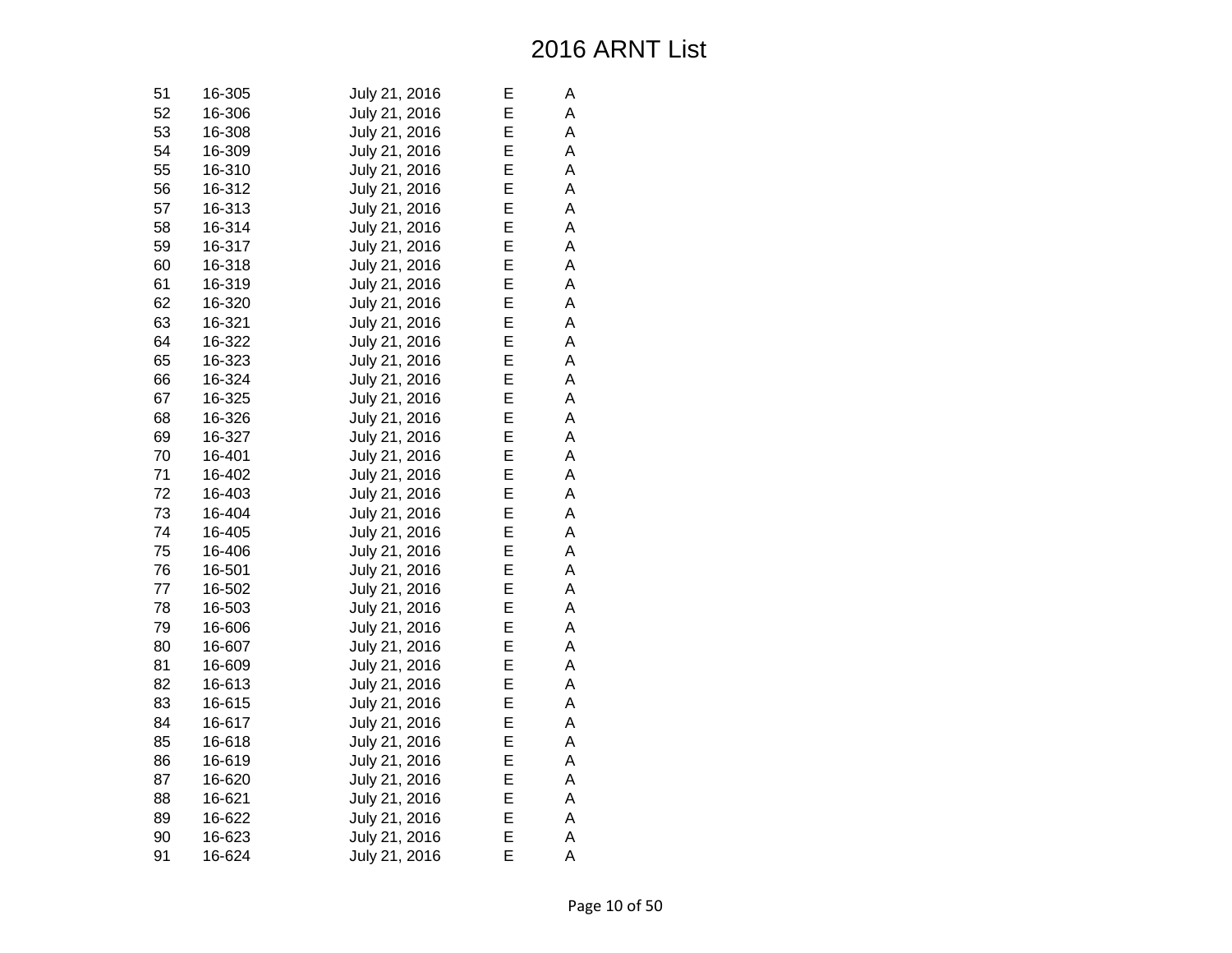| 92  | 16-625    | July 21, 2016 | Е | А |
|-----|-----------|---------------|---|---|
| 93  | 16-626    | July 21, 2016 | E | A |
| 94  | 16-627    | July 21, 2016 | E | А |
| 95  | 16-628    | July 21, 2016 | E | A |
| 96  | 16-630    | July 21, 2016 | E | A |
| 97  | 16-631    | July 21, 2016 | E | A |
| 98  | 16-632    | July 21, 2016 | E | A |
| 99  | 16-633    | July 21, 2016 | E | A |
| 100 | 16-634    | July 21, 2016 | E | А |
| 101 | 16-635    | July 21, 2016 | E | A |
| 102 | 16-636    | July 21, 2016 | E | A |
| 103 | 16-637    | July 21, 2016 | E | A |
| 104 | 16-646    | July 21, 2016 | E | A |
| 105 | 16-647    | July 21, 2016 | E | A |
| 106 | 16-649    | July 21, 2016 | E | А |
| 107 | 16-650    | July 21, 2016 | E | A |
| 108 | 16-651    | July 21, 2016 | E | A |
| 109 | 16-653    | July 21, 2016 | E | A |
| 110 | 16-654    | July 21, 2016 | E | A |
| 111 | 16-655    | July 21, 2016 | E | A |
| 112 | 16-661    | July 21, 2016 | E | A |
| 113 | 16-662    | July 21, 2016 | E | A |
| 114 | 16-664    | July 21, 2016 | E | A |
| 115 | 16-665    | July 21, 2016 | E | A |
| 116 | 16-666    | July 21, 2016 | E | A |
| 117 | 16-667    | July 21, 2016 | E | A |
| 118 | 16-667.01 | July 21, 2016 | E | А |
| 119 | 16-667.02 | July 21, 2016 | E | A |
| 120 | 16-667.03 | July 21, 2016 | E | A |
| 121 | 16-669    | July 21, 2016 | E | A |
| 122 | 16-670    | July 21, 2016 | E | A |
| 123 | 16-671    | July 21, 2016 | E | A |
| 124 | 16-672    | July 21, 2016 | E | А |
| 125 | 16-672.01 | July 21, 2016 | E | A |
| 126 | 16-672.02 | July 21, 2016 | E | A |
| 127 | 16-672.03 | July 21, 2016 | E | A |
| 128 | 16-672.04 | July 21, 2016 | E | A |
| 129 | 16-672.05 | July 21, 2016 | E | A |
| 130 | 16-672.06 | July 21, 2016 | E | А |
| 131 | 16-672.07 | July 21, 2016 | E | A |
| 132 | 16-672.08 | July 21, 2016 | E | A |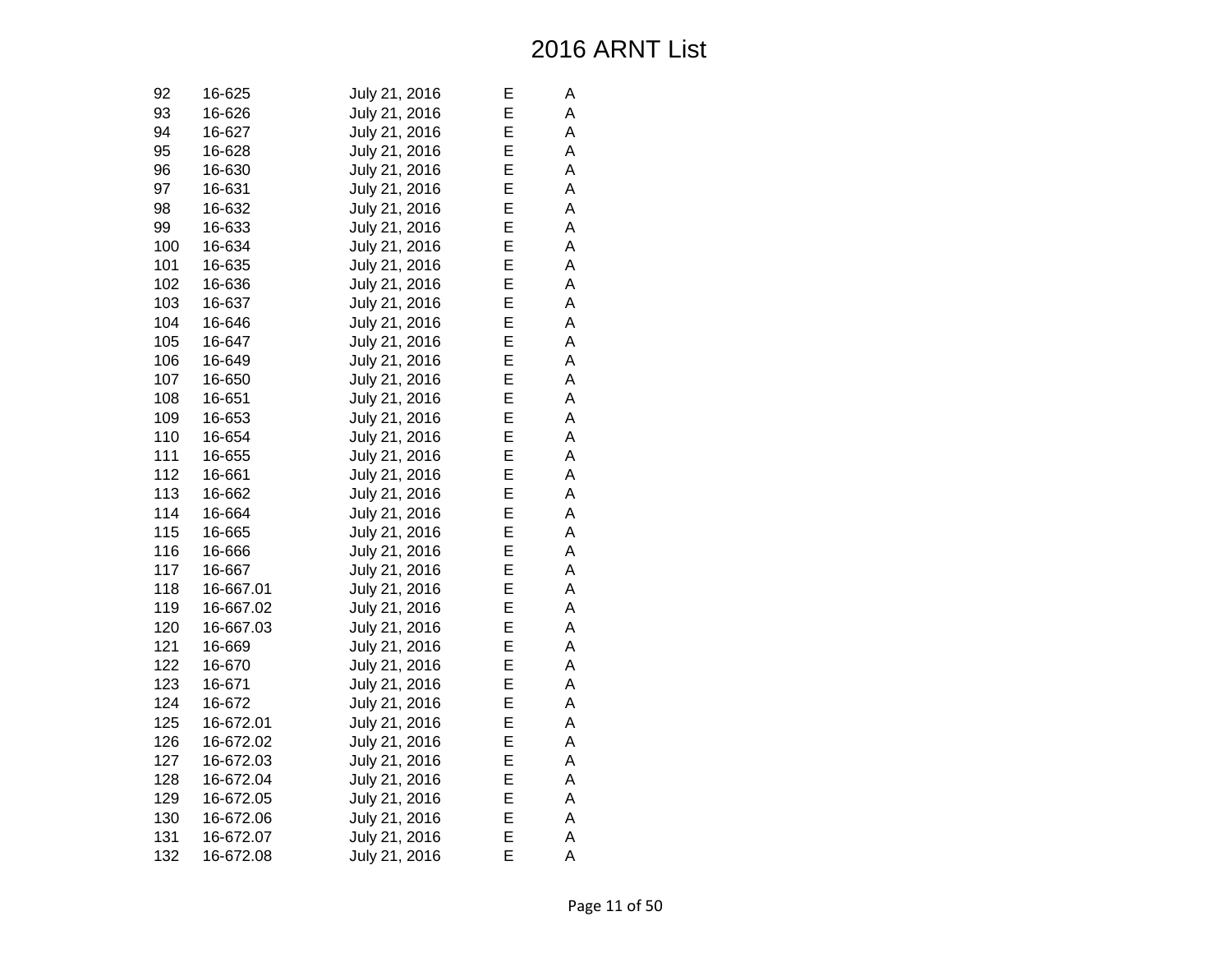| 133 | 16-672.11   | July 21, 2016 | E | А |
|-----|-------------|---------------|---|---|
| 134 | 16-676      | July 21, 2016 | E | A |
| 135 | 16-677      | July 21, 2016 | E | A |
| 136 | 16-678      | July 21, 2016 | E | A |
| 137 | 16-679      | July 21, 2016 | E | A |
| 138 | 16-680      | July 21, 2016 | E | A |
| 139 | 16-681      | July 21, 2016 | E | A |
| 140 | 16-682      | July 21, 2016 | E | A |
| 141 | 16-683      | July 21, 2016 | E | А |
| 142 | 16-684      | July 21, 2016 | E | A |
| 143 | 16-684.01   | July 21, 2016 | E | A |
| 144 | 16-686      | July 21, 2016 | E | A |
| 145 | 16-686.01   | July 21, 2016 | E | A |
| 146 | 16-687      | July 21, 2016 | E | A |
| 147 | 16-688      | July 21, 2016 | E | A |
| 148 | 16-691      | July 21, 2016 | E | A |
| 149 | 16-691.01   | July 21, 2016 | E | A |
| 150 | 16-691.02   | July 21, 2016 | E | A |
| 151 | 16-692      | July 21, 2016 | E | A |
| 152 | 16-693      | July 21, 2016 | E | A |
| 153 | 16-694      | July 21, 2016 | E | A |
| 154 | 16-695      | July 21, 2016 | E | A |
| 155 | 16-696      | July 21, 2016 | E | A |
| 156 | 16-697      | July 21, 2016 | E | A |
| 157 | 16-697.01   | July 21, 2016 | E | A |
| 158 | 16-697.02   | July 21, 2016 | E | A |
| 159 | 16-698      | July 21, 2016 | E | A |
| 160 | 16-699      | July 21, 2016 | E | A |
| 161 | 16-6,100    | July 21, 2016 | E | A |
| 162 | 16-6,100.03 | July 21, 2016 | E | A |
| 163 | 16-6,100.05 | July 21, 2016 | E | A |
| 164 | 16-6,101    | July 21, 2016 | E | A |
| 165 | 16-6,102    | July 21, 2016 | Е | А |
| 166 | 16-6,103    | July 21, 2016 | E | A |
| 167 | 16-6,104    | July 21, 2016 | E | A |
| 168 | 16-6,105    | July 21, 2016 | E | A |
| 169 | 16-6,107    | July 21, 2016 | E | A |
| 170 | 16-6,108    | July 21, 2016 | E | A |
| 171 | 16-6,109    | July 21, 2016 | Ε | А |
| 172 | 16-701      | July 21, 2016 | E | A |
| 173 | 16-702      | July 21, 2016 | E | A |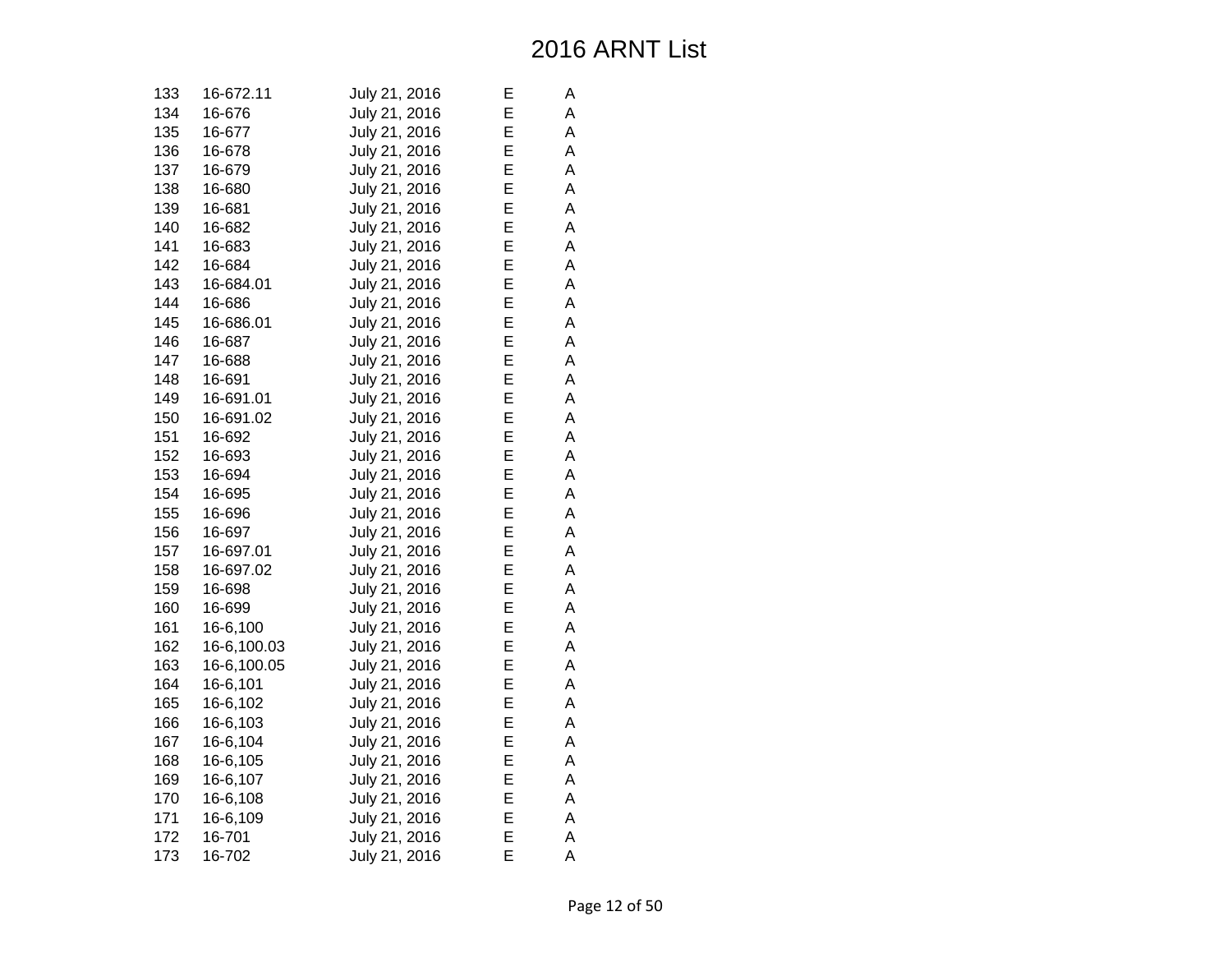| 174 | 16-704  | July 21, 2016 | Е | А |
|-----|---------|---------------|---|---|
| 175 | 16-706  | July 21, 2016 | Е | A |
| 176 | 16-707  | July 21, 2016 | Е | А |
| 177 | 16-708  | July 21, 2016 | Ε | A |
| 178 | 16-709  | July 21, 2016 | Ε | A |
| 179 | 16-711  | July 21, 2016 | E | A |
| 180 | 16-712  | July 21, 2016 | Ε | A |
| 181 | 16-713  | July 21, 2016 | Ε | Α |
| 182 | 16-714  | July 21, 2016 | Е | А |
| 183 | 16-716  | July 21, 2016 | E | Α |
| 184 | 16-717  | July 21, 2016 | E | A |
| 185 | 16-718  | July 21, 2016 | E | A |
| 186 | 16-719  | July 21, 2016 | Ε | A |
| 187 | 16-720  | July 21, 2016 | Ε | А |
| 188 | 16-721  | July 21, 2016 | Е | А |
| 189 | 16-722  | July 21, 2016 | Ε | Α |
| 190 | 16-723  | July 21, 2016 | E | A |
| 191 | 16-727  | July 21, 2016 | E | A |
| 192 | 16-728  | July 21, 2016 | Ε | A |
| 193 | 16-729  | July 21, 2016 | Е | A |
| 194 | 16-801  | July 21, 2016 | E | А |
| 195 | 16-802  | July 21, 2016 | E | A |
| 196 | 16-803  | July 21, 2016 | E | A |
| 197 | 16-804  | July 21, 2016 | E | A |
| 198 | 16-805  | July 21, 2016 | Ε | A |
| 199 | 16-806  | July 21, 2016 | Ε | Α |
| 200 | 16-807  | July 21, 2016 | Е | А |
| 201 | 16-809  | July 21, 2016 | Ε | Α |
| 202 | 16-810  | July 21, 2016 | Ε | A |
| 203 | 16-901  | July 21, 2016 | Ε | A |
| 204 | 16-902  | July 21, 2016 | Ε | A |
| 205 | 16-905  | July 21, 2016 | Е | Α |
| 206 | 16-1014 | July 21, 2016 | Е | А |
| 207 | 16-1034 | July 21, 2016 | Ε | A |
| 208 | 16-1035 | July 21, 2016 | Ε | А |
| 209 | 18-132  | July 21, 2016 | Ε | A |
| 210 | 19-922  | July 21, 2016 | Ε | A |
| 211 | 19-2402 | July 21, 2016 | E | А |
| 212 | 23-172  | July 21, 2016 | Е | A |
| 213 | 71-6404 | July 21, 2016 | E | Α |
| 214 | 71-6406 | July 21, 2016 | E | A |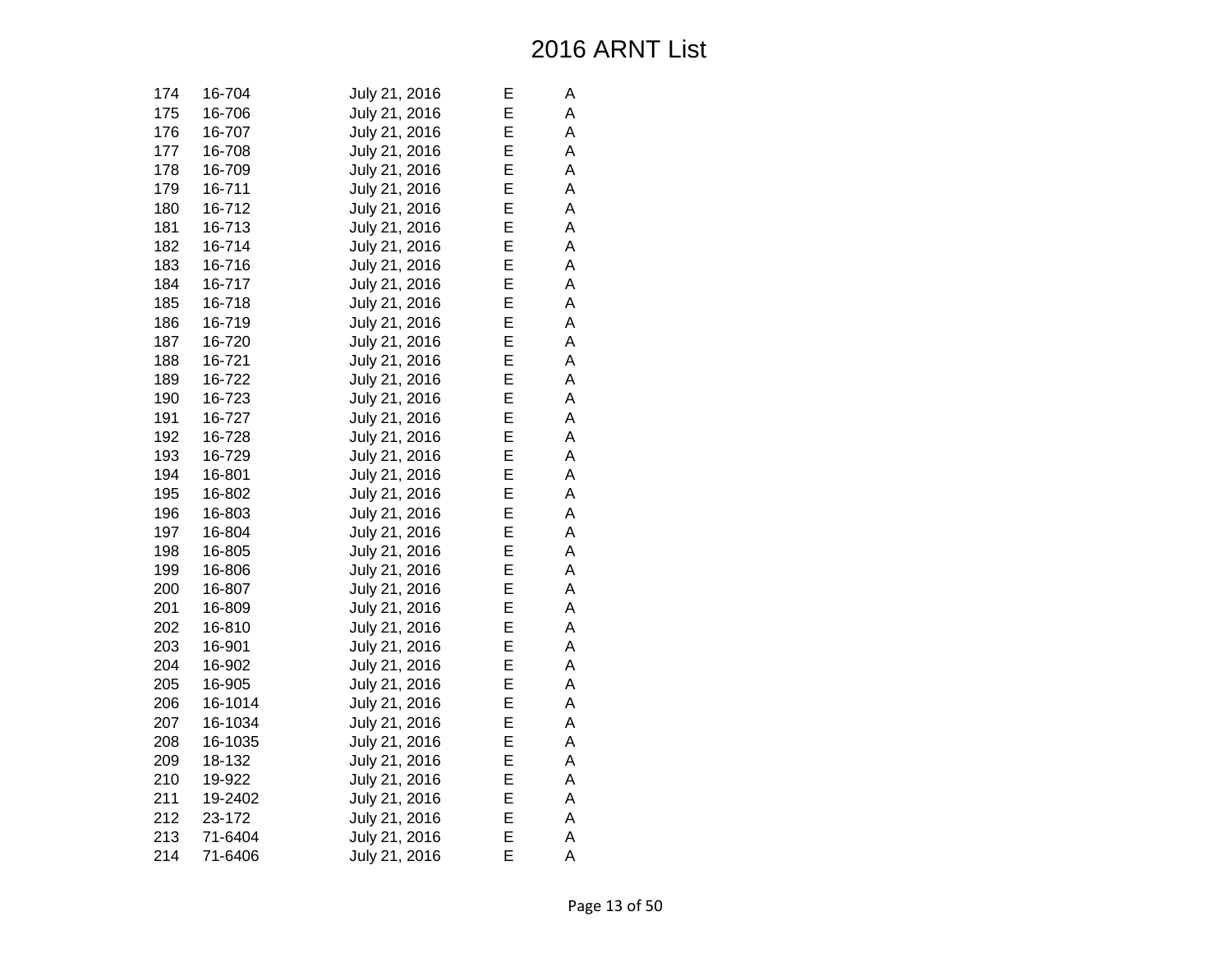Page 14 of 50

R 81-1575

R 81-1576

R 81-1577

|     | 215                     | Omitted    | July 21, 2016   | E       |           |
|-----|-------------------------|------------|-----------------|---------|-----------|
| 710 | $\mathbf 1$             | 28-311.06  | July 21, 2016   | E       | A         |
|     | $\overline{2}$          | Omitted    | July 21, 2016   | E       |           |
|     | 3                       | Omitted    | July 21, 2016   | E       |           |
| 712 | $\mathbf 1$             | 25-21,255  | July 21, 2016   | E       | Α         |
|     | $\overline{2}$          | 81-1577.01 | July 21, 2016   | E       | A         |
|     | 3                       | Omitted    | July 21, 2016   | E       |           |
|     | $\overline{\mathbf{4}}$ | Omitted    | July 21, 2016   | E       | ${\sf R}$ |
|     | $\overline{\mathbf{4}}$ |            | July 21, 2016   | E       | ${\sf R}$ |
|     | 4                       |            | July 21, 2016   | E       | R         |
|     | $\overline{4}$          |            | July 21, 2016   | E       | R         |
| 716 | $\mathbf{1}$            | 60-6,153   | July 21, 2016   | E       | A         |
|     | $\overline{2}$          | 60-6,154   | July 21, 2016   | E       | A         |
|     | 3                       | 60-6,317   | July 21, 2016   | E       | A         |
|     | $\overline{\mathbf{4}}$ | Omitted    | July 21, 2016   | E       |           |
| 718 | $\mathbf 1$             | 80-411     | July 21, 2016   | E       | A         |
|     | $\overline{2}$          | Omitted    | July 21, 2016   | E       |           |
| 721 | $\mathbf{1}$            | 38-3501    | January 1, 2017 | O       | ${\sf N}$ |
|     | $\overline{2}$          | 38-3502    | January 1, 2017 | O       | N         |
|     | 3                       | 38-3503    | January 1, 2017 | O       | N         |
|     | $\overline{\mathbf{4}}$ | 38-3504    | January 1, 2017 | O       | N         |
|     | 5                       | 38-3505    | January 1, 2017 | $\circ$ | N         |
|     | 6                       | 38-3506    | January 1, 2017 | $\circ$ | ${\sf N}$ |
|     | $\overline{7}$          | 38-3507    | January 1, 2017 | $\circ$ | ${\sf N}$ |
|     | 8                       | 38-3508    | January 1, 2017 | $\circ$ | N         |
|     | 9                       | 38-3509    | January 1, 2017 | $\circ$ | N         |
|     | 10                      | 38-3510    | January 1, 2017 | O       | N         |
|     | 11                      | 38-3511    | January 1, 2017 | $\circ$ | N         |
|     | 12                      | 38-3512    | January 1, 2017 | $\circ$ | N         |
|     | 13                      | 38-3513    | January 1, 2017 | $\circ$ | N         |
|     | 14                      | 38-3514    | January 1, 2017 | $\circ$ | N         |
|     | 15                      | 38-3515    | January 1, 2017 | $\circ$ | N         |
|     | 16                      | 38-3516    | January 1, 2017 | $\circ$ | N         |
|     | 17                      | 38-3517    | January 1, 2017 | O       | N         |
|     | 18                      | 38-101     | January 1, 2017 | O       | A         |
|     | 19                      | 38-121     | January 1, 2017 | $\circ$ | A         |
|     | 20                      | 38-2025    | January 1, 2017 | $\circ$ | A         |
|     | 21                      | Omitted    | January 1, 2017 | O       |           |
|     | 22                      | Omitted    | January 1, 2017 | O       |           |
| 722 | $\mathbf{1}$            | 71-4201    | July 21, 2016   | E       | N         |
|     | $\overline{2}$          | 71-4202    | July 21, 2016   | E       | N         |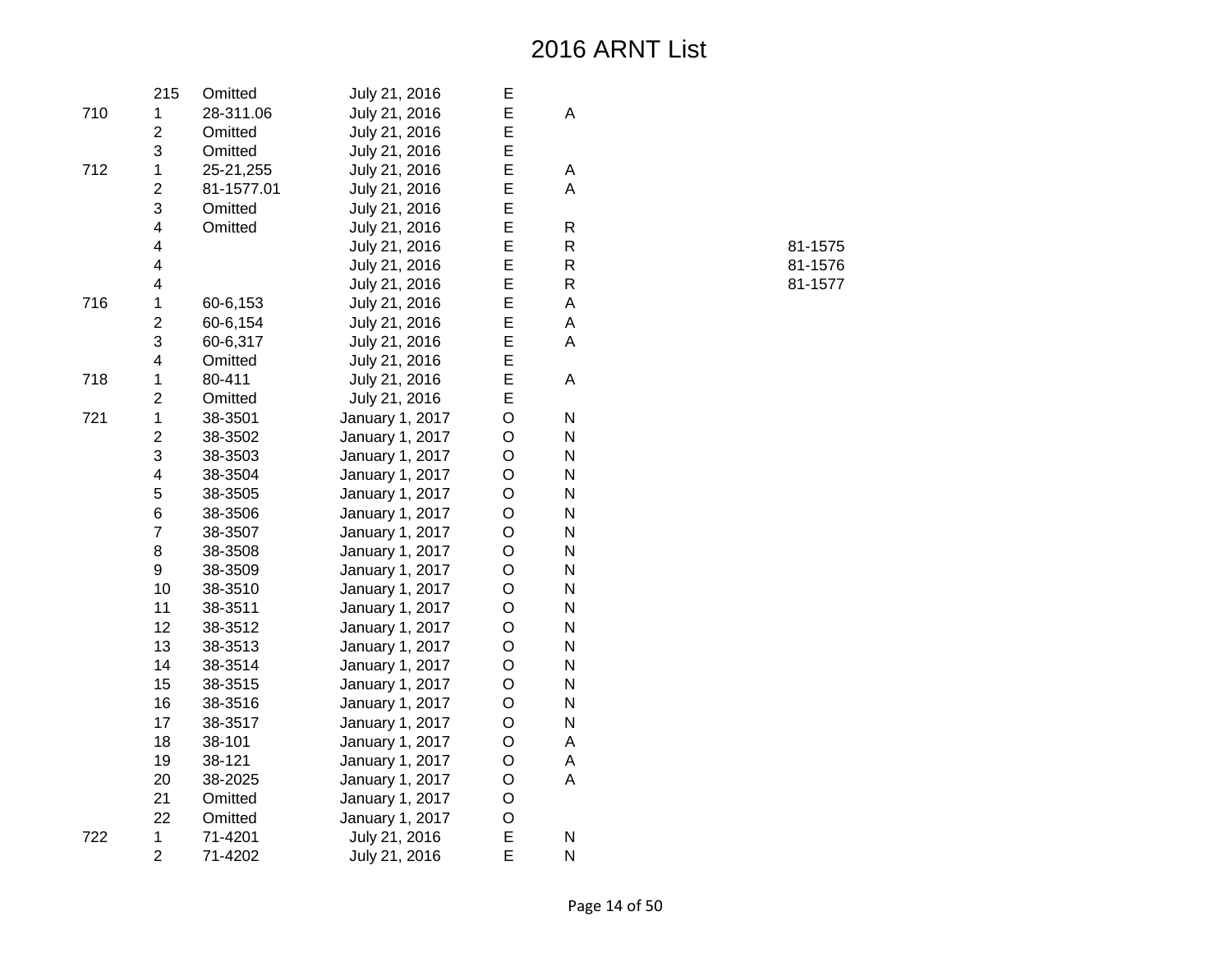|      | 3              | 71-4203    | July 21, 2016  | Е | N |
|------|----------------|------------|----------------|---|---|
|      | 4              | 71-4204    | July 21, 2016  | E | N |
|      | 5              | 71-4205    | July 21, 2016  | E | N |
|      | 6              | 71-4206    | July 21, 2016  | E | N |
|      | $\overline{7}$ | 71-4207    | July 21, 2016  | E | N |
|      | 8              | 71-4208    | July 21, 2016  | E | N |
|      | 9              | 71-4209    | July 21, 2016  | E | N |
|      | 10             | 38-1217    | July 21, 2016  | E | A |
|      | 11             | 38-1221    | July 21, 2016  | E | A |
|      | 12             | 71-401     | July 21, 2016  | E | A |
|      | 13             | 71-474     | July 21, 2016  | E | N |
|      | 14             | Omitted    | July 21, 2016  | E |   |
| 722A |                | Omitted    | July 21, 2016  | E |   |
| 725  | $\mathbf 1$    | 76-214     | July 21, 2016  | E | A |
|      | $\overline{c}$ | Omitted    | July 21, 2016  | E |   |
| 726  | $\mathbf 1$    | 85-9,140   | July 21, 2016  | E | N |
| 729  | $\mathbf 1$    | 76-2201    | March 10, 2016 | E | A |
|      | $\overline{2}$ | 76-2221    | March 10, 2016 | E | Α |
|      | 3              | Omitted    | March 10, 2016 | E |   |
|      | 4              | Omitted    | March 10, 2016 | E | R |
|      | 4              |            | March 10, 2016 | E | R |
|      | 5              | Omitted    | March 10, 2016 | E |   |
| 730  | $\mathbf 1$    | 88-530     | July 21, 2016  | E | A |
|      | $\overline{c}$ | Omitted    | July 21, 2016  | E |   |
| 731  | $\mathbf{1}$   | 76-2202    | April 7, 2016  | E | A |
|      | $\overline{c}$ | 76-2207.13 | April 7, 2016  | E | A |
|      | 3              | 76-2207.14 | April 7, 2016  | E | A |
|      | 4              | 76-2216.01 | April 7, 2016  | E | A |
|      | 5              | 76-2217.03 | April 7, 2016  | E | A |
|      | 6              | 76-2218.02 | April 7, 2016  | E | A |
|      | $\overline{7}$ | 76-2221    | April 7, 2016  | E | A |
|      | 8              | 76-2222    | April 7, 2016  | E | A |
|      | 9              | 76-2227    | April 7, 2016  | E | A |
|      | 10             | 76-2227.01 | April 7, 2016  | E | A |
|      | 11             | 76-2228.01 | April 7, 2016  | E | A |
|      | 12             | 76-2230    | April 7, 2016  | E | A |
|      | 13             | 76-2231.01 | April 7, 2016  | E | A |
|      | 14             | 76-2232    | April 7, 2016  | E | A |
|      | 15             | 76-2233    | April 7, 2016  | E | A |
|      | 16             | 76-2233.01 | April 7, 2016  | E | A |
|      | 17             | 76-2236    | April 7, 2016  | E | A |

R 76-2251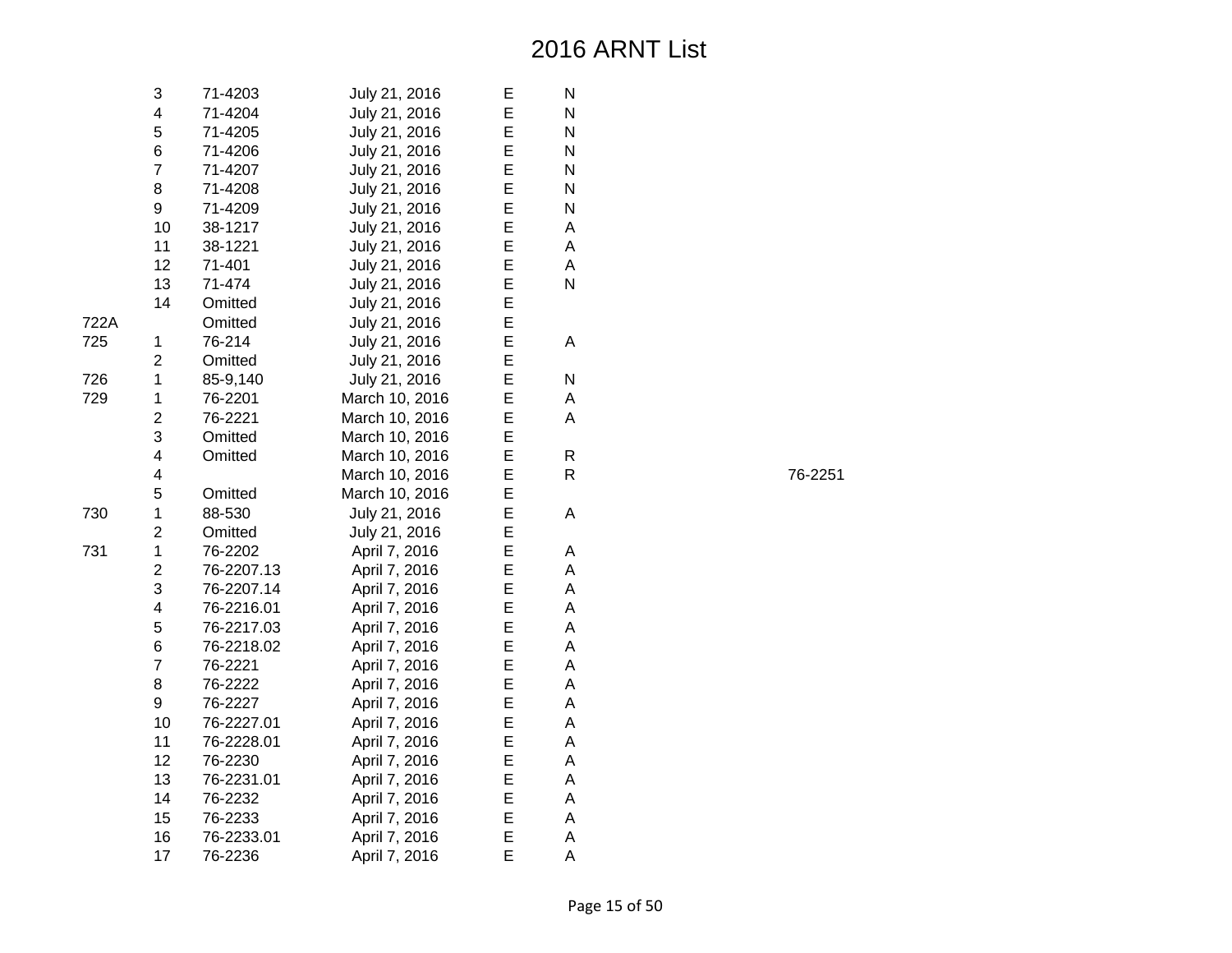|     | 18                      | 76-2238    | April 7, 2016 | E | А |
|-----|-------------------------|------------|---------------|---|---|
|     | 19                      | 76-2241    | April 7, 2016 | E | A |
|     | 20                      | Omitted    | April 7, 2016 | E |   |
|     | 21                      | Omitted    | April 7, 2016 | E |   |
| 734 | $\mathbf 1$             | 85-502     | July 21, 2016 | E | A |
|     | $\overline{c}$          | Omitted    | July 21, 2016 | E |   |
| 735 | $\mathbf 1$             | 60-6,290   | July 21, 2016 | E | Α |
|     | $\overline{2}$          | Omitted    | July 21, 2016 | E |   |
| 736 | $\mathbf{1}$            | 70-1903    | July 21, 2016 | E | А |
|     | $\overline{c}$          | 70-1904    | July 21, 2016 | E | A |
|     | 3                       | 70-1905    | July 21, 2016 | E | Α |
|     | $\overline{\mathbf{4}}$ | 70-1906    | July 21, 2016 | E | Α |
|     | 5                       | 70-1908    | July 21, 2016 | E | A |
|     | 6                       | 77-2704.57 | July 21, 2016 | E | A |
|     | $\overline{7}$          | Omitted    | July 21, 2016 | E |   |
| 737 | $\mathbf 1$             | 81-15,149  | July 21, 2016 | E | Α |
|     | $\overline{2}$          | 81-15,150  | July 21, 2016 | E | Α |
|     | 3                       | 81-15,151  | July 21, 2016 | E | A |
|     | 4                       | 81-15,154  | July 21, 2016 | E | A |
|     | 5                       | 81-15,155  | July 21, 2016 | E | A |
|     | 6                       | 81-15,156  | July 21, 2016 | E | A |
|     | $\overline{7}$          | Omitted    | July 21, 2016 | E |   |
| 742 | $\mathbf 1$             | 2-955      | July 21, 2016 | E | А |
|     | $\overline{2}$          | $8 - 157$  | July 21, 2016 | E | A |
|     | 3                       | 23-148     | July 21, 2016 | E | А |
|     | 4                       | 23-150     | July 21, 2016 | E | A |
|     | 5                       | 23-151     | July 21, 2016 | E | A |
|     | 6                       | 23-1723    | July 21, 2016 | E | A |
|     | $\overline{7}$          | 23-1723.01 | July 21, 2016 | E | A |
|     | 8                       | 23-1732    | July 21, 2016 | E | A |
|     | 9                       | 23-2503    | July 21, 2016 | E | A |
|     | 10                      | 23-2517    | July 21, 2016 | E | A |
|     | 11                      | 23-2518    | July 21, 2016 | E | A |
|     | 12                      | 23-2530    | July 21, 2016 | E | N |
|     | 13                      | 23-3502    | July 21, 2016 | E | Α |
|     | 14                      | 23-3582    | July 21, 2016 | E | A |
|     | 15                      | 29-902.01  | July 21, 2016 | E | Α |
|     | 16                      | 32-221     | July 21, 2016 | E | A |
|     | 17                      | 32-528     | July 21, 2016 | E | A |
|     | 18                      | 32-554     | July 21, 2016 | E | Α |
|     | 19                      | 32-555     | July 21, 2016 | E | A |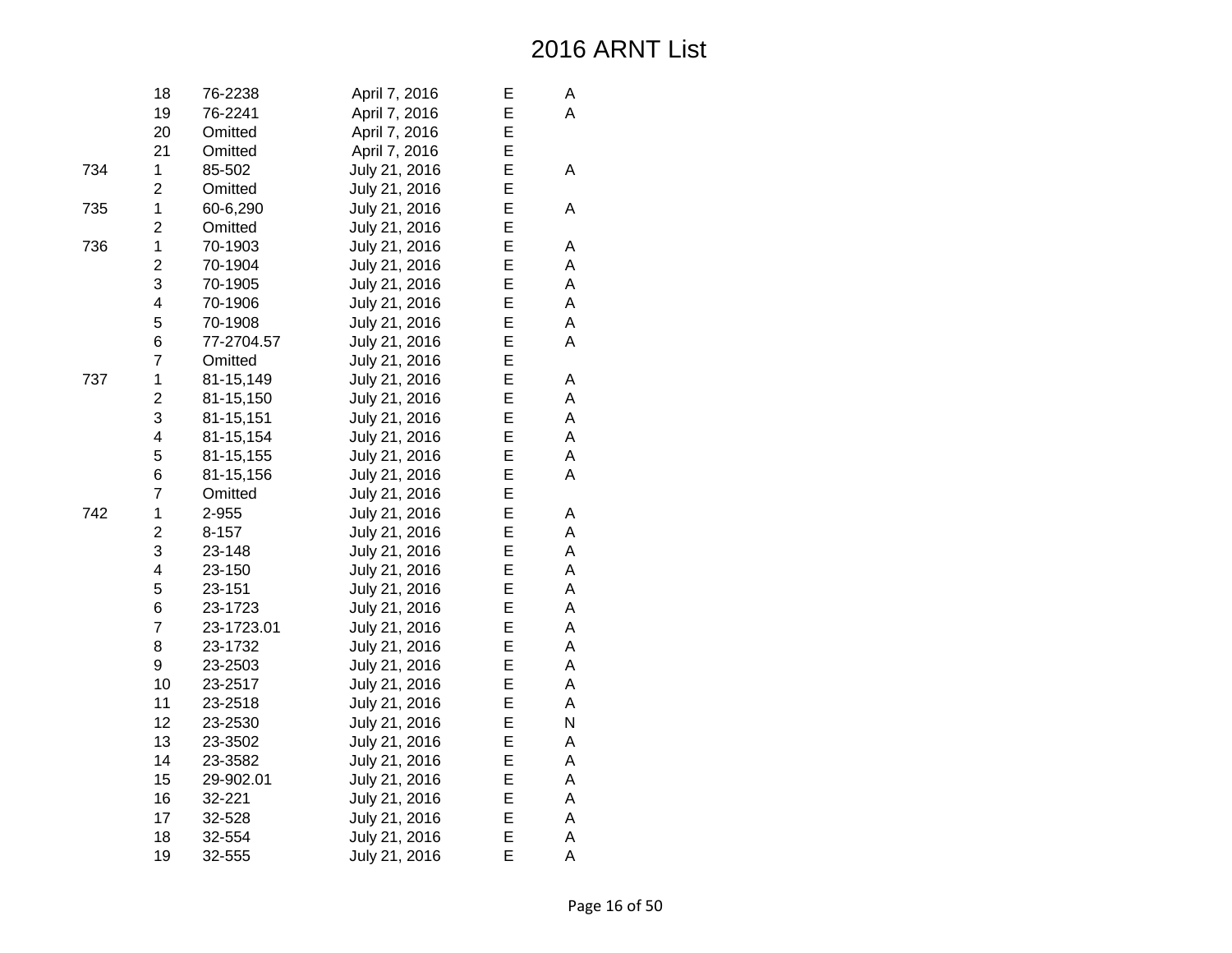| 20                      | 33-114.01 | July 21, 2016  | Е | А |
|-------------------------|-----------|----------------|---|---|
| 21                      | 71-1631   | July 21, 2016  | E | A |
| 22                      | Omitted   | July 21, 2016  | E |   |
| 1                       | 43-166    | July 21, 2016  | E | N |
| 1                       | 37-327    | July 21, 2016  | E | A |
| $\overline{c}$          | 37-405    | July 21, 2016  | E | A |
| 3                       | 37-406    | July 21, 2016  | E | A |
| 4                       | 37-407    | July 21, 2016  | E | A |
| 5                       | 37-415    | July 21, 2016  | E | A |
| 6                       | 37-420    | July 21, 2016  | E | A |
| $\overline{7}$          | 37-421    | July 21, 2016  | E | A |
| 8                       | 37-421.01 | July 21, 2016  | E | A |
| 9                       | 37-426    | July 21, 2016  | E | A |
| 10                      | 37-438    | July 21, 2016  | E | A |
| 11                      | 37-447    | July 21, 2016  | E | A |
| 12                      | 37-449    | July 21, 2016  | E | A |
| 13                      | 37-450    | July 21, 2016  | E | A |
| 14                      | 37-451    | July 21, 2016  | E | A |
| 15                      | 37-457    | July 21, 2016  | E | A |
| 16                      | 37-484    | July 21, 2016  | E | A |
| 17                      | 37-490    | July 21, 2016  | E | A |
| 18                      | 37-497    | July 21, 2016  | E | A |
| 19                      | 37-4,111  | July 21, 2016  | E | A |
| 20                      | Omitted   | July 21, 2016  | E |   |
| 1                       | 43-4701   | July 1, 2016   | O | N |
| $\overline{\mathbf{c}}$ | 43-4702   | July 1, 2016   | O | N |
| 3                       | 43-4703   | July 1, 2016   | O | N |
| $\overline{\mathbf{4}}$ | 43-4704   | July 1, 2016   | O | N |
| 5                       | 43-4705   | July 1, 2016   | O | N |
| 6                       | 43-4706   | July 1, 2016   | O | N |
| $\overline{7}$          | 43-4707   | July 1, 2016   | O | N |
| 8                       | 43-4708   | July 1, 2016   | O | N |
| 9                       | 43-4709   | July 1, 2016   | O | N |
| 10                      | 43-4710   | July 1, 2016   | O | N |
| 11                      | 43-4711   | July 1, 2016   | O | N |
| 12                      | 43-4712   | July 1, 2016   | O | N |
| 13                      | 43-4713   | July 1, 2016   | O | N |
| 14                      | 43-4714   | July 1, 2016   | O | N |
| 15                      | 43-272.01 | July 1, 2016   | O | Α |
| 16                      | 43-285    | July 1, 2016   | O | A |
| 17                      | 43-532    | April 19, 2016 | O | A |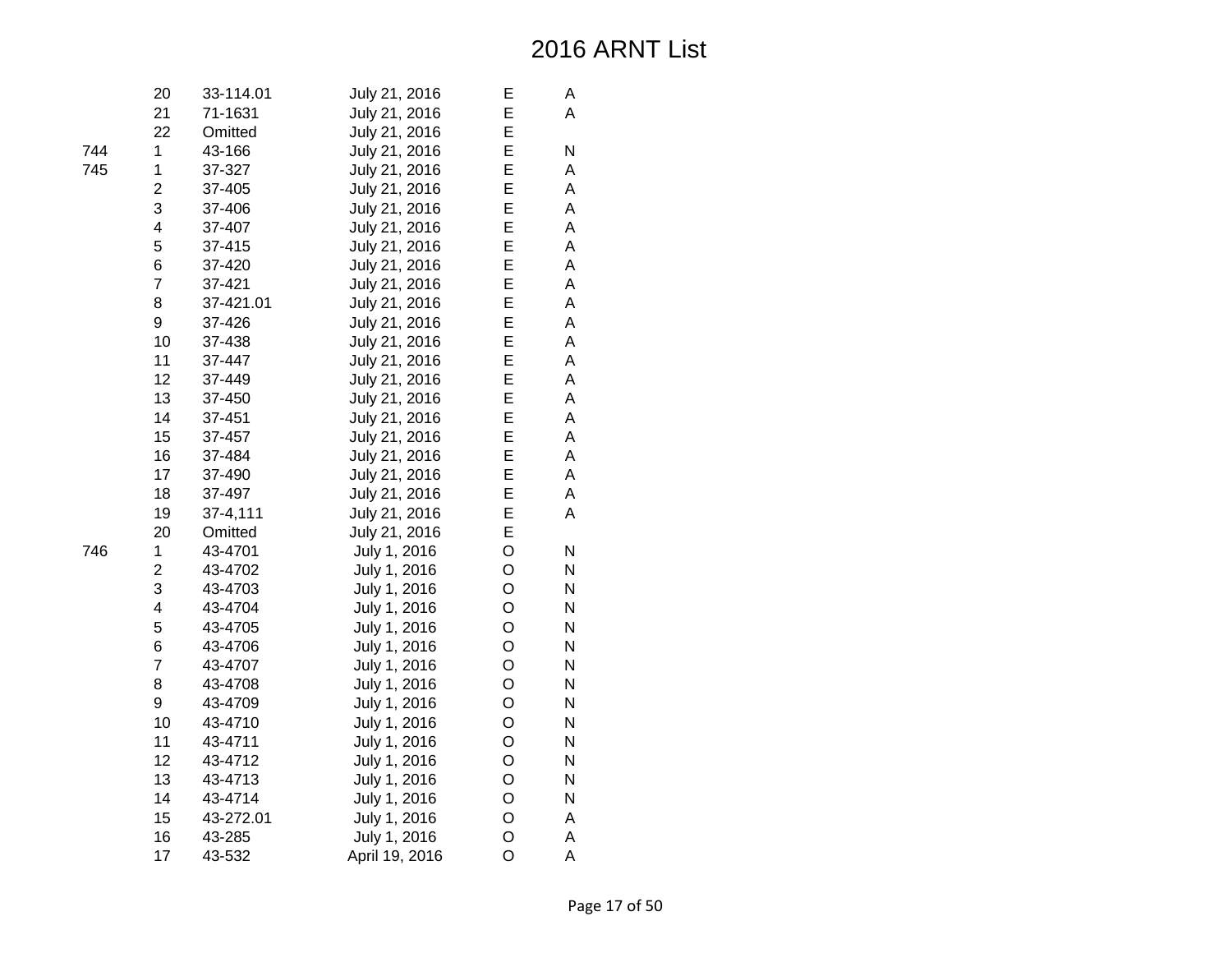|      | 18                      | 43-535       | April 19, 2016    | O | А |
|------|-------------------------|--------------|-------------------|---|---|
|      | 19                      | 43-1311.03   | July 1, 2016      | O | A |
|      | 20                      | 43-1312      | July 1, 2016      | O | A |
|      | 21                      | 43-2404.01   | April 19, 2016    | O | А |
|      | 22                      | 43-2502      | April 19, 2016    | O | A |
|      | 23                      | 43-4218      | April 19, 2016    | O | N |
|      | 24                      | 43-4202      | April 19, 2016    | O | A |
|      | 25                      | 43-4203      | April 19, 2016    | O | A |
|      | 26                      | Omitted      | April 19, 2016    | O |   |
|      | 27                      | Omitted      | April 19, 2016    | O |   |
|      | 28                      | Omitted      | July 1, 2016      | O |   |
|      | 29                      | Omitted      | April 19, 2016    | O |   |
|      | 30                      | Omitted      | April 19, 2016    | O | R |
|      | 30                      |              | April 19, 2016    | O | R |
|      | 30                      |              | April 19, 2016    | O | R |
|      | 31                      | Omitted      | April 19, 2016    | O |   |
| 746A | 1                       | Omitted      | April 19, 2016    | E |   |
|      | $\overline{\mathbf{c}}$ | Omitted      | April 19, 2016    | E |   |
|      | 3                       | Laws 2015,   | April 19, 2016    | E | A |
|      |                         | LB657, s. 10 |                   |   |   |
|      | 4                       | Omitted      | April 19, 2016    | E |   |
|      | 5                       | Omitted      | April 19, 2016    | E |   |
| 750  | 1                       | 38-101       | July 21, 2016     | E | A |
|      | $\overline{2}$          | 38-1,142     | July 21, 2016     | E | N |
|      | 3                       | 38-175       | July 21, 2016     | E | A |
|      | 4                       | 38-1,106     | July 21, 2016     | E | A |
|      | 5                       | 38-1,121     | July 21, 2016     | E | A |
|      | 6                       | 38-1,126     | July 21, 2016     | E | A |
|      | $\overline{7}$          | 38-1,129     | July 21, 2016     | Е | A |
|      | 8                       | 38-1,130     | July 21, 2016     | E | Α |
|      | 9                       | 38-1,134     | July 21, 2016     | E | A |
|      | 10                      | 71-445       | July 21, 2016     | E | A |
|      | 11                      | Omitted      | July 21, 2016     | E |   |
| 751  | 1                       | 8-115.01     | February 25, 2016 | Е | А |
|      | $\overline{2}$          | $8 - 117$    | February 25, 2016 | E | A |
|      | 3                       | $8 - 157$    | February 25, 2016 | E | A |
|      | 4                       | 8-234        | February 25, 2016 | E | A |
|      | 5                       | 8-374        | February 25, 2016 | E | A |
|      | 6                       | 8-1510       | February 25, 2016 | E | А |
|      | $\overline{7}$          | 21-1725.01   | February 25, 2016 | E | A |
|      | 8                       | Omitted      | February 25, 2016 | E |   |

| R | 43-534 |
|---|--------|
| R | 50-424 |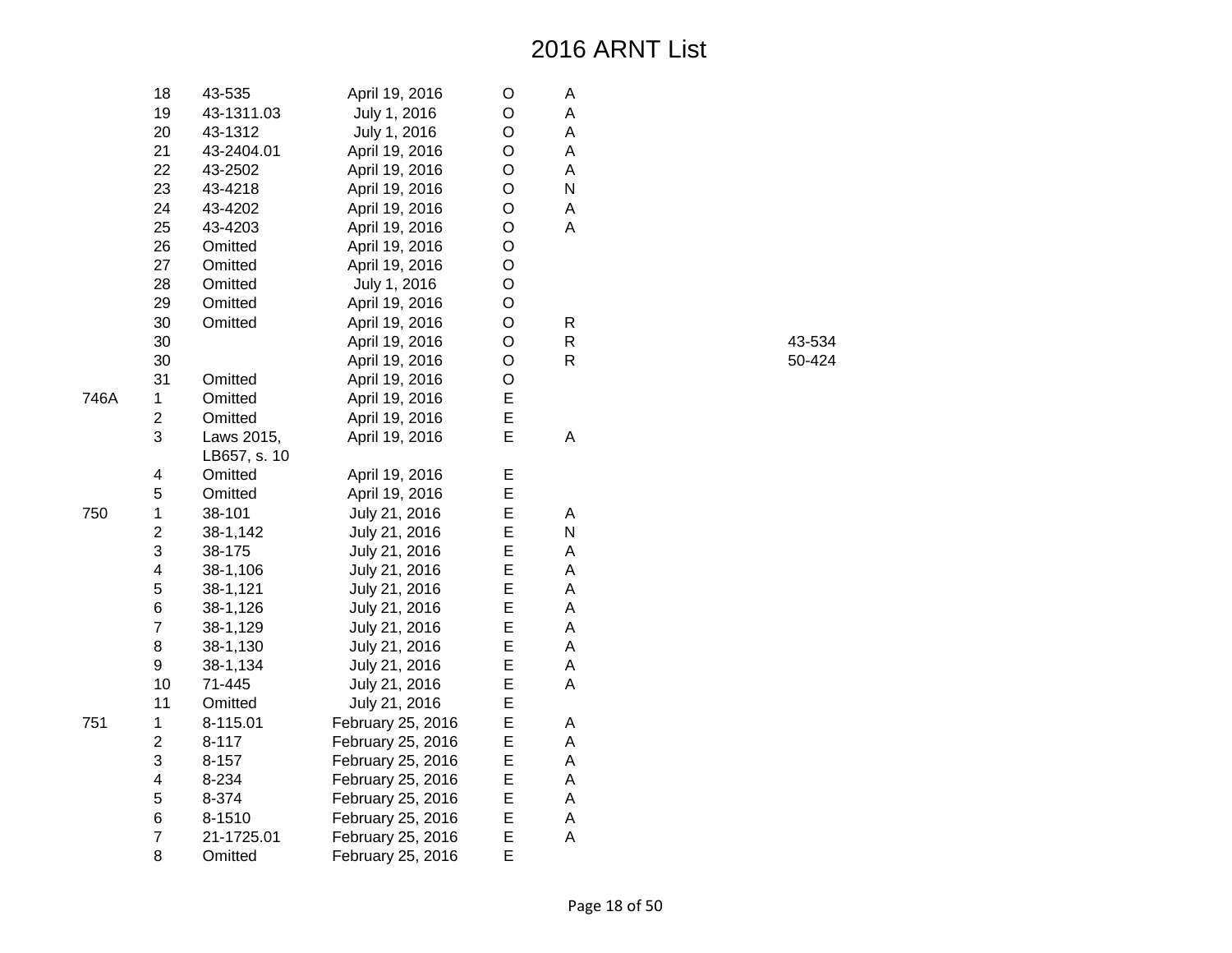|      | 9                       | Omitted   | February 25, 2016 | Е |   |
|------|-------------------------|-----------|-------------------|---|---|
| 753  | $\mathbf 1$             | 55-161    | July 21, 2016     | E | A |
|      | $\overline{c}$          | Omitted   | July 21, 2016     | E |   |
| 754  | $\mathbf{1}$            | 55-601    | July 21, 2016     | E | N |
|      | $\overline{c}$          | 55-602    | July 21, 2016     | E | N |
|      | 3                       | 55-603    | July 21, 2016     | E | N |
|      | $\overline{\mathbf{4}}$ | 55-604    | July 21, 2016     | E | N |
|      | 5                       | 55-605    | July 21, 2016     | E | N |
|      | 6                       | 55-606    | July 21, 2016     | E | N |
|      | $\overline{7}$          | 55-401    | July 21, 2016     | E | A |
|      | 8                       | 55-402    | July 21, 2016     | E | A |
|      | 9                       | 55-416    | July 21, 2016     | E | A |
|      | 10                      | 55-481    | July 21, 2016     | E | N |
|      | 11                      | 55-418    | July 21, 2016     | E | A |
|      | 12                      | 55-419    | July 21, 2016     | E | A |
|      | 13                      | 55-427    | July 21, 2016     | E | A |
|      | 14                      | 55-428    | July 21, 2016     | E | Α |
|      | 15                      | 55-452    | July 21, 2016     | E | A |
|      | 16                      | Omitted   | July 21, 2016     | E |   |
| 754A |                         | Omitted   | July 21, 2016     | E |   |
| 756  | 1                       | 77-2716   | July 21, 2016     | E | A |
|      | $\overline{2}$          | 77-6101   | July 21, 2016     | E | A |
|      | 3                       | 77-6105   | July 21, 2016     | E | A |
|      | $\overline{\mathbf{4}}$ | 77-6106   | July 21, 2016     | E | N |
|      | 5                       | Omitted   | July 21, 2016     | E |   |
| 758  | $\mathbf 1$             | 21-104    | July 21, 2016     | E | A |
|      | $\overline{c}$          | 44-8216   | July 21, 2016     | E | A |
|      | 3                       | Omitted   | July 21, 2016     | E |   |
| 759  | $\mathbf 1$             | 4-403 UCC | February 25, 2016 | E | A |
|      | $\overline{c}$          | Omitted   | February 25, 2016 | E |   |
|      | 3                       | Omitted   | February 25, 2016 | E |   |
| 760  | $\mathbf 1$             | 8-135     | July 21, 2016     | E | A |
|      | $\overline{c}$          | 8-157.01  | July 21, 2016     | E | A |
|      | 3                       | 8-318     | July 21, 2016     | E | A |
|      | 4                       | 8-345.01  | July 21, 2016     | E | A |
|      | 5                       | Omitted   | July 21, 2016     | E |   |
| 761  | $\mathbf 1$             | 69-2103   | July 21, 2016     | E | A |
|      | $\overline{c}$          | 69-2104   | July 21, 2016     | E | A |
|      | 3                       | 69-2112   | July 21, 2016     | E | A |
|      | $\overline{\mathbf{4}}$ | Omitted   | July 21, 2016     | E |   |
| 770  | $\mathbf{1}$            | 44-8703   | April 7, 2016     | E | Α |

A January 1, 2018 E A January 1, 2018 January 1, 2018

**July 1, 2016**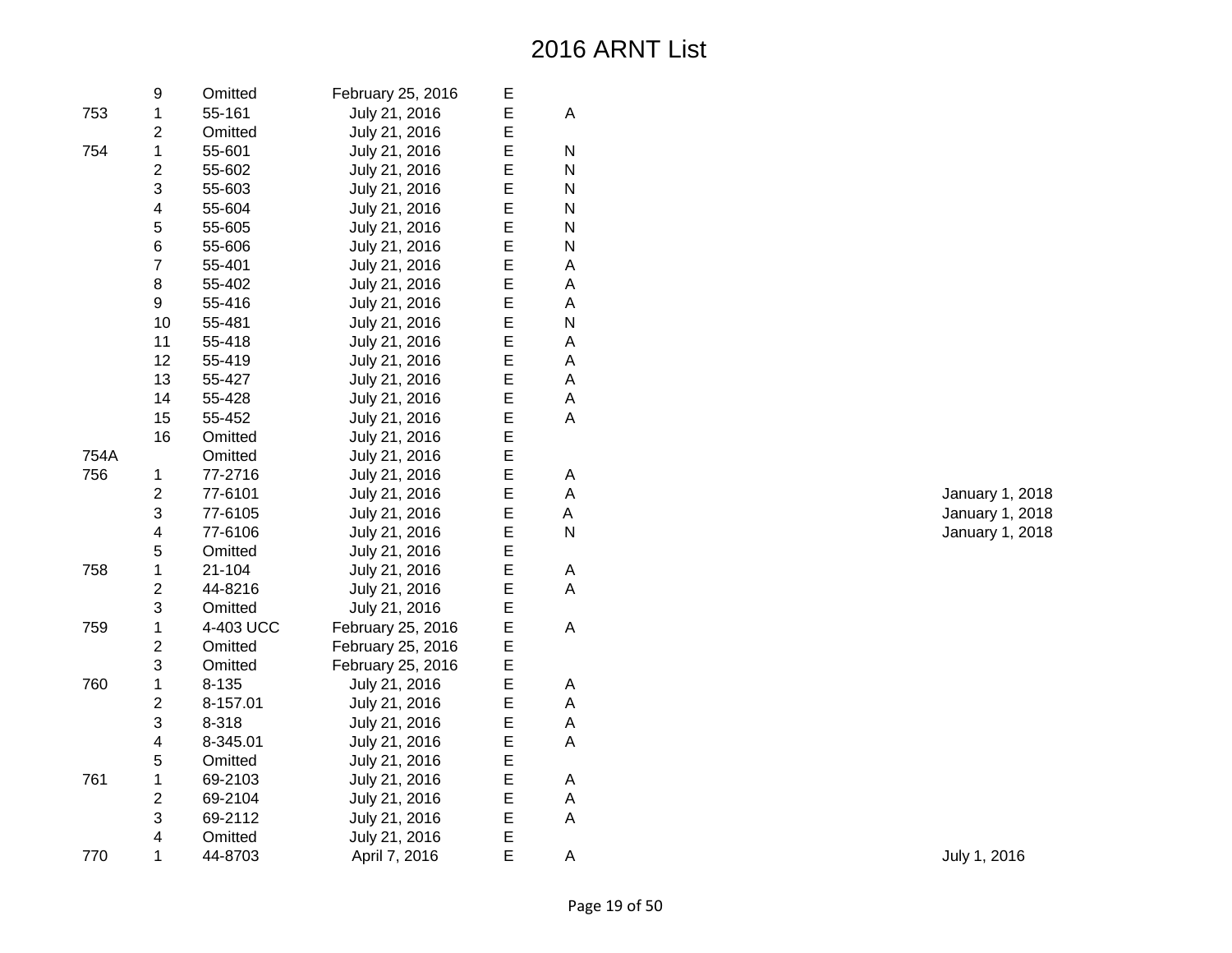|      | $\overline{2}$          | 44-8706      | April 7, 2016   | Е              | A |
|------|-------------------------|--------------|-----------------|----------------|---|
|      | 3                       | Omitted      | April 7, 2016   | E              |   |
|      | $\overline{\mathbf{4}}$ | Omitted      | April 7, 2016   | E              |   |
| 770A | $\mathbf{1}$            | Laws 2015,   | April 7, 2016   | E              | A |
|      |                         | LB657, s. 87 |                 |                |   |
|      | $\overline{c}$          | Omitted      | April 7, 2016   | E              |   |
|      | 3                       | Omitted      | April 7, 2016   | E              |   |
| 771  | $\mathbf 1$             | 8-1106       | July 21, 2016   | E              | Α |
|      | $\overline{2}$          | 8-1108.02    | July 21, 2016   | E              | A |
|      | 3                       | Omitted      | July 21, 2016   | E              |   |
| 772  | $\mathbf 1$             | 44-9101      | January 1, 2017 | O              | N |
|      | $\overline{2}$          | 44-9102      | January 1, 2017 | O              | N |
|      | 3                       | 44-9103      | January 1, 2017 | O              | Ν |
|      | $\overline{\mathbf{4}}$ | 44-9104      | January 1, 2017 | O              | N |
|      | 5                       | 44-9105      | January 1, 2017 | O              | N |
|      | 6                       | 44-9106      | January 1, 2017 | O              | N |
|      | $\overline{7}$          | 44-9107      | January 1, 2017 | O              | Ν |
|      | 8                       | 44-9108      | January 1, 2017 | O              | N |
|      | 9                       | 44-9109      | January 1, 2017 | O              | N |
|      | 10                      | 44-2120      | March 31, 2016  | O              | А |
|      | 11                      | 44-2121      | March 31, 2016  | O              | A |
|      | 12                      | 44-2154      | March 31, 2016  | O              | N |
|      | 13                      | 44-2155      | March 31, 2016  | O              | N |
|      | 14                      | 44-2138      | March 31, 2016  | O              | А |
|      | 15                      | 44-4404      | January 1, 2017 | O              | A |
|      | 16                      | 44-9004      | March 31, 2016  | O              | A |
|      | 17                      | Omitted      | March 31, 2016  | O              |   |
|      | 18                      | Omitted      | January 1, 2017 | O              |   |
|      | 19                      | Omitted      | March 31, 2016  | O              |   |
|      | 20                      | Omitted      | March 31, 2016  | O              |   |
| 774  | $\mathbf 1$             | 3-613        | July 21, 2016   | O              | A |
|      | $\overline{2}$          | 77-2701      | July 21, 2016   | O              | A |
|      | 3                       | 77-2704.12   | October 1, 2016 | O              | A |
|      | $\overline{\mathbf{4}}$ | 77-2704.13   | October 1, 2016 | O              | Α |
|      | 5                       | 77-2704.15   | October 1, 2016 | O              | A |
|      | 6                       | 77-2704.56   | October 1, 2016 | O              | A |
|      | $\overline{7}$          | 77-2715.07   | July 21, 2016   | O              | A |
|      | 8                       | 77-2717      | July 21, 2016   | O              | A |
|      | 9                       | 77-2734.03   | July 21, 2016   | O              | A |
|      | 10                      | 77-27,238    | July 21, 2016   | O              | N |
|      | 11                      | 77-2904      | April 19, 2016  | $\overline{O}$ | Α |

July 1, 2016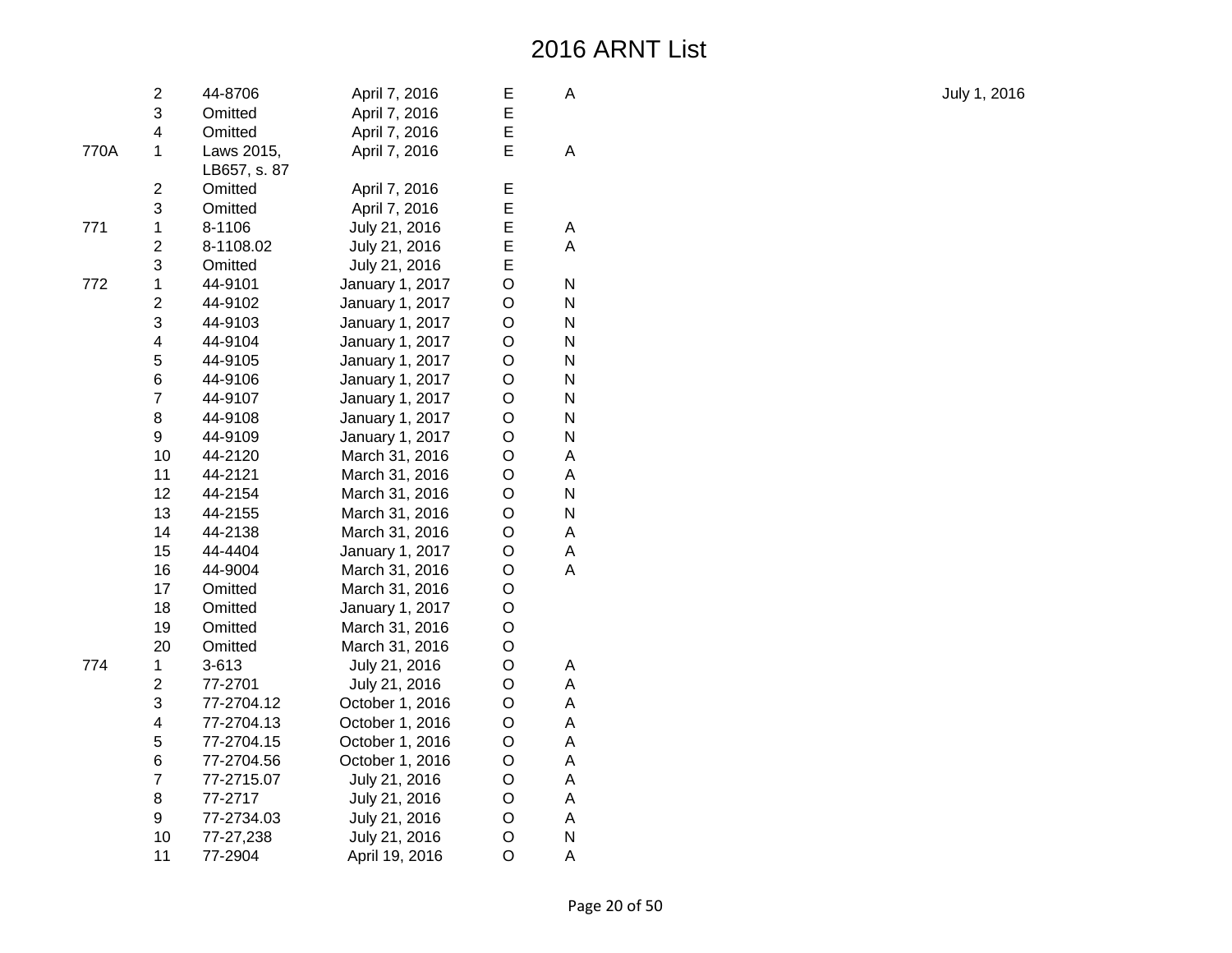|      | 12             | 77-2905    | April 19, 2016  | O | Α |
|------|----------------|------------|-----------------|---|---|
|      | 13             | 77-2909    | April 19, 2016  | O | A |
|      | 14             | Omitted    | April 19, 2016  | O |   |
|      | 15             | Omitted    | April 19, 2016  | O |   |
|      | 16             | Omitted    | July 21, 2016   | O |   |
|      | 17             | Omitted    | October 1, 2016 | O |   |
|      | 18             | Omitted    | April 19, 2016  | O |   |
| 774A |                | Omitted    | April 19, 2016  | E |   |
| 775  | $\mathbf 1$    | 77-120     | January 1, 2016 | O | Α |
|      | $\overline{c}$ | 77-201     | January 1, 2016 | O | A |
|      | 3              | 77-202     | January 1, 2016 | O | A |
|      | 4              | Omitted    | January 1, 2016 | O |   |
|      | 5              | Omitted    | January 1, 2016 | O |   |
|      | 6              | Omitted    | January 1, 2016 | O |   |
| 776  | $\mathbf 1$    | 77-2704.24 | October 1, 2016 | O | Α |
|      | $\overline{c}$ | 77-2712.03 | July 21, 2016   | O | A |
|      | 3              | 77-2716    | January 1, 2016 | O | A |
|      | 4              | 77-2791    | January 1, 2016 | O | A |
|      | 5              | 77-2793    | January 1, 2016 | O | A |
|      | 6              | 77-3508    | January 1, 2017 | O | A |
|      | $\overline{7}$ | Omitted    | July 21, 2016   | O |   |
|      | 8              | Omitted    | January 1, 2016 | O |   |
|      | 9              | Omitted    | July 21, 2016   | O |   |
|      | 10             | Omitted    | October 1, 2016 | O |   |
|      | 11             | Omitted    | January 1, 2017 | O |   |
| 778  | 1              | 8-2701     | July 21, 2016   | E | А |
|      | $\overline{c}$ | 8-2734     | July 21, 2016   | E | A |
|      | 3              | 45-334     | July 21, 2016   | E | A |
|      | 4              | 45-335     | July 21, 2016   | E | A |
|      | 5              | 45-346     | July 21, 2016   | E | A |
|      | 6              | 45-348     | July 21, 2016   | E | A |
|      | $\overline{7}$ | 45-356     | July 21, 2016   | E | N |
|      | 8              | Omitted    | July 21, 2016   | E |   |
|      | 9              | Omitted    | July 21, 2016   | E | R |
|      | 9              |            | July 21, 2016   | E | R |
| 783  | $\mathbf 1$    | 60-301     | January 1, 2017 | O | A |
|      | $\overline{c}$ | 60-302     | January 1, 2017 | O | A |
|      | 3              | 60-316     | January 1, 2017 | O | A |
|      | 4              | 60-317     | January 1, 2017 | O | A |
|      | 5              | 60-346.01  | January 1, 2017 | O | N |
|      | 6              | 60-3,101   | January 1, 2017 | O | A |

R 8-2748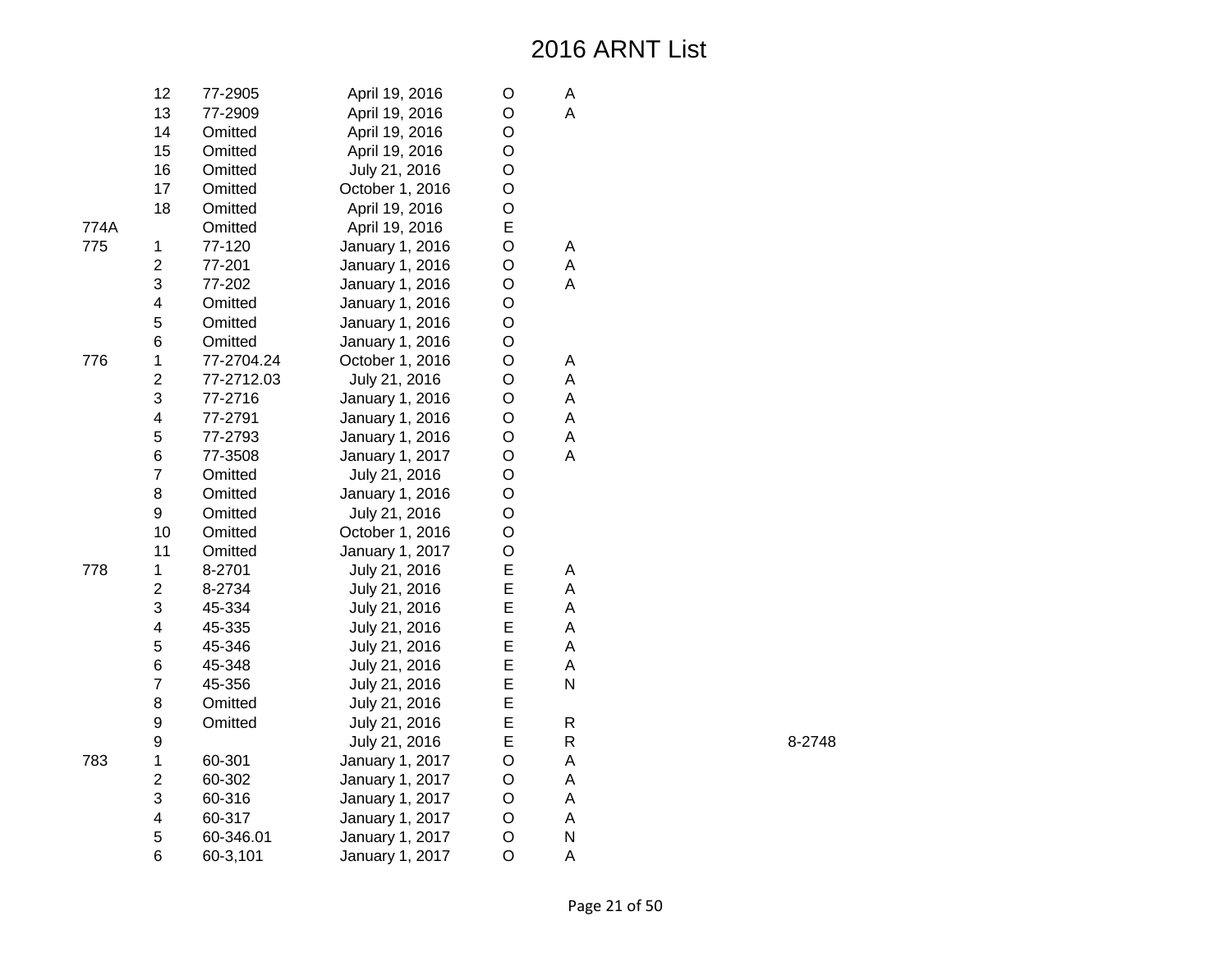|      | 7              | 60-3,104     | January 1, 2017 | O | А |
|------|----------------|--------------|-----------------|---|---|
|      | 8              | 60-3,147     | January 1, 2017 | O | A |
|      | 9              | 60-3,148     | January 1, 2017 | O | A |
|      | 10             | 60-3,151     | January 1, 2017 | O | Α |
|      | 11             | 60-3,228     | January 1, 2017 | O | N |
|      | 12             | 60-3,229     | January 1, 2017 | O | N |
|      | 13             | 60-3,221     | January 1, 2017 | O | A |
|      | 14             | Omitted      | January 1, 2017 | O |   |
|      | 15             | Omitted      | January 1, 2017 | O |   |
| 783A |                | Omitted      | July 21, 2016   | E |   |
| 784  | 1              | 23-914       | April 7, 2016   | E | A |
|      | $\overline{c}$ | Omitted      | April 7, 2016   | E |   |
|      | 3              | Omitted      | April 7, 2016   | E |   |
| 786  | $\mathbf 1$    | 71-605       | July 21, 2016   | E | Α |
|      | $\overline{c}$ | Omitted      | July 21, 2016   | E |   |
| 790  | $\mathbf 1$    | 16-1002      | July 21, 2016   | E | А |
|      | $\overline{2}$ | 24-701       | July 21, 2016   | E | A |
|      | 3              | 24-710.01    | July 21, 2016   | E | A |
|      | 4              | 79-902       | July 21, 2016   | E | A |
|      | 5              | 79-904.01    | July 21, 2016   | E | A |
|      | 6              | 79-934       | July 21, 2016   | E | A |
|      | $\overline{7}$ | 79-978       | July 21, 2016   | E | A |
|      | 8              | Omitted      | July 21, 2016   | E |   |
| 794  | $\mathbf 1$    | 21-201       | January 1, 2017 | O | A |
|      | $\overline{c}$ | 21-214       | January 1, 2017 | O | A |
|      | 3              | 21-216       | January 1, 2017 | O | A |
|      | 4              | 21-227       | January 1, 2017 | O | A |
|      | 5              | 21-250       | January 1, 2017 | O | A |
|      | 6              | 21-253       | January 1, 2017 | O | A |
|      | $\overline{7}$ | 21-256       | January 1, 2017 | O | A |
|      | 8              | $21 - 2,110$ | January 1, 2017 | O | A |
|      | 9              | $21 - 2,117$ | January 1, 2017 | O | A |
|      | 10             | 21-2,172     | January 1, 2017 | O | A |
|      | 11             | 21-2,220.01  | January 1, 2017 | O | N |
|      | 12             | 21-2,220.02  | January 1, 2017 | O | N |
|      | 13             | 21-2,220.03  | January 1, 2017 | O | N |
|      | 14             | 21-2,220.04  | January 1, 2017 | O | N |
|      | 15             | 21-303       | January 1, 2017 | O | A |
|      | 16             | Omitted      | January 1, 2017 | O |   |
|      | 17             | Omitted      | January 1, 2017 | O |   |
| 798  | 1              | 81-2,239     | July 21, 2016   | E | Α |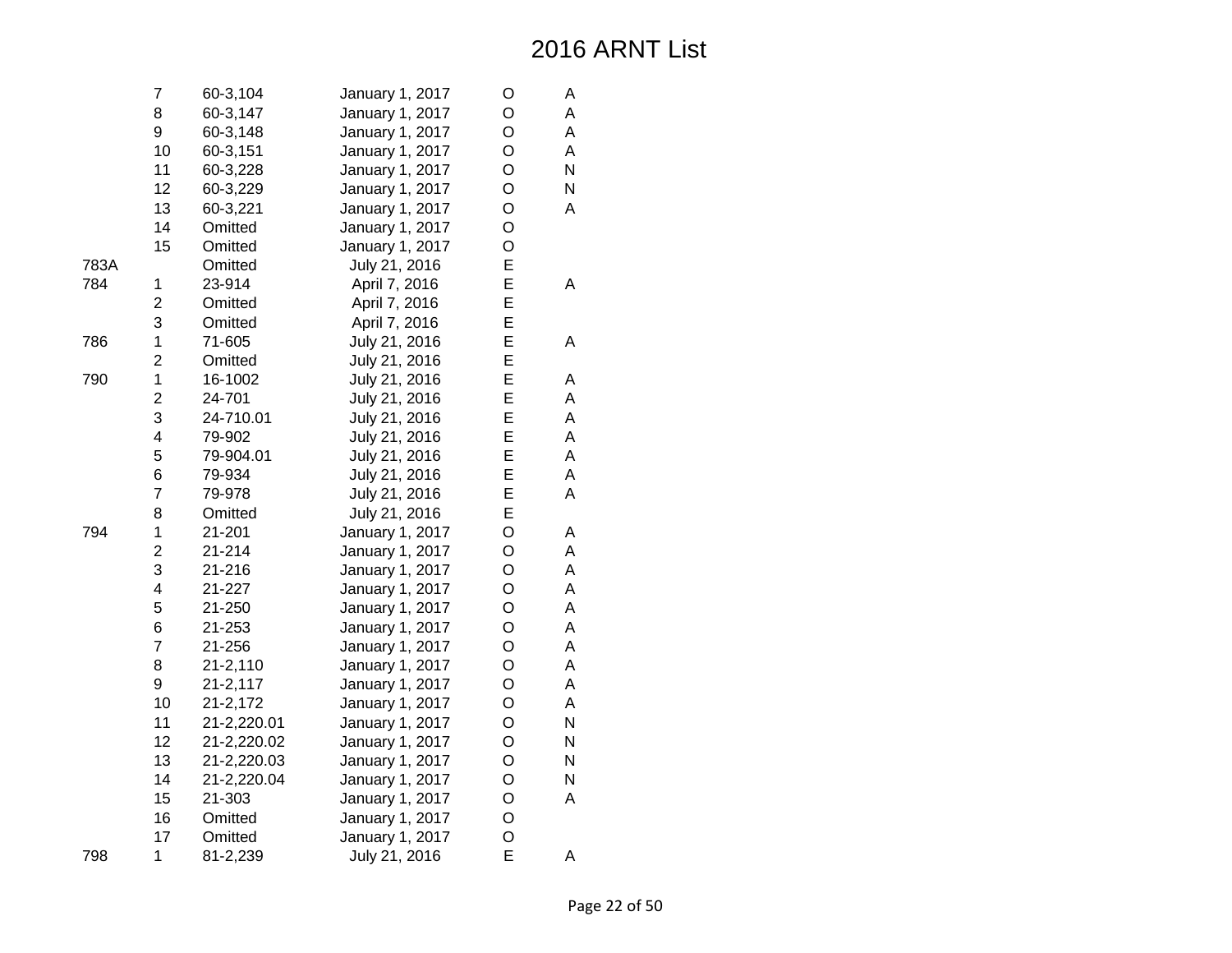|      | $\mathbf{2}$            | 81-2,240    | July 21, 2016   | Е | А            |
|------|-------------------------|-------------|-----------------|---|--------------|
|      | 3                       | 81-2,244.01 | July 21, 2016   | E | Α            |
|      | $\overline{\mathbf{4}}$ | 81-2,245.01 | July 21, 2016   | E | A            |
|      | 5                       | 81-2,248    | July 21, 2016   | E | A            |
|      | 6                       | 81-2,251.01 | July 21, 2016   | E | A            |
|      | $\overline{7}$          | 81-2,251.06 | July 21, 2016   | E | A            |
|      | 8                       | 81-2,257    | July 21, 2016   | E | A            |
|      | 9                       | 81-2,259    | July 21, 2016   | E | A            |
|      | 10                      | 81-2,272.01 | July 21, 2016   | E | A            |
|      | 11                      | 81-2,272.24 | July 21, 2016   | E | A            |
|      | 12                      | 81-2,277    | July 21, 2016   | E | A            |
|      | 13                      | Omitted     | July 21, 2016   | E |              |
|      | 14                      | Omitted     | July 21, 2016   | E | R            |
|      | 14                      |             | July 21, 2016   | E | R            |
|      | 14                      |             | July 21, 2016   | E | $\mathsf{R}$ |
|      | 14                      |             | July 21, 2016   | E | R            |
|      | 14                      |             | July 21, 2016   | E | R            |
|      | 14                      |             | July 21, 2016   | E | R            |
|      | 14                      |             | July 21, 2016   | E | R            |
|      | 14                      |             | July 21, 2016   | Ε | R            |
| 803  | 1                       | 33-106.02   | April 19, 2016  | E | A            |
|      | $\overline{c}$          | Omitted     | April 19, 2016  | E |              |
|      | 3                       | Omitted     | April 19, 2016  | E |              |
| 807  | 1                       | 23-1201     | July 21, 2016   | E | А            |
|      | $\overline{2}$          | Omitted     | July 21, 2016   | E |              |
| 811  | 1                       | 60-370      | January 1, 2017 | O | A            |
|      | $\overline{c}$          | Omitted     | January 1, 2017 | O |              |
|      | 3                       | Omitted     | January 1, 2017 | O |              |
| 813  | $\mathbf 1$             | 71-4002     | July 21, 2016   | E | N            |
| 814  | 1                       | 60-4,124    | July 21, 2016   | E | Α            |
|      | $\overline{2}$          | Omitted     | July 21, 2016   | E |              |
| 814A |                         | Omitted     | July 21, 2016   | E |              |
| 816  | 1                       | 50-424      | July 21, 2016   | E | А            |
|      | $\overline{2}$          | 83-109      | July 21, 2016   | E | A            |
|      | 3                       | Omitted     | July 21, 2016   | E |              |
|      | 4                       | Omitted     | July 21, 2016   | E | R            |
|      | 4                       |             | July 21, 2016   | Ε | R            |
| 817  | 1                       | 71-9501     | July 21, 2016   | E | N            |
|      | $\overline{2}$          | 71-9502     | July 21, 2016   | E | N            |
|      | 3                       | 71-9503     | July 21, 2016   | E | N            |
|      | $\overline{4}$          | 71-9504     | July 21, 2016   | E | N            |

| R | 81-2,246.01 |
|---|-------------|
| R | 81-2,247    |
| R | 81-2.254.01 |
| R | 81-2.258    |
| R | 81-2,272.25 |
| R | 81-2,272.27 |
| R | 81-2,272.34 |
|   |             |

R 71-825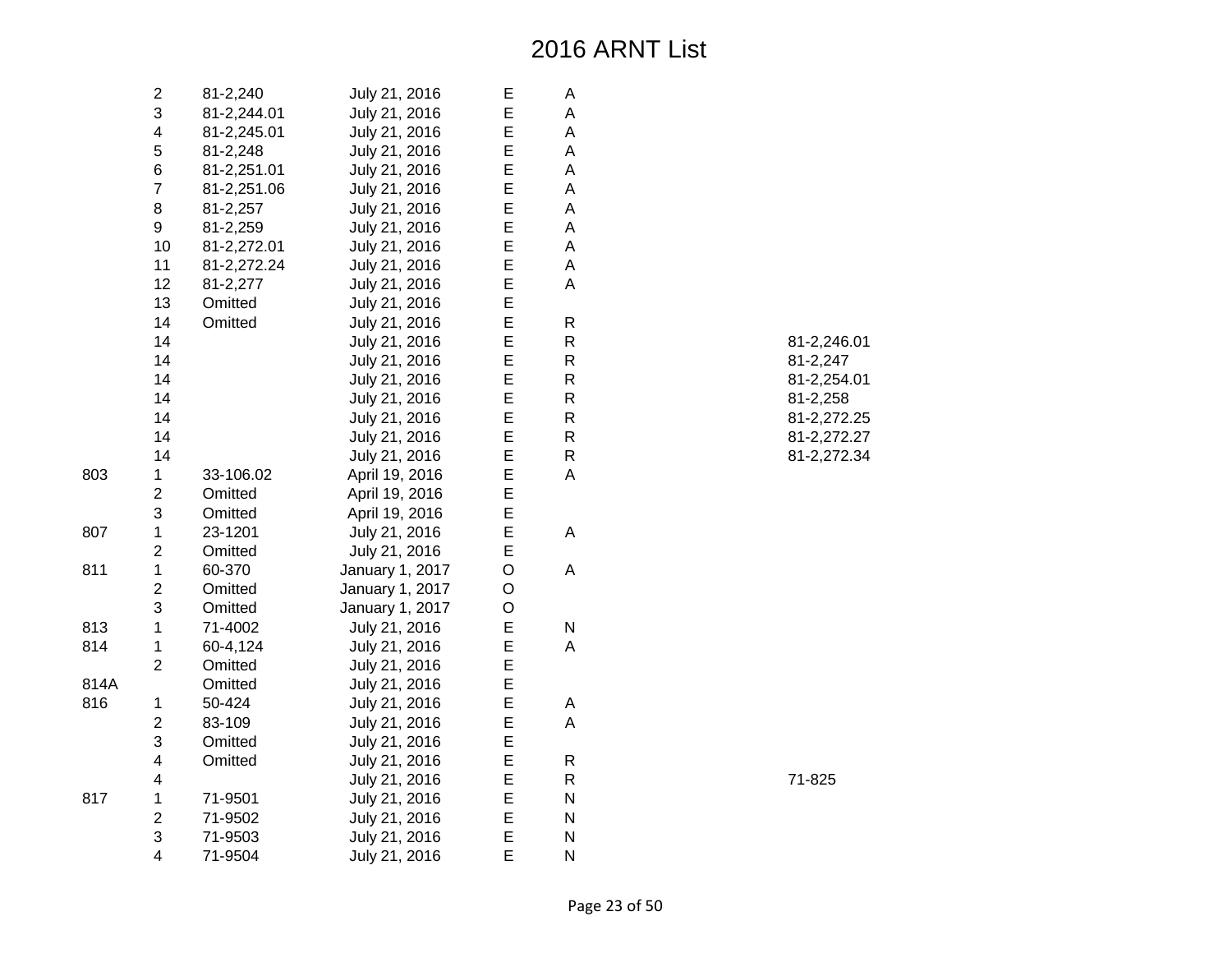| 5                       | 71-9505    | July 21, 2016   | Е | N |
|-------------------------|------------|-----------------|---|---|
| 6                       | 71-9506    | July 21, 2016   | E | N |
| $\overline{7}$          | 71-9507    | July 21, 2016   | E | N |
| 8                       | 71-9508    | July 21, 2016   | E | N |
| 9                       | 71-9509    | July 21, 2016   | E | N |
| 10                      | 71-9510    | July 21, 2016   | E | N |
| 11                      | 71-9511    | July 21, 2016   | E | N |
| $\mathbf 1$             | 48-3501    | July 21, 2016   | E | N |
| 2                       | 48-3502    | July 21, 2016   | E | N |
| 3                       | 48-3503    | July 21, 2016   | E | N |
| $\overline{\mathbf{4}}$ | 48-3504    | July 21, 2016   | E | N |
| 5                       | 48-3505    | July 21, 2016   | E | N |
| 6                       | 48-3506    | July 21, 2016   | E | N |
| $\overline{7}$          | 48-3507    | July 21, 2016   | E | N |
| 8                       | 48-3508    | July 21, 2016   | E | N |
| 9                       | 48-3509    | July 21, 2016   | E | N |
| 10                      | 48-3510    | July 21, 2016   | E | N |
| 11                      | 48-3511    | July 21, 2016   | E | N |
| 12                      | Omitted    | July 21, 2016   | E |   |
| 1                       | 81-8,139   | April 7, 2016   | E | Α |
| $\overline{\mathbf{c}}$ | Omitted    | April 7, 2016   | E |   |
| 3                       | Omitted    | April 7, 2016   | E |   |
| 1                       | 70-670     | July 21, 2016   | E | А |
| $\overline{c}$          | 70-1001    | July 21, 2016   | E | A |
| 3                       | 70-1001.01 | July 21, 2016   | E | A |
| 4                       | 70-1003    | July 21, 2016   | E | А |
| 5                       | 70-1012    | July 21, 2016   | E | А |
| 6                       | 70-1012.01 | July 21, 2016   | E | A |
| $\overline{7}$          | 70-1013    | July 21, 2016   | E | A |
| 8                       | 70-1014    | July 21, 2016   | E | A |
| 9                       | 70-1014.01 | July 21, 2016   | E | A |
| 10                      | 70-1014.02 | July 21, 2016   | E | А |
| 11                      | 70-1015    | July 21, 2016   | E | А |
| 12                      | 70-1028    | July 21, 2016   | E | А |
| 13                      | 70-1903    | July 21, 2016   | E | А |
| 14                      | 77-6203    | July 21, 2016   | E | A |
| 15                      | Omitted    | July 21, 2016   | E |   |
| 16                      | Omitted    | July 21, 2016   | E |   |
| 1                       | 30-501     | January 1, 2017 | O | N |
| 2                       | 30-502     | January 1, 2017 | O | N |
| 3                       | 30-503     | January 1, 2017 | O | N |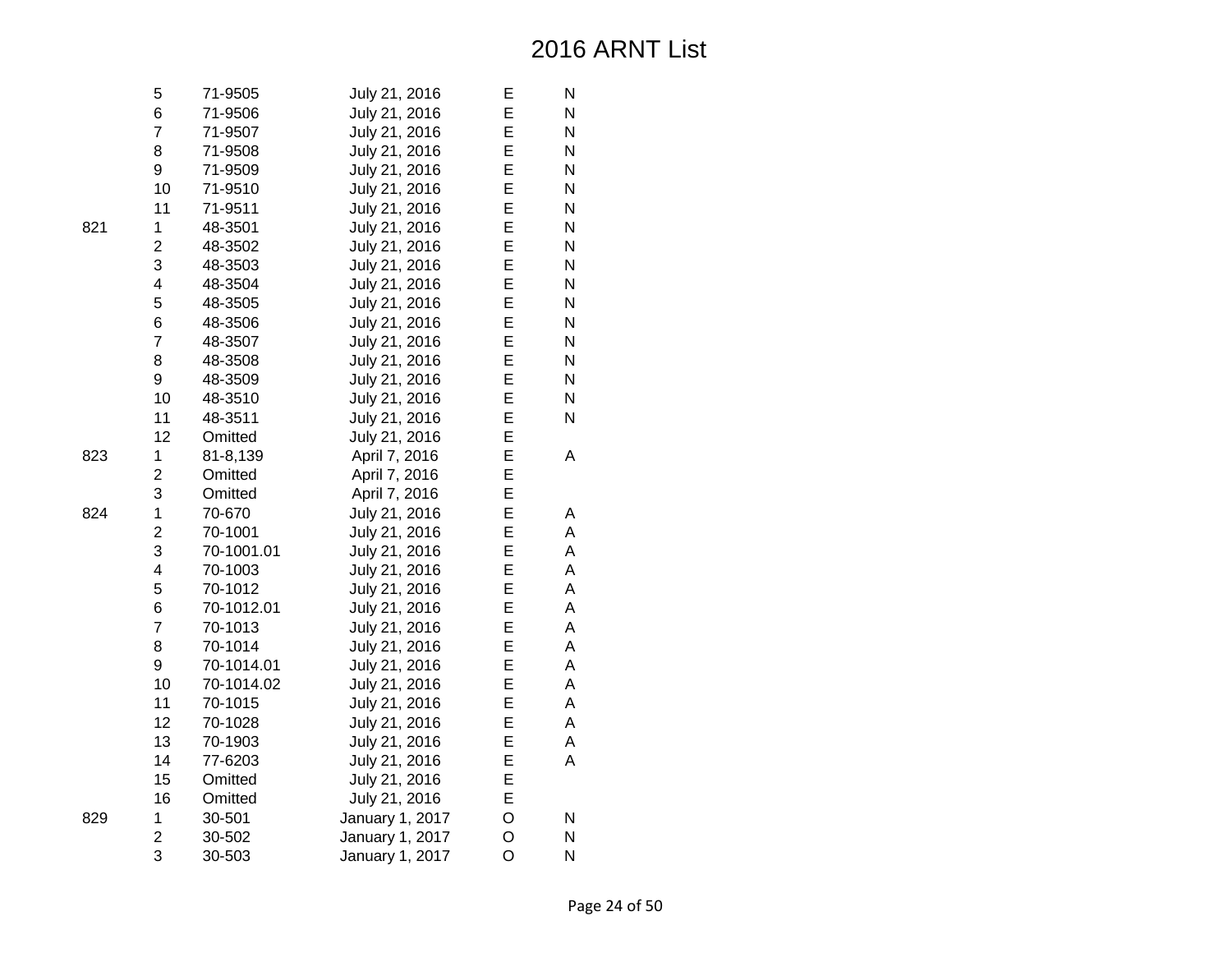| 4                       | 30-504    | January 1, 2017 | O | N |
|-------------------------|-----------|-----------------|---|---|
| 5                       | 30-505    | January 1, 2017 | O | N |
| 6                       | 30-506    | January 1, 2017 | O | N |
| $\overline{7}$          | 30-507    | January 1, 2017 | O | N |
| 8                       | 30-508    | January 1, 2017 | O | N |
| 9                       | 30-509    | January 1, 2017 | O | N |
| 10                      | 30-510    | January 1, 2017 | O | N |
| 11                      | 30-511    | January 1, 2017 | O | N |
| 12                      | 30-512    | January 1, 2017 | O | N |
| 13                      | 30-513    | January 1, 2017 | O | N |
| 14                      | 30-514    | January 1, 2017 | O | N |
| 15                      | 30-515    | January 1, 2017 | O | N |
| 16                      | 30-516    | January 1, 2017 | O | N |
| 17                      | 30-517    | January 1, 2017 | O | N |
| 18                      | 30-518    | January 1, 2017 | O | N |
| 19                      | Omitted   | January 1, 2017 | O |   |
| 20                      | Omitted   | January 1, 2017 | O |   |
| 1                       | 48-604    | July 21, 2016   | E | A |
| $\overline{c}$          | 81-1328   | July 21, 2016   | E | A |
| 3                       | Omitted   | July 21, 2016   | E |   |
| $\mathbf 1$             | 8-2601    | January 1, 2017 | O | Α |
| $\overline{c}$          | 8-2602    | January 1, 2017 | O | A |
| 3                       | 8-2603    | January 1, 2017 | O | A |
| $\overline{\mathbf{4}}$ | 8-2603.01 | January 1, 2017 | O | N |
| 5                       | 8-2604    | January 1, 2017 | O | A |
| 6                       | 8-2605    | January 1, 2017 | O | A |
| $\overline{7}$          | 8-2606    | January 1, 2017 | O | A |
| 8                       | 8-2608    | January 1, 2017 | O | A |
| 9                       | 8-2608.01 | January 1, 2017 | O | N |
| 10                      | 8-2608.02 | January 1, 2017 | O | N |
| 11                      | 8-2608.03 | January 1, 2017 | O | N |
| 12                      | 8-2609    | January 1, 2017 | O | A |
| 13                      | 8-2609.01 | January 1, 2017 | O | N |
| 14                      | 8-2610    | January 1, 2017 | O | A |
| 15                      | 8-2611    | January 1, 2017 | O | A |
| 16                      | 8-2612    | January 1, 2017 | O | A |
| 17                      | 8-2613    | January 1, 2017 | O | A |
| 18                      | 8-2614    | January 1, 2017 | O | A |
| 19                      | 8-2614.01 | January 1, 2017 | O | N |
| 20                      | 8-2615    | January 1, 2017 | O | A |
| 21                      | 20-149    | January 1, 2017 | O | A |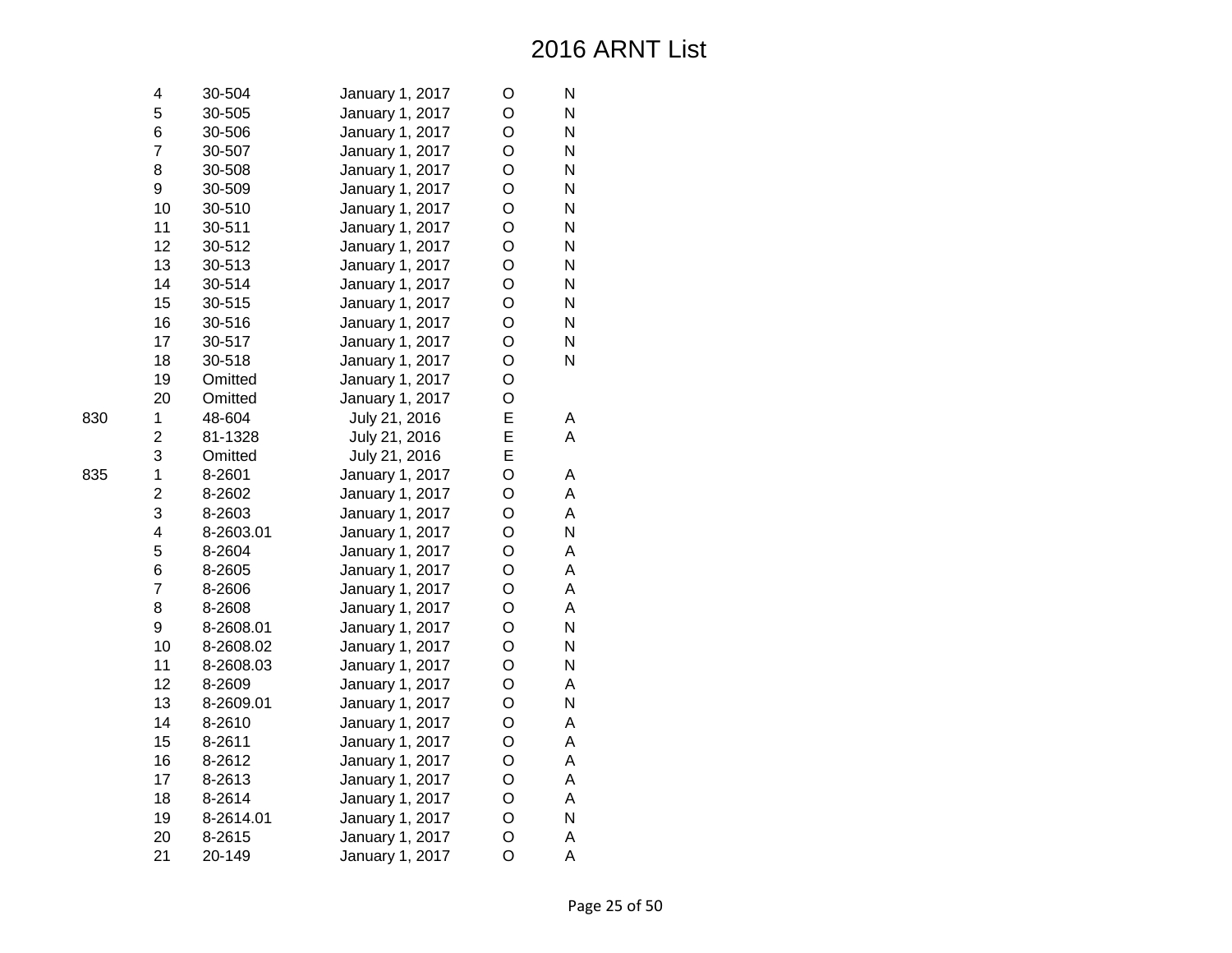|      | 22                      | 59-1611    | July 21, 2016   | O           | A                         |            |   |        |
|------|-------------------------|------------|-----------------|-------------|---------------------------|------------|---|--------|
|      | 23                      | 59-1614    | July 21, 2016   | O           | A                         |            |   |        |
|      | 24                      | 87-301     | July 21, 2016   | O           | A                         |            |   |        |
|      | 25                      | 87-302     | July 21, 2016   | O           | A                         |            |   |        |
|      | 26                      | 87-303     | July 21, 2016   | O           | A                         |            |   |        |
|      | 27                      | 87-802     | July 21, 2016   | O           | $\boldsymbol{\mathsf{A}}$ |            |   |        |
|      | 28                      | 87-803     | July 21, 2016   | O           | $\mathsf A$               |            |   |        |
|      | 29                      | 87-804     | July 21, 2016   | O           | A                         |            |   |        |
|      | 30                      | Omitted    | July 21, 2016   | O           |                           |            |   |        |
|      | 31                      | Omitted    | January 1, 2017 | O           |                           |            |   |        |
|      | 32                      | Omitted    | July 21, 2016   | O           |                           |            |   |        |
| 837  | 1                       | 44-5506    | January 1, 2017 | O           | A                         |            |   |        |
|      | $\overline{c}$          | 44-5515    | January 1, 2017 | O           | A                         |            |   |        |
|      | 3                       | Omitted    | January 1, 2017 | $\circ$     |                           |            |   |        |
|      | $\overline{\mathbf{4}}$ | Omitted    | January 1, 2017 | O           |                           |            |   |        |
| 840  | 1                       | 44-1305    | July 21, 2016   | E           | A                         |            |   |        |
|      | $\overline{\mathbf{c}}$ | 44-1307    | July 21, 2016   | E           | A                         |            |   |        |
|      | 3                       | Omitted    | July 21, 2016   | E           |                           |            |   |        |
| 842  | $\mathbf 1$             | 71-202.01  | July 21, 2016   | E           | A                         |            |   |        |
|      | $\overline{c}$          | 71-208     | July 21, 2016   | E           | A                         |            |   |        |
|      | 3                       | Omitted    | July 21, 2016   | E           |                           |            |   |        |
| 843  | 1                       | 28-801     | July 21, 2016   | O           | A                         |            |   |        |
|      | $\overline{c}$          | 81-1429.03 | July 1, 2017    | O           | T/N                       | 81-2010.03 | T |        |
|      | 3                       | 81-1415    | July 1, 2017    | O           | A                         |            |   |        |
|      | $\overline{\mathbf{4}}$ | 81-1416    | July 1, 2017    | O           | A                         |            |   |        |
|      | 5                       | 81-1423    | July 1, 2017    | $\mathsf O$ | A                         |            |   |        |
|      | 6                       | Omitted    | July 21, 2016   | O           |                           |            |   |        |
|      | $\overline{7}$          | Omitted    | July 21, 2016   | O           |                           |            |   |        |
|      | $\bf 8$                 | Omitted    | July 1, 2017    | $\mathsf O$ |                           |            |   |        |
|      | 9                       | Omitted    | July 1, 2017    | O           | $\mathsf{R}$              |            |   |        |
|      | 9                       |            | July 1, 2017    | $\mathsf O$ | ${\sf R}$                 |            |   | 13-607 |
|      | 9                       |            | July 1, 2017    | $\mathsf O$ | ${\sf R}$                 |            |   | 13-608 |
| 851  | 1                       | 84-602     | July 21, 2016   | E           | Α                         |            |   |        |
|      | $\overline{2}$          | 84-602.01  | July 21, 2016   | E           | A                         |            |   |        |
|      | 3                       | 84-602.03  | July 21, 2016   | E           | ${\sf N}$                 |            |   |        |
|      | $\overline{\mathbf{4}}$ | 84-602.04  | July 21, 2016   | E           | T/N                       | 84-602.02  | Τ |        |
|      | 5                       | Omitted    | July 21, 2016   | E           |                           |            |   |        |
| 851A |                         | Omitted    | July 21, 2016   | E           |                           |            |   |        |
| 853  | 1                       | $1 - 113$  | July 21, 2016   | E           | Α                         |            |   |        |
|      | $\overline{c}$          | $1 - 118$  | July 21, 2016   | E           | A                         |            |   |        |
|      | 3                       | $1 - 119$  | July 21, 2016   | E           | A                         |            |   |        |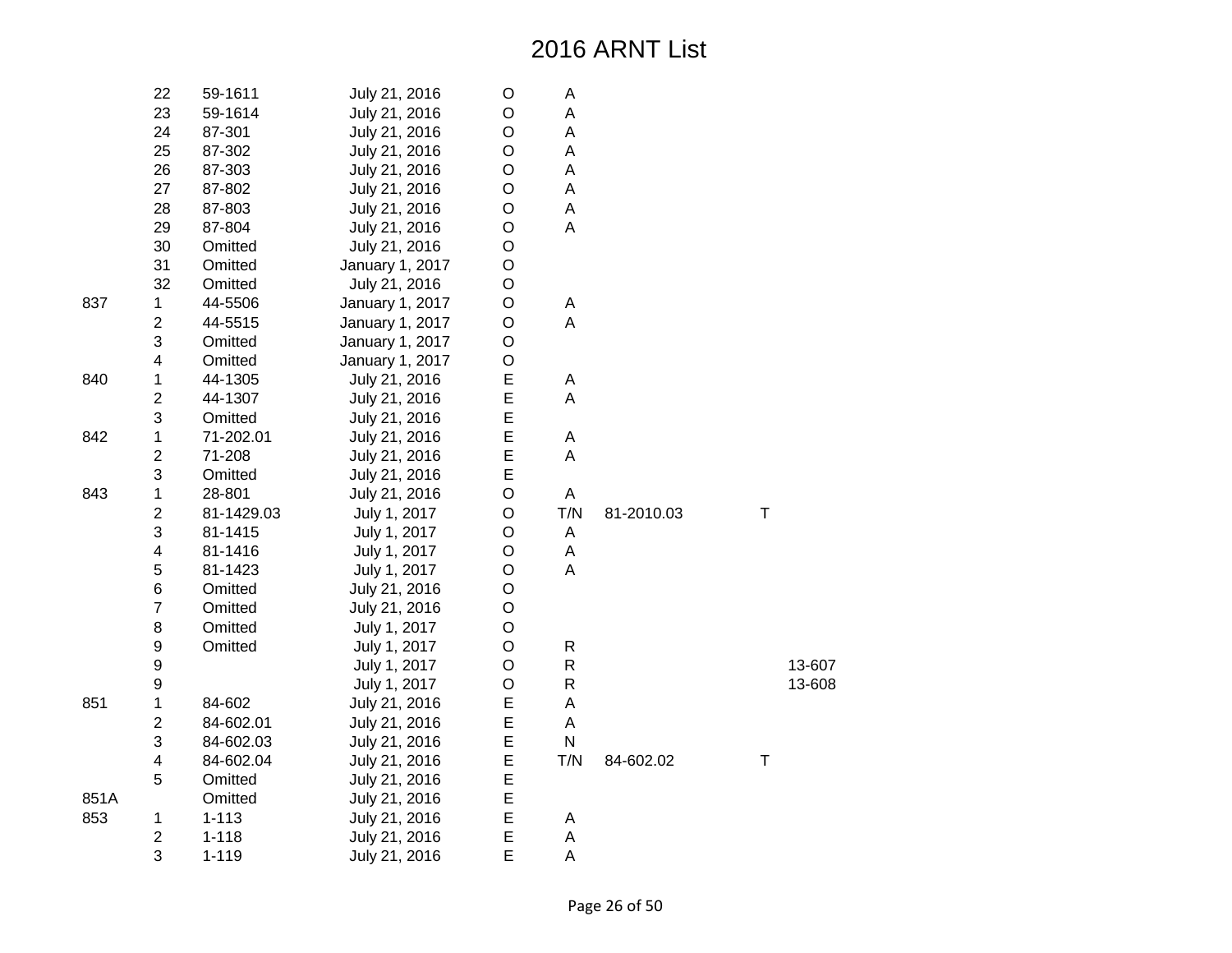|      | 4              | $1 - 121$   | July 21, 2016   | E           | А         |
|------|----------------|-------------|-----------------|-------------|-----------|
|      | 5              | 1-136.02    | July 21, 2016   | E           | А         |
|      | 6              | 1-136.04    | July 21, 2016   | E           | A         |
|      | $\overline{7}$ | Omitted     | July 21, 2016   | E           |           |
| 857  | $\mathbf 1$    | 16-222.02   | July 21, 2016   | E           | Α         |
|      | $\overline{c}$ | Omitted     | July 21, 2016   | E           |           |
| 859  | $\mathbf 1$    | 38-140      | March 10, 2016  | E           | Α         |
|      | $\overline{c}$ | 38-1,124    | March 10, 2016  | E           | A         |
|      | 3              | Omitted     | March 10, 2016  | E           |           |
|      | 4              | Omitted     | March 10, 2016  | E           |           |
| 864  | 1              | 13-327      | July 21, 2016   | E           | Α         |
|      | $\overline{2}$ | 16-902      | July 21, 2016   | E           | A         |
|      | 3              | 17-1002     | July 21, 2016   | E           | A         |
|      | 4              | Omitted     | July 21, 2016   | E           |           |
| 865  | $\mathbf 1$    | 60-331.02   | July 21, 2016   | E           | Α         |
|      | $\overline{c}$ | 60-3,113.05 | July 21, 2016   | E           | A         |
|      | 3              | Omitted     | July 21, 2016   | E           |           |
| 867  | $\mathbf 1$    | 83-173.03   | January 1, 2017 | O           | Α         |
|      | $\overline{c}$ | 83-1,135    | January 1, 2017 | O           | A         |
|      | 3              | 84-901.02   | January 1, 2017 | $\circ$     | ${\sf N}$ |
|      | 4              | 84-901      | January 1, 2017 | O           | Α         |
|      | 5              | 84-901.03   | January 1, 2017 | O           | ${\sf N}$ |
|      | 6              | 84-901.04   | January 1, 2017 | O           | ${\sf N}$ |
|      | $\overline{7}$ | 84-902      | January 1, 2017 | O           | A         |
|      | 8              | 84-906      | January 1, 2017 | $\circ$     | A         |
|      | 9              | 84-906.03   | January 1, 2017 | $\circ$     | A         |
|      | 10             | 84-906.04   | January 1, 2017 | O           | А         |
|      | 11             | 84-907      | January 1, 2017 | O           | A         |
|      | 12             | 84-907.06   | January 1, 2017 | O           | A         |
|      | 13             | 84-907.07   | January 1, 2017 | $\mathsf O$ | A         |
|      | 14             | 84-907.09   | January 1, 2017 | $\circ$     | A         |
|      | 15             | 84-908      | January 1, 2017 | O           | Α         |
|      | 16             | 84-920      | January 1, 2017 | O           | A         |
|      | 17             | 83-1,135.04 | January 1, 2017 | O           | N         |
|      | 18             | 83-1,135.05 | January 1, 2017 | O           | N         |
|      | 19             | Omitted     | January 1, 2017 | O           |           |
|      | 20             | Omitted     | January 1, 2017 | $\mathsf O$ |           |
|      | 21             | Omitted     | January 1, 2017 | O           | R         |
|      | 21             |             | January 1, 2017 | $\circ$     | ${\sf R}$ |
|      | 21             |             | January 1, 2017 | O           | ${\sf R}$ |
| 867A |                | Omitted     | July 21, 2016   | E           |           |

R 84-907.01

R 84-907.02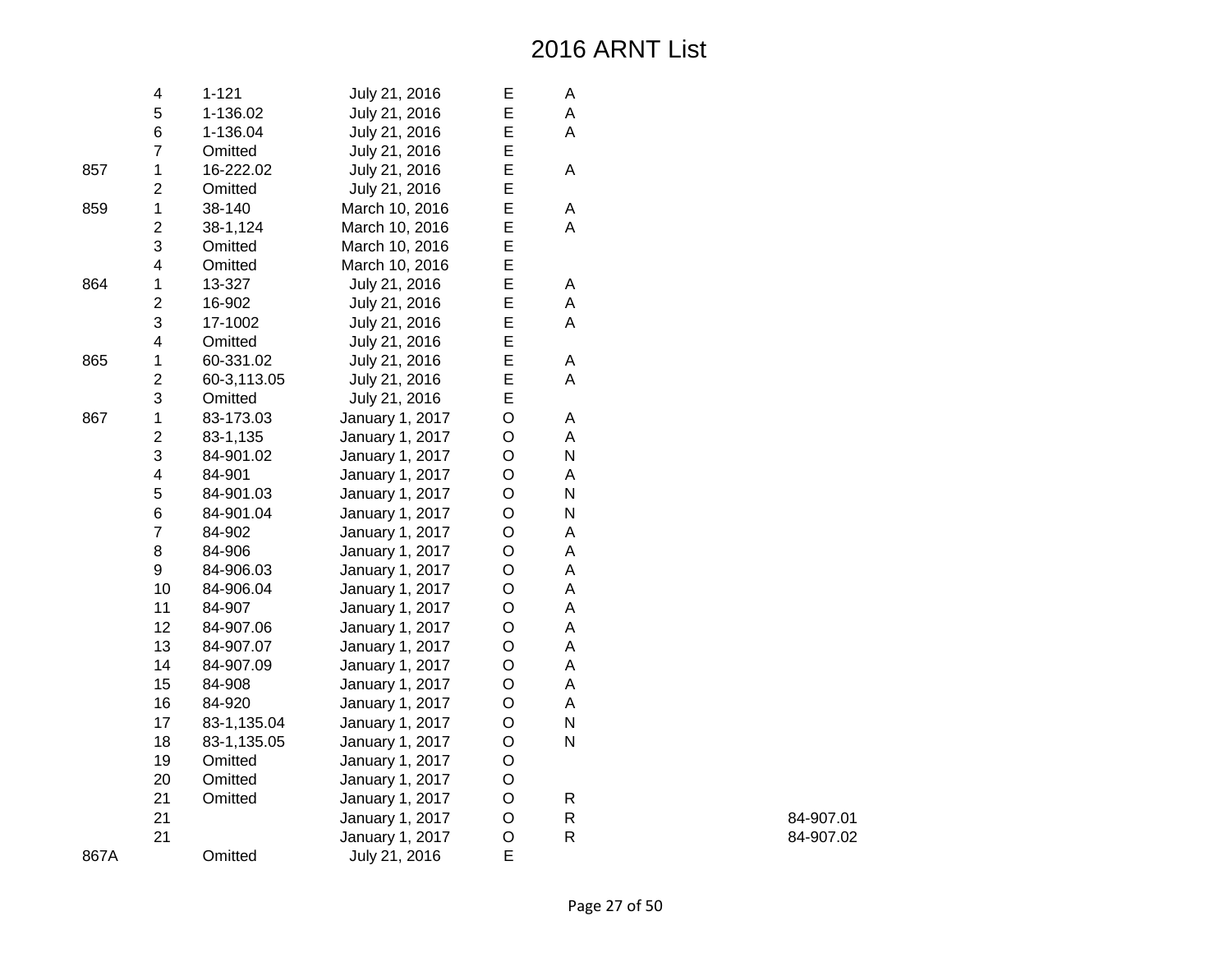| 874 | 1                       | 32-570     | July 21, 2016   | O              | Α |
|-----|-------------------------|------------|-----------------|----------------|---|
|     | $\overline{2}$          | 32-618     | July 21, 2016   | O              | A |
|     | 3                       | 32-941     | June 1, 2016    | O              | A |
|     | 4                       | 32-947     | June 1, 2016    | O              | Α |
|     | 5                       | 32-949.01  | June 1, 2016    | O              | A |
|     | 6                       | 32-953     | June 1, 2016    | O              | A |
|     | $\overline{7}$          | 32-1524    | July 21, 2016   | O              | A |
|     | 8                       | 32-1527    | July 21, 2016   | O              | A |
|     | 9                       | Omitted    | April 14, 2016  | O              |   |
|     | 10                      | Omitted    | June 1, 2016    | O              |   |
|     | 11                      | Omitted    | July 21, 2016   | O              |   |
|     | 12                      | Omitted    | April 14, 2016  | O              |   |
| 875 | $\mathbf 1$             | 18-3001    | July 21, 2016   | E              | A |
|     | $\overline{2}$          | Omitted    | July 21, 2016   | E              |   |
| 876 | $\mathbf{1}$            | 84-1413    | July 21, 2016   | E              | A |
|     | $\overline{c}$          | Omitted    | July 21, 2016   | E              |   |
| 877 | $\mathbf 1$             | 17-1002    | July 21, 2016   | E              | A |
|     | $\overline{2}$          | Omitted    | July 21, 2016   | E              |   |
| 881 | $\mathbf{1}$            | 66-1062    | July 21, 2016   | E              | A |
|     | $\overline{2}$          | 66-1064    | July 21, 2016   | E              | A |
|     | 3                       | 66-1065    | July 21, 2016   | E              | A |
|     | $\overline{\mathbf{4}}$ | Omitted    | July 21, 2016   | E              |   |
| 884 | $\mathbf{1}$            | 13-2603    | October 1, 2016 | $\circ$        | А |
|     | $\overline{c}$          | 13-2604    | October 1, 2016 | O              | A |
|     | 3                       | 13-2605    | October 1, 2016 | O              | A |
|     | 4                       | 13-2610    | October 1, 2016 | O              | A |
|     | 5                       | 13-2709    | October 1, 2016 | O              | A |
|     | 6                       | 13-3102    | October 1, 2016 | O              | A |
|     | $\overline{7}$          | 13-3103    | October 1, 2016 | O              | A |
|     | 8                       | 13-3104    | October 1, 2016 | O              | A |
|     | 9                       | 13-3106    | October 1, 2016 | O              | A |
|     | 10                      | 13-3108    | October 1, 2016 | O              | A |
|     | 11                      | 77-2501    | July 21, 2016   | $\circ$        | N |
|     | 12                      | 77-2502    | July 21, 2016   | O              | N |
|     | 13                      | 77-2503    | July 21, 2016   | O              | N |
|     | 14                      | 77-2504    | July 21, 2016   | O              | N |
|     | 15                      | 77-2505    | July 21, 2016   | O              | N |
|     | 16                      | 77-2506    | July 21, 2016   | O              | N |
|     | 17                      | 77-2507    | July 21, 2016   | O              | N |
|     | 18                      | 77-908     | July 21, 2016   | O              | A |
|     | 19                      | 77-2715.07 | July 21, 2016   | $\overline{O}$ | A |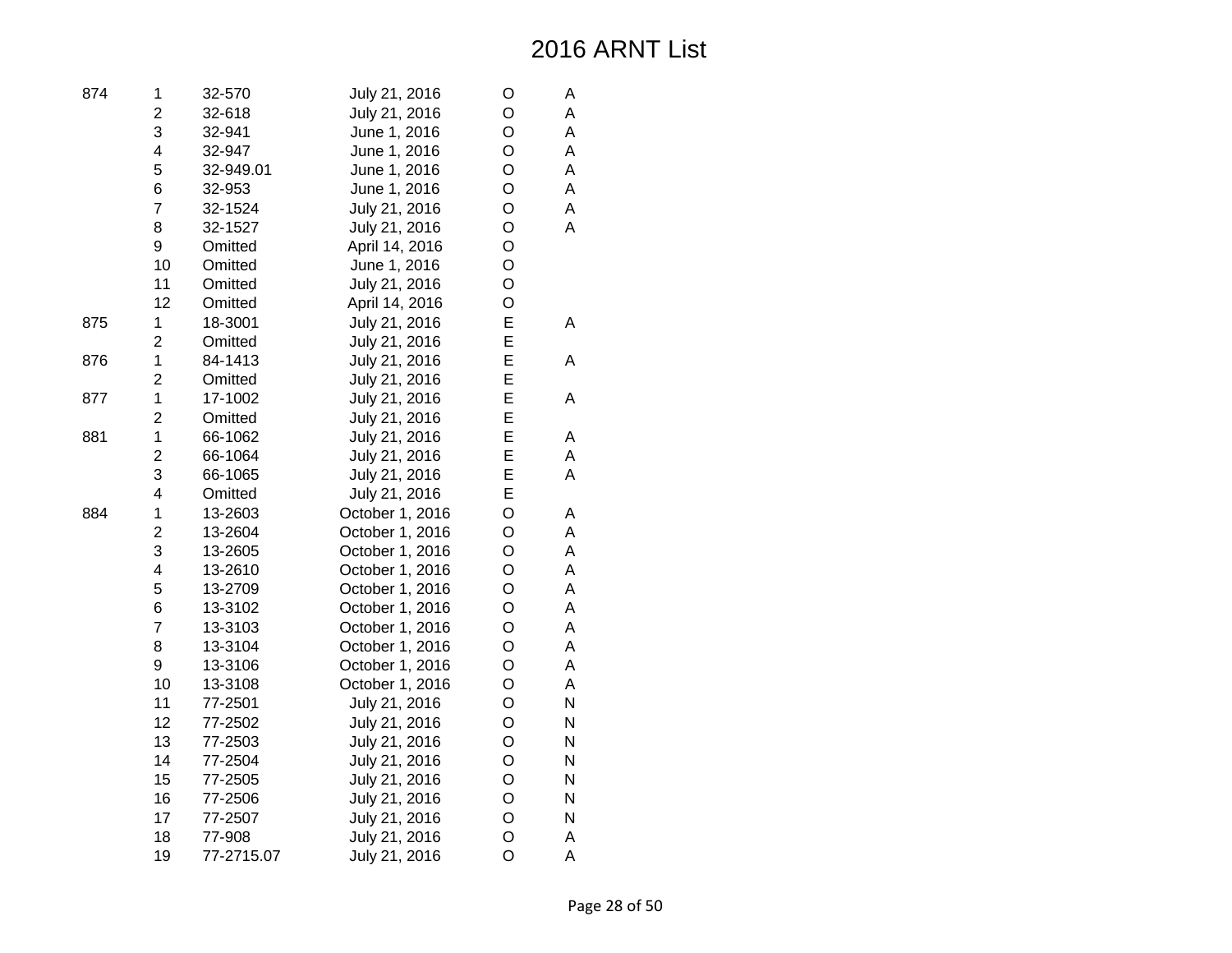|      | 20                      | 77-2717    | July 21, 2016   | O | А |
|------|-------------------------|------------|-----------------|---|---|
|      | 21                      | 77-2734.03 | July 21, 2016   | O | Α |
|      | 22                      | 77-3806    | July 21, 2016   | O | Α |
|      | 23                      | Omitted    | July 21, 2016   | O |   |
|      | 24                      | Omitted    | July 21, 2016   | O |   |
|      | 25                      | Omitted    | October 1, 2016 | O |   |
| 886  | 1                       | 77-3101    | July 21, 2016   | E | N |
|      | $\overline{2}$          | 77-3102    | July 21, 2016   | E | N |
|      | 3                       | 77-3103    | July 21, 2016   | E | N |
|      | $\overline{\mathbf{4}}$ | 77-3104    | July 21, 2016   | E | N |
|      | 5                       | 77-3105    | July 21, 2016   | E | N |
|      | 6                       | 77-2715.07 | July 21, 2016   | E | A |
|      | $\overline{7}$          | Omitted    | July 21, 2016   | E |   |
| 886A |                         | Omitted    | July 21, 2016   | E |   |
| 887  | 1                       | 66-1519    | April 8, 2016   | E | А |
|      | $\overline{c}$          | 66-1523    | April 8, 2016   | E | A |
|      | 3                       | 66-1525    | April 8, 2016   | E | A |
|      | $\overline{\mathbf{4}}$ | 66-1529.02 | April 8, 2016   | E | A |
|      | 5                       | Omitted    | April 8, 2016   | E |   |
|      | 6                       | Omitted    | April 8, 2016   | E |   |
| 889  | 1                       | 77-3601    | July 21, 2016   | E | N |
|      | $\overline{c}$          | 77-3602    | July 21, 2016   | E | N |
|      | 3                       | 77-3603    | July 21, 2016   | E | N |
|      | $\overline{\mathbf{4}}$ | 77-3604    | July 21, 2016   | E | N |
|      | 5                       | 77-3605    | July 21, 2016   | E | N |
|      | 6                       | 77-3606    | July 21, 2016   | E | N |
|      | $\overline{7}$          | 77-3607    | July 21, 2016   | E | N |
|      | 8                       | 68-1201    | July 21, 2016   | E | A |
|      | 9                       | 71-1962    | July 21, 2016   | E | A |
|      | 10                      | 77-2715.07 | July 21, 2016   | E | A |
|      | 11                      | 77-2717    | July 21, 2016   | E | A |
|      | 12                      | 77-2734.03 | July 21, 2016   | Е | A |
|      | 13                      | Omitted    | July 21, 2016   | Е |   |
| 889A |                         | Omitted    | July 21, 2016   | E |   |
| 891  | 1                       | 71-4101    | July 21, 2016   | E | N |
|      | $\overline{2}$          | 71-4102    | July 21, 2016   | E | N |
|      | 3                       | 71-4103    | July 21, 2016   | E | N |
|      | 4                       | 71-4104    | July 21, 2016   | Е | N |
| 894  | 1                       | 43-245     | July 21, 2016   | E | Α |
|      | $\overline{2}$          | 43-247     | July 21, 2016   | E | A |
|      | 3                       | 43-248     | July 21, 2016   | E | A |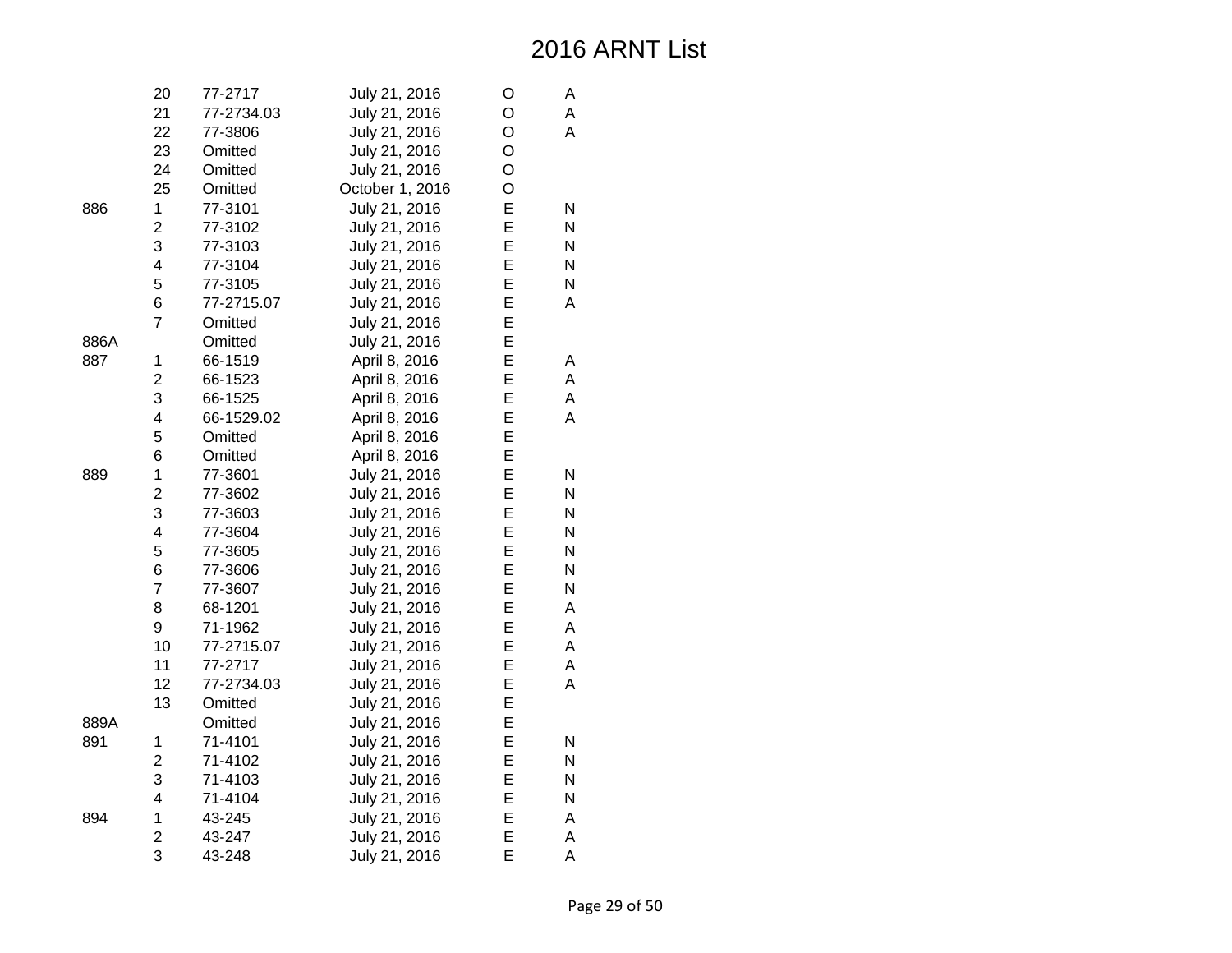Page 30 of 50

| 4                       | 43-248.01   | July 21, 2016 | Е | Α |
|-------------------------|-------------|---------------|---|---|
| 5                       | 43-250      | July 21, 2016 | E | A |
| 6                       | 43-251.01   | July 21, 2016 | E | A |
| $\overline{7}$          | 43-253      | July 21, 2016 | E | A |
| 8                       | 43-255      | July 21, 2016 | E | A |
| 9                       | 43-256      | July 21, 2016 | E | A |
| 10                      | 43-260      | July 21, 2016 | E | A |
| 11                      | 43-260.01   | July 21, 2016 | E | A |
| 12                      | 43-272      | July 21, 2016 | E | A |
| 13                      | 43-272.01   | July 21, 2016 | E | A |
| 14                      | 23-3901     | July 21, 2016 | E | N |
| 15                      | 43-273      | July 21, 2016 | E | A |
| 16                      | 43-3102     | July 21, 2016 | E | N |
| 17                      | 43-279      | July 21, 2016 | E | Α |
| 18                      | 43-3503     | July 21, 2016 | E | A |
| 19                      | 43-3504     | July 21, 2016 | E | A |
| 20                      | 83-4,125    | July 21, 2016 | E | A |
| 21                      | 83-4,126    | July 21, 2016 | E | A |
| 22                      | 83-4,132    | July 21, 2016 | E | A |
| 23                      | 83-4,134    | July 21, 2016 | E | A |
| 24                      | 83-4,134.01 | July 21, 2016 | E | N |
| 25                      | Omitted     | July 21, 2016 | E |   |
| $\mathbf 1$             | 83-1201     | April 8, 2016 | E | A |
| $\overline{\mathbf{c}}$ | 83-1227     | April 8, 2016 | E | N |
| 3                       | Omitted     | April 8, 2016 | E |   |
| $\overline{\mathbf{4}}$ | Omitted     | April 8, 2016 | E |   |
| $\mathbf 1$             | 10-1103     | July 21, 2016 | E | Α |
| $\overline{c}$          | 70-682      | July 21, 2016 | E | N |
| 3                       | Omitted     | July 21, 2016 | E |   |
| $\overline{\mathbf{4}}$ | Omitted     | July 21, 2016 | E |   |
| $\mathbf 1$             | 38-1001     | July 21, 2016 | E | A |
| $\overline{c}$          | 38-1004     | July 21, 2016 | E | A |
| 3                       | 38-1042.01  | July 21, 2016 | E | N |
| $\overline{\mathbf{4}}$ | 38-1075     | July 21, 2016 | E | A |
| 5                       | Omitted     | July 21, 2016 | E |   |
| $\mathbf 1$             | 71-5301     | July 21, 2016 | E | A |
| $\overline{c}$          | 71-5301.01  | July 21, 2016 | E | A |
| 3                       | Omitted     | July 21, 2016 | E |   |
| $\mathbf 1$             | 66-202      | July 21, 2016 | E | Α |
| $\overline{c}$          | 66-203      | July 21, 2016 | E | A |
| 3                       | 66-204      | July 21, 2016 | E | A |

897

898

899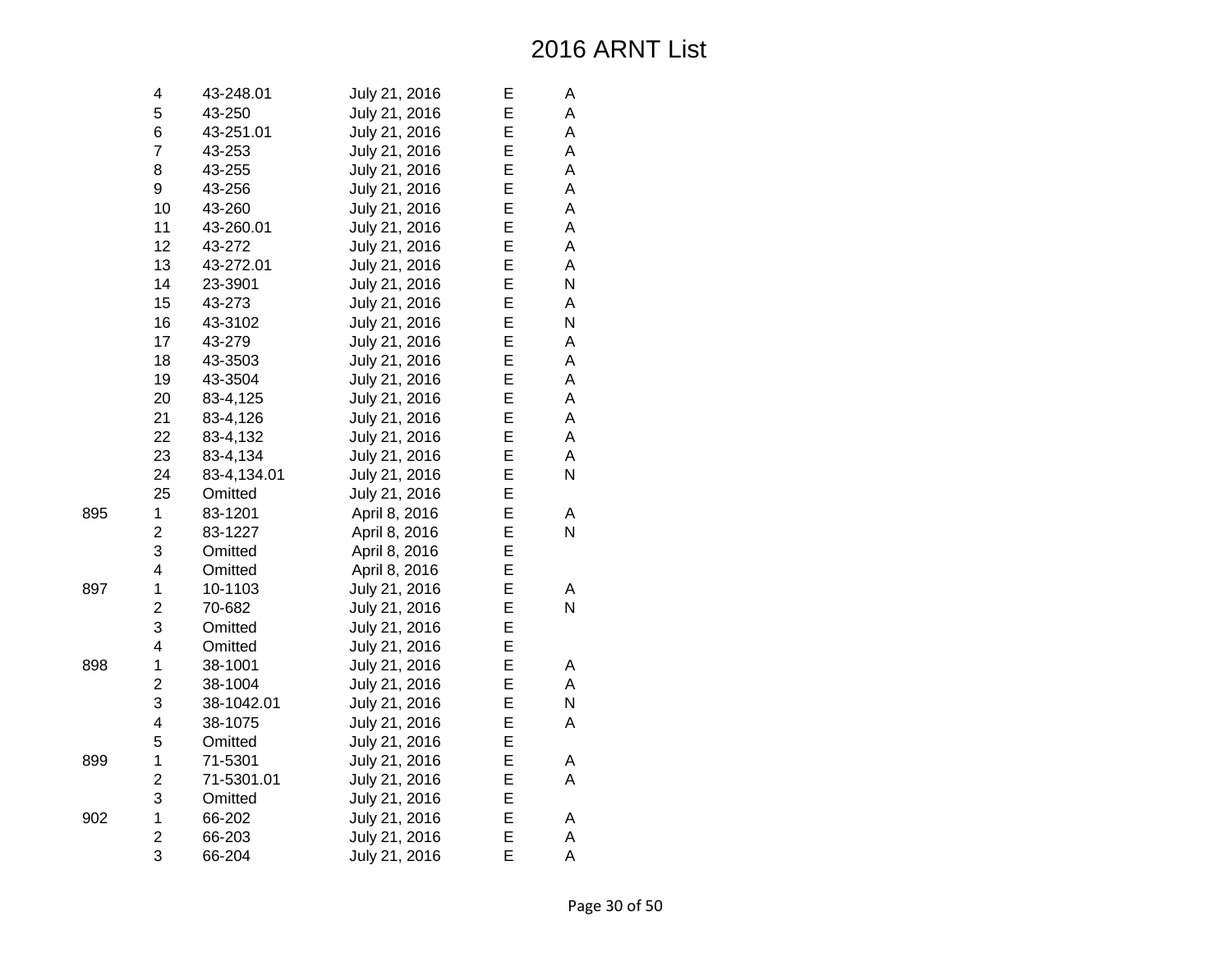|      | 4                       | Omitted     | July 21, 2016 | Е |             |
|------|-------------------------|-------------|---------------|---|-------------|
| 906  | $\mathbf{1}$            | 85-2601     | July 21, 2016 | E | ${\sf N}$   |
|      | $\overline{\mathbf{c}}$ | 85-2602     | July 21, 2016 | E | N           |
|      | 3                       | 85-2603     | July 21, 2016 | E | ${\sf N}$   |
|      | 4                       | 85-2604     | July 21, 2016 | E | ${\sf N}$   |
| 908  | 1                       | 38-3325     | July 21, 2016 | E | A           |
|      | $\overline{2}$          | Omitted     | July 21, 2016 | E |             |
| 908A |                         | Omitted     | July 21, 2016 | E |             |
| 909  | $\mathbf{1}$            | 2-1807      | July 21, 2016 | E | A           |
|      | $\overline{c}$          | 2-1808      | July 21, 2016 | E | A           |
|      | 3                       | 54-635      | July 21, 2016 | E | A           |
|      | $\overline{\mathbf{4}}$ | 54-850      | July 21, 2016 | E | A           |
|      | 5                       | 54-856      | July 21, 2016 | E | A           |
|      | 6                       | 54-1371     | July 21, 2016 | E | A           |
|      | $\overline{7}$          | 54-1382     | July 21, 2016 | E | $\sf A$     |
|      | 8                       | 54-1704     | July 21, 2016 | E | A           |
|      | 9                       | 54-1904     | July 21, 2016 | E | А           |
|      | 10                      | 54-2306     | July 21, 2016 | E | A           |
|      | 11                      | 54-2320     | July 21, 2016 | E | A           |
|      | 12                      | 81-2,147.10 | July 21, 2016 | E | A           |
|      | 13                      | 89-187      | July 21, 2016 | E | A           |
|      | 14                      | 89-187.02   | July 21, 2016 | E | $\mathsf A$ |
|      | 15                      | 89-188      | July 21, 2016 | E | $\mathsf A$ |
|      | 16                      | 89-197      | July 21, 2016 | E | A           |
|      | 17                      | 89-1,100    | July 21, 2016 | E | A           |
|      | 18                      | Omitted     | July 21, 2016 | E |             |
| 913  | 1                       | 48-3201     | July 21, 2016 | E | ${\sf N}$   |
|      | $\overline{\mathbf{c}}$ | 48-3202     | July 21, 2016 | E | ${\sf N}$   |
|      | 3                       | 48-3203     | July 21, 2016 | E | ${\sf N}$   |
|      | 4                       | 48-3204     | July 21, 2016 | E | ${\sf N}$   |
|      | 5                       | 48-3205     | July 21, 2016 | E | ${\sf N}$   |
| 919  | 1                       | 24-1301     | July 21, 2016 | E | A           |
|      | $\overline{\mathbf{c}}$ | 24-1302     | July 21, 2016 | E | Α           |
|      | 3                       | 29-2246     | July 21, 2016 | E | A           |
|      | 4                       | Omitted     | July 21, 2016 | E |             |
| 919A |                         | Omitted     | July 21, 2016 | E |             |
| 921  | $\mathbf 1$             | Omitted     | July 21, 2016 | E | $\mathsf R$ |
|      | 1                       |             | July 21, 2016 | E | ${\sf R}$   |
|      | 1                       |             | July 21, 2016 | E | ${\sf R}$   |
|      | 1                       |             | July 21, 2016 | E | ${\sf R}$   |
| 924  | 1                       | 43-1718.01  | July 21, 2016 | E | A           |
|      |                         |             |               |   |             |

R 81-2,233

R 81-2,234

R 81-2,235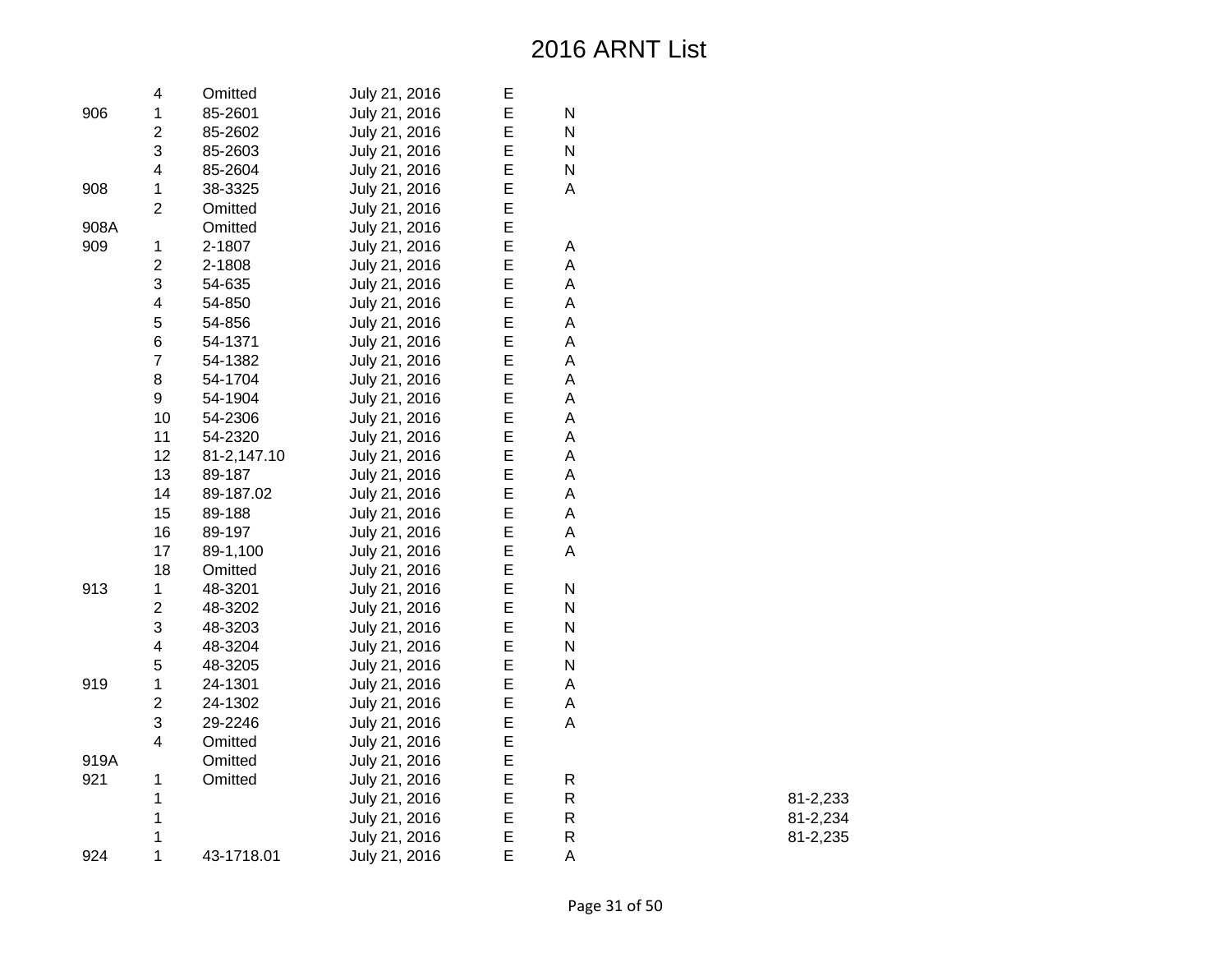| 2              | Omitted     | July 21, 2016  | Е |   |
|----------------|-------------|----------------|---|---|
| 1              | 60-119.01   | March 10, 2016 | E | А |
| $\overline{2}$ | 60-336.01   | March 10, 2016 | E | A |
| 3              | 60-386      | March 10, 2016 | E | A |
| 4              | 60-3,113.04 | March 10, 2016 | E | А |
| 5              | 60-3,193.01 | March 10, 2016 | E | A |
| 6              | 60-462.01   | March 10, 2016 | E | A |
| $\overline{7}$ | 60-479.01   | March 10, 2016 | E | A |
| 8              | 60-4,147.02 | March 10, 2016 | E | A |
| 9              | 60-501      | March 10, 2016 | E | A |
| 10             | 60-628.01   | March 10, 2016 | E | A |
| 11             | 75-363      | March 10, 2016 | E | A |
| 12             | 75-364      | March 10, 2016 | E | A |
| 13             | 75-366      | March 10, 2016 | E | A |
| 14             | 75-392      | March 10, 2016 | E | A |
| 15             | 75-393      | March 10, 2016 | E | A |
| 16             | Omitted     | March 10, 2016 | E |   |
| 17             | Omitted     | March 10, 2016 | E |   |
| 1              | 9-812       | July 21, 2016  | E | Α |
| $\overline{2}$ | 79-759      | July 21, 2016  | E | A |
| 3              | 79-760.03   | July 21, 2016  | E | A |
| 4              | Omitted     | July 21, 2016  | E |   |
| $\mathbf 1$    | 28-101      | April 19, 2016 | E | А |
| $\overline{2}$ | 28-348      | April 19, 2016 | E | A |
| 3              | 28-350      | April 19, 2016 | E | A |
| 4              | 28-358      | April 19, 2016 | E | A |
| 5              | 28-358.01   | April 19, 2016 | E | N |
| 6              | 28-366.01   | April 19, 2016 | E | N |
| $\overline{7}$ | 28-371      | April 19, 2016 | E | А |
| 8              | 28-374      | April 19, 2016 | E | A |
| 9              | 28-386      | April 19, 2016 | E | A |
| 10             | 29-110      | April 19, 2016 | Е | A |
| 11             | 29-4003     | April 19, 2016 | E | A |
| 12             | 29-4103     | April 19, 2016 | E | A |
| 13             | 30-2201     | April 19, 2016 | E | A |
| 14             | 30-4201     | April 19, 2016 | E | N |
| 15             | 30-4202     | April 19, 2016 | E | N |
| 16             | 30-4203     | April 19, 2016 | E | N |
| 17             | 30-4204     | April 19, 2016 | E | N |
| 18             | 30-4205     | April 19, 2016 | E | N |
| 19             | 30-4206     | April 19, 2016 | E | N |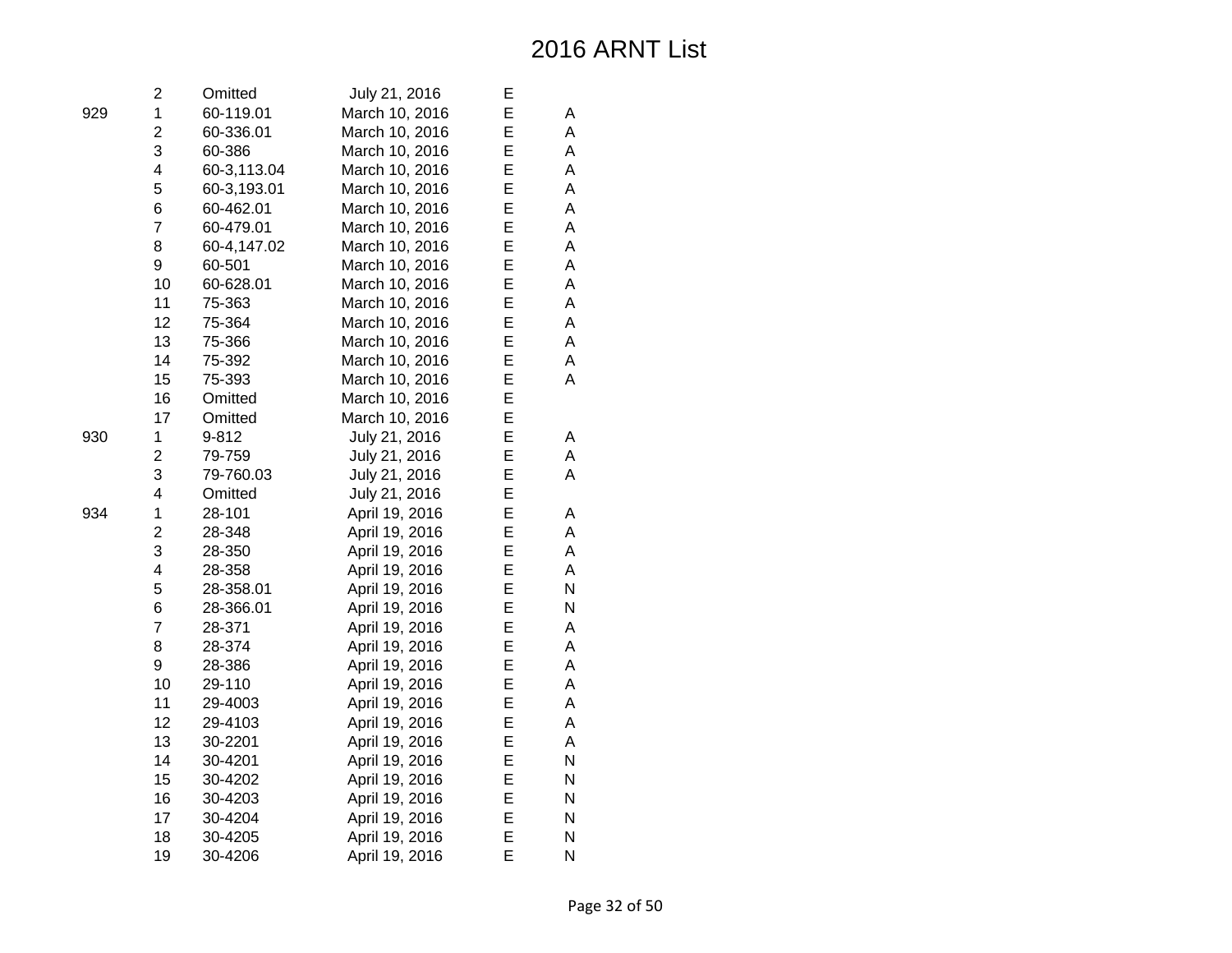|      | 20             | 30-4207   | April 19, 2016 | Е | N |  |
|------|----------------|-----------|----------------|---|---|--|
|      | 21             | 30-4208   | April 19, 2016 | E | N |  |
|      | 22             | 30-4209   | April 19, 2016 | E | N |  |
|      | 23             | 30-4210   | April 19, 2016 | E | N |  |
|      | 24             | 30-2222   | April 19, 2016 | E | A |  |
|      | 25             | 30-2601   | April 19, 2016 | E | A |  |
|      | 26             | 30-2619   | April 19, 2016 | E | A |  |
|      | 27             | 30-2636   | April 19, 2016 | E | A |  |
|      | 28             | 30-4103   | April 19, 2016 | E | A |  |
|      | 29             | 30-4104   | April 19, 2016 | E | А |  |
|      | 30             | 30-4115   | April 19, 2016 | E | A |  |
|      | 31             | 30-4116   | April 19, 2016 | E | А |  |
|      | 32             | 83-174.02 | April 19, 2016 | E | А |  |
|      | 33             | Omitted   | April 19, 2016 | E |   |  |
|      | 34             | Omitted   | April 19, 2016 | E |   |  |
| 934A |                | Omitted   | July 21, 2016  | E |   |  |
| 938  | 1              | 86-1001   | April 19, 2016 | E | N |  |
|      | $\overline{2}$ | 86-1002   | April 19, 2016 | E | N |  |
|      | 3              | 86-1003   | April 19, 2016 | E | N |  |
|      | 4              | 86-1004   | April 19, 2016 | E | N |  |
|      | 5              | 86-1005   | April 19, 2016 | E | N |  |
|      | 6              | 86-1006   | April 19, 2016 | E | N |  |
|      | $\overline{7}$ | 86-1007   | April 19, 2016 | E | N |  |
|      | 8              | 86-1008   | April 19, 2016 | E | N |  |
|      | 9              | 86-1009   | April 19, 2016 | E | N |  |
|      | 10             | 86-1010   | April 19, 2016 | E | N |  |
|      | 11             | 86-1011   | April 19, 2016 | E | N |  |
|      | 12             | 86-1012   | April 19, 2016 | E | N |  |
|      | 13             | 86-1013   | April 19, 2016 | E | N |  |
|      | 14             | 86-1014   | April 19, 2016 | E | N |  |
|      | 15             | 86-1015   | April 19, 2016 | E | N |  |
|      | 16             | 86-1016   | April 19, 2016 | E | N |  |
|      | 17             | 86-1017   | April 19, 2016 | E | N |  |
|      | 18             | 86-1018   | April 19, 2016 | E | N |  |
|      | 19             | 86-1019   | April 19, 2016 | E | N |  |
|      | 20             | 86-1020   | April 19, 2016 | E | N |  |
|      | 21             | 86-1021   | April 19, 2016 | E | N |  |
|      | 22             | 86-1022   | April 19, 2016 | E | N |  |
|      | 23             | 86-1023   | April 19, 2016 | E | N |  |
|      | 24             | 86-1024   | April 19, 2016 | E | N |  |
|      | 25             | 86-1025   | April 19, 2016 | E | N |  |

June 30, 2018 June 30, 2018 June 30, 2018 June 30, 2018 June 30, 2018 June 30, 2018 June 30, 2018 June 30, 2018 June 30, 2018 June 30, 2018 June 30, 2018 June 30, 2018 June 30, 2018 June 30, 2018 June 30, 2018 June 30, 2018 June 30, 2018 June 30, 2018 June 30, 2018 June 30, 2018 June 30, 2018 June 30, 2018 June 30, 2018 June 30, 2018 June 30, 2018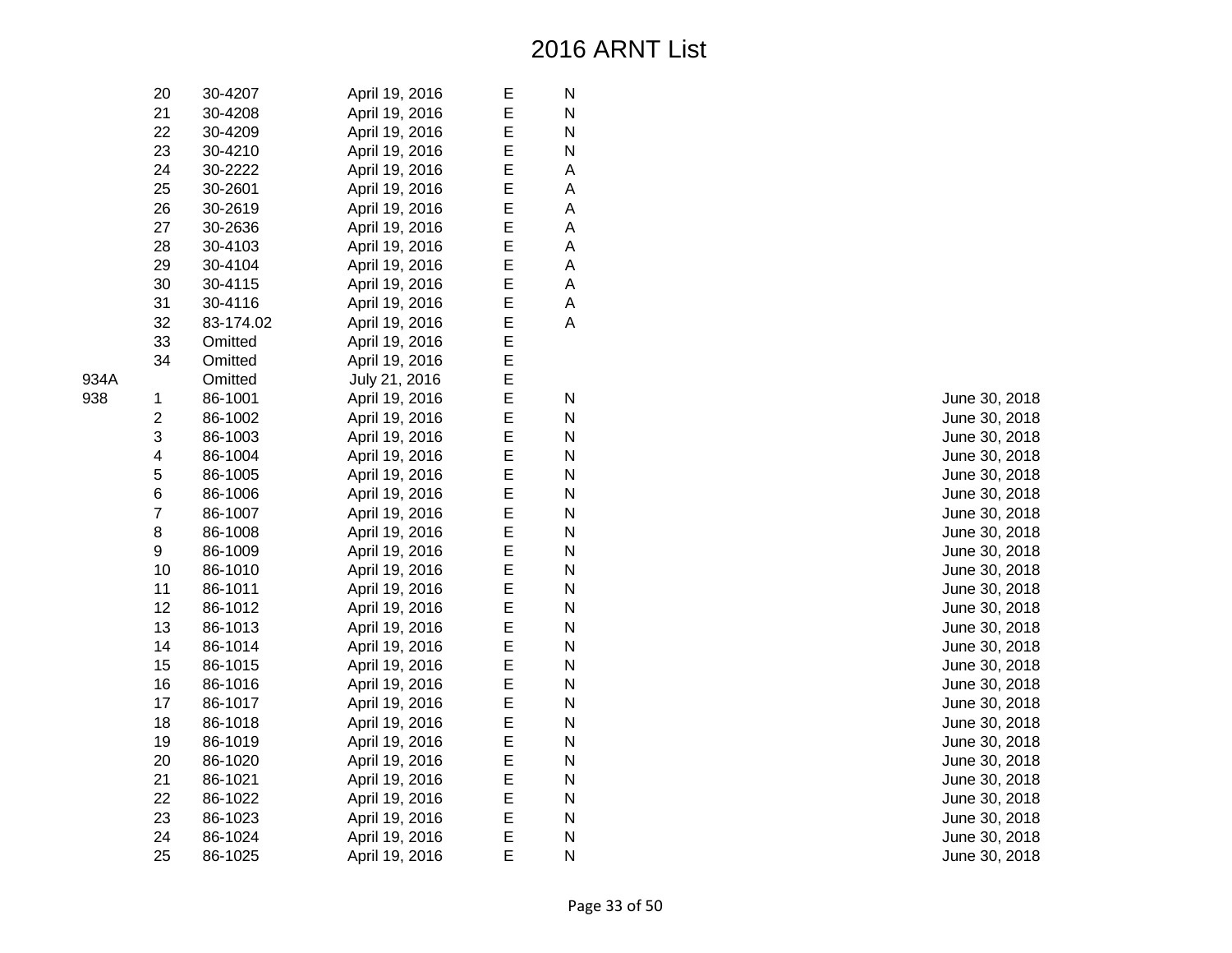|      | 26                      | 86-1026                    | April 19, 2016 | E | N |
|------|-------------------------|----------------------------|----------------|---|---|
|      | 27                      | 86-1027                    | April 19, 2016 | E | N |
|      | 28                      | 86-1028                    | April 19, 2016 | Е | N |
|      | 29                      | 86-1029                    | April 19, 2016 | E | N |
|      | 30                      | 86-1030                    | April 19, 2016 | E | N |
|      | 31                      | 86-163                     | April 19, 2016 | E | A |
|      | 32                      | 86-458                     | April 19, 2016 | E | A |
|      | 33                      | 86-463                     | April 19, 2016 | E | A |
|      | 34                      | Omitted                    | April 19, 2016 | E |   |
|      | 35                      | Omitted                    | April 19, 2016 | E |   |
| 938A | 1                       | Laws 2015,<br>LB657, s. 63 | April 19, 2016 | E | A |
|      | 2                       | Omitted                    | April 19, 2016 | Е |   |
|      | 3                       | Omitted                    | April 19, 2016 | E |   |
|      | 4                       | Omitted                    | April 19, 2016 | E |   |
| 942  | 1                       | 59-1724                    | April 8, 2016  | E | Α |
|      | $\overline{\mathbf{c}}$ | 87-402                     | April 8, 2016  | E | A |
|      | 3                       | 87-404                     | April 8, 2016  | E | A |
|      | 4                       | Omitted                    | April 8, 2016  | E |   |
|      | 5                       | Omitted                    | April 8, 2016  | E |   |
| 947  | $\mathbf 1$             | 4-111                      | April 21, 2016 | Е | Α |
|      | $\overline{\mathbf{c}}$ | 4-112                      | April 21, 2016 | E | Α |
|      | 3                       | 38-129                     | April 21, 2016 | E | A |
|      | $\overline{\mathbf{4}}$ | Omitted                    | April 21, 2016 | E |   |
|      | 5                       | Omitted                    | April 21, 2016 | E |   |
| 948  | $\mathbf 1$             | 13-2103                    | July 21, 2016  | E | A |
|      | $\overline{c}$          | Omitted                    | July 21, 2016  | E |   |
| 952  | $\mathbf 1$             | 38-1215                    | July 21, 2016  | E | A |
|      | $\overline{2}$          | Omitted                    | July 21, 2016  | E |   |
| 954  | $\mathbf 1$             | 43-2,108                   | March 8, 2016  | E | Α |
|      | $\overline{2}$          | 43-2,108.05                | March 8, 2016  | E | А |
|      | 3                       | 43-4318                    | March 8, 2016  | Е | Α |
|      | 4                       | 43-4319                    | March 8, 2016  | Е | Α |
|      | 5                       | 43-4321                    | March 8, 2016  | E | Α |
|      | 6                       | 43-4324                    | March 8, 2016  | E | Α |
|      | $\overline{7}$          | 43-4326                    | March 8, 2016  | E | A |
|      | 8                       | Omitted                    | March 8, 2016  | E |   |
|      | 9                       | Omitted                    | March 8, 2016  | E |   |
| 956  | $\mathbf 1$             | Omitted                    | March 31, 2016 | E |   |
|      | $\overline{c}$          | Omitted                    | March 31, 2016 | E |   |
|      | 3                       | Omitted                    | March 31, 2016 | E |   |

June 30, 2018 June 30, 2018 June 30, 2018 June 30, 2018 June 30, 2018

Page 34 of 50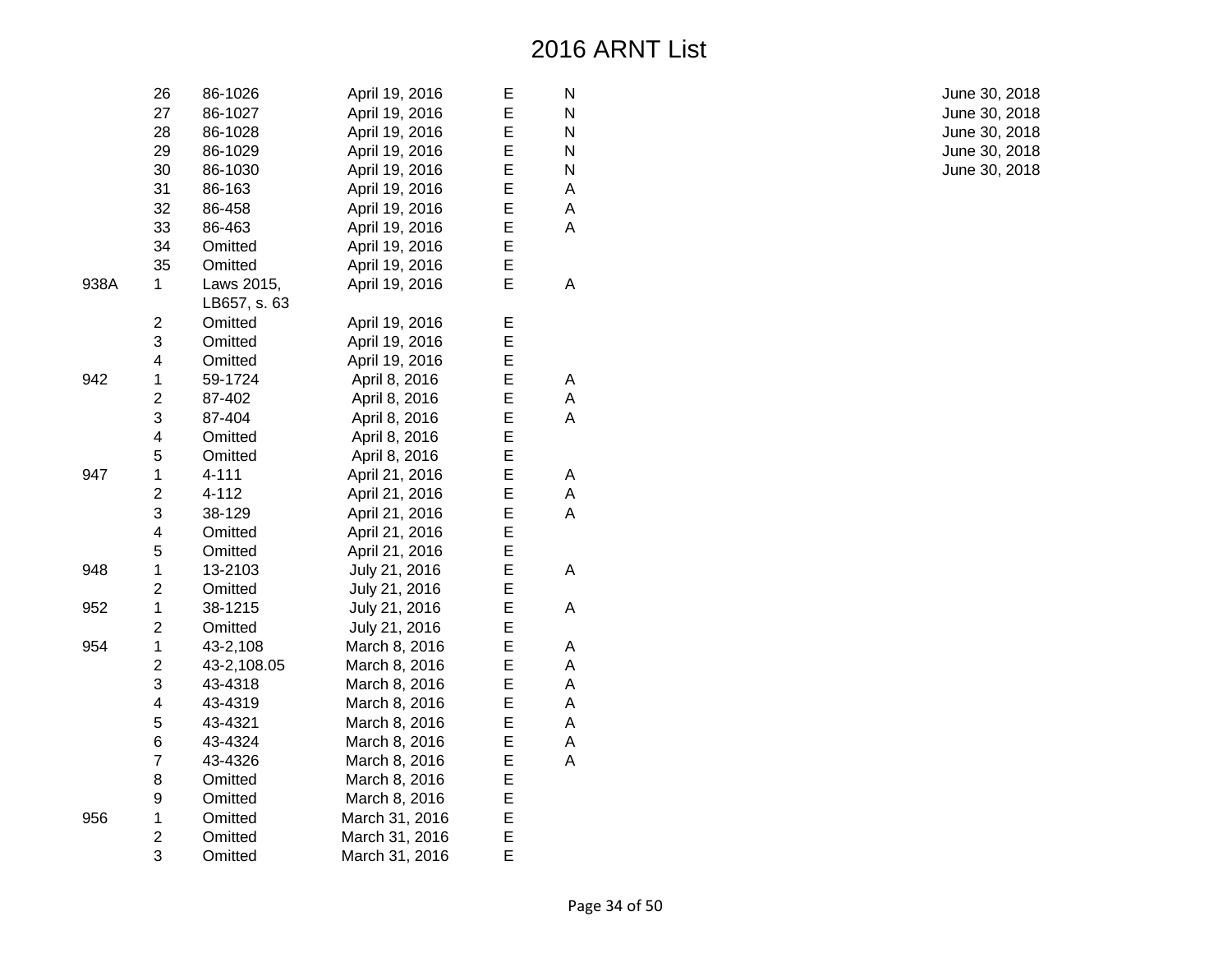| 4              | Omitted      | March 31, 2016 | E |   |
|----------------|--------------|----------------|---|---|
| 5              | Omitted      | March 31, 2016 | E |   |
| 6              | Omitted      | March 31, 2016 | E |   |
| $\overline{7}$ | Omitted      | March 31, 2016 | E |   |
| 8              | Omitted      | March 31, 2016 | E |   |
| 9              | Omitted      | March 31, 2016 | E |   |
| 10             | Omitted      | March 31, 2016 | E |   |
| 11             | Omitted      | March 31, 2016 | E |   |
| 12             | Omitted      | March 31, 2016 | E |   |
| 13             | Omitted      | March 31, 2016 | E |   |
| 14             | Omitted      | March 31, 2016 | E |   |
| 15             | Omitted      | March 31, 2016 | E |   |
| 16             | Omitted      | March 31, 2016 | E |   |
| 17             | Omitted      | March 31, 2016 | E |   |
| 18             | Omitted      | March 31, 2016 | E |   |
| 19             | Omitted      | March 31, 2016 | E |   |
| 20             | Omitted      | March 31, 2016 | E |   |
| 21             | Omitted      | March 31, 2016 | E |   |
| 22             | Omitted      | March 31, 2016 | E |   |
| 23             | Omitted      | March 31, 2016 | E |   |
| 24             | Omitted      | March 31, 2016 | E |   |
| 25             | Omitted      | March 31, 2016 | E |   |
| 26             | Omitted      | March 31, 2016 | E |   |
| 27             | Omitted      | March 31, 2016 | E |   |
| 28             | Omitted      | March 31, 2016 | E |   |
| 29             | Omitted      | March 31, 2016 | E |   |
| 30             | Omitted      | March 31, 2016 | E |   |
| 31             | Omitted      | March 31, 2016 | E |   |
| 32             | Omitted      | March 31, 2016 | E |   |
| 33             | Omitted      | March 31, 2016 | E |   |
| 34             | Omitted      | March 31, 2016 | E |   |
| 35             | Omitted      | March 31, 2016 | E |   |
| 36             | Omitted      | March 31, 2016 | E |   |
| 37             | Omitted      | March 31, 2016 | E |   |
| 38             | Laws 2015,   | March 31, 2016 | E | Α |
|                | LB500A, s. 3 |                |   |   |
| 39             | Laws 2015,   | March 31, 2016 | E | Α |
|                | LB591A, s. 1 |                |   |   |
| 40             | Laws 2015,   | March 31, 2016 | Е | Α |
|                | LB598A, s. 5 |                |   |   |
| 41             | Laws 2015,   | March 31, 2016 | E | A |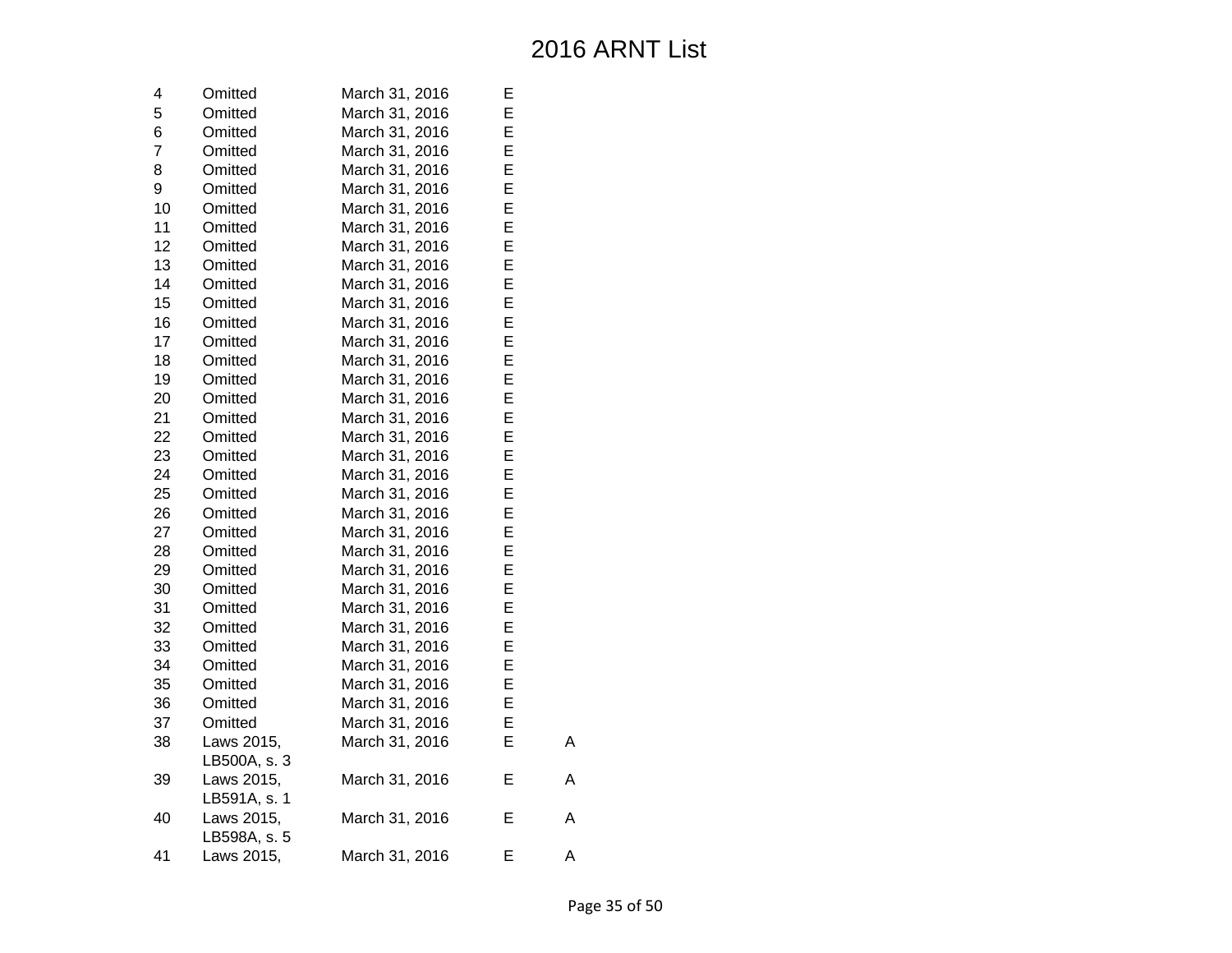|    | LB657, s. 18                |                |   |   |
|----|-----------------------------|----------------|---|---|
| 42 | Laws 2015,                  | March 31, 2016 | Е | A |
|    | LB657, s. 22                |                |   |   |
| 43 | Laws 2015,                  | March 31, 2016 | Е | A |
|    | LB657, s. 32                |                |   |   |
| 44 | Laws 2015,<br>LB657, s. 48  | March 31, 2016 | Е | A |
| 45 | Laws 2015,                  | March 31, 2016 | Е | A |
|    | LB657, s. 49                |                |   |   |
| 46 | Laws 2015,                  | March 31, 2016 | Е | A |
|    | LB657, s. 96                |                |   |   |
| 47 | Laws 2015,                  | March 31, 2016 | Е | A |
|    | LB657, s. 102               |                |   |   |
| 48 | Laws 2015,                  | March 31, 2016 | Е | A |
|    | LB657, s. 103               |                |   |   |
| 49 | Laws 2015,                  | March 31, 2016 | Е | А |
|    | LB657, s. 104               |                |   |   |
| 50 | Laws 2015,                  | March 31, 2016 | Е | A |
| 51 | LB657, s. 106<br>Laws 2015, |                | Е | Α |
|    | LB657, s. 109               | March 31, 2016 |   |   |
| 52 | Laws 2015,                  | March 31, 2016 | Е | A |
|    | LB657, s. 146               |                |   |   |
| 53 | Laws 2015,                  | March 31, 2016 | Е | A |
|    | LB657, s. 147               |                |   |   |
| 54 | Laws 2015,                  | March 31, 2016 | Е | A |
|    | LB657, s. 148               |                |   |   |
| 55 | Laws 2015,                  | March 31, 2016 | Е | A |
|    | LB657, s. 149               |                |   |   |
| 56 | Laws 2015,                  | March 31, 2016 | Е | A |
|    | LB657, s. 172               |                |   | A |
| 57 | Laws 2015,<br>LB657, s. 182 | March 31, 2016 | Е |   |
| 58 | Laws 2015,                  | March 31, 2016 | Е | Α |
|    | LB657, s. 187               |                |   |   |
| 59 | Laws 2015,                  | March 31, 2016 | Е | A |
|    | LB657, s. 198               |                |   |   |
| 60 | Laws 2015,                  | March 31, 2016 | Е | A |
|    | LB657, s. 207               |                |   |   |
| 61 | Laws 2015,                  | March 31, 2016 | Е | A |
|    | LB657, s. 220               |                |   |   |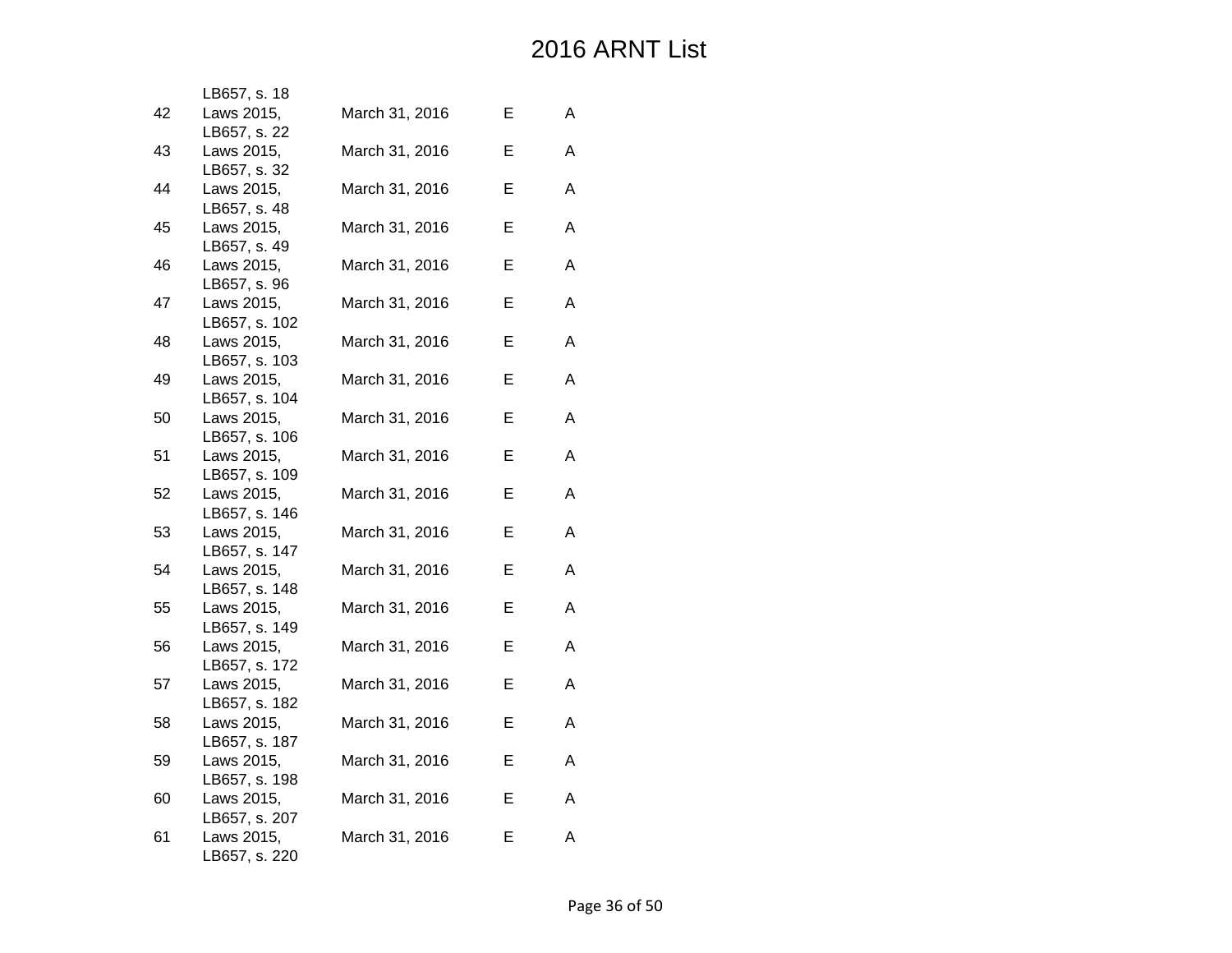|     | 62                      | Laws 2015,<br>LB657, s. 227 | March 31, 2016 | Е | Α |
|-----|-------------------------|-----------------------------|----------------|---|---|
|     | 63                      | Laws 2015,<br>LB657, s. 248 | March 31, 2016 | E | Α |
|     | 64                      | Laws 2015,<br>LB657, s. 254 | March 31, 2016 | Е | A |
|     | 65                      | Laws 2015,<br>LB657, s. 258 | March 31, 2016 | E | A |
|     | 66                      | Laws 2015,<br>LB657, s. 271 | March 31, 2016 | E | A |
|     | 67                      | Laws 2015,<br>LB659, s. 13  | March 31, 2016 | Е | A |
|     | 68                      | Laws 2015,<br>LB659, s. 16  | March 31, 2016 | E | A |
|     | 69                      | Laws 2015,<br>LB660, s. 24  | March 31, 2016 | E | A |
|     | 70                      | Laws 2015,<br>LB660, s. 31  | March 31, 2016 | Е | Α |
|     | 71                      | Laws 2015,<br>LB660, s. 36  | March 31, 2016 | E | A |
|     | 72                      | 90-559                      | March 31, 2016 | Е | A |
|     | 73                      | Omitted                     | March 31, 2016 | E |   |
|     | 74                      | Omitted                     | March 31, 2016 | E |   |
|     | 75                      | Omitted                     | March 31, 2016 | E |   |
| 957 | $\mathbf{1}$            | 2-1507                      | March 31, 2016 | E | Α |
|     | $\overline{c}$          | 37-913                      | March 31, 2016 | Е | Α |
|     | 3                       | 60-1513                     | March 31, 2016 | Е | А |
|     | $\overline{\mathbf{4}}$ | 66-204                      | March 31, 2016 | E | А |
|     | 5                       | 71-5714                     | March 31, 2016 | E | Α |
|     | 6                       | 71-8805                     | March 31, 2016 | E | Α |
|     | $\overline{7}$          | 72-2009                     | March 31, 2016 | E | Α |
|     | 8                       | 81-3140                     | March 31, 2016 | E | Α |
|     | 9                       | 81-3714                     | March 31, 2016 | E | Α |
|     | 10                      | 82-316                      | March 31, 2016 | E | Α |
|     | 11                      | 82-326                      | March 31, 2016 | E | Α |
|     | 12                      | 82-331                      | March 31, 2016 | E | Α |
|     | 13                      | 84-612                      | March 31, 2016 | E | Α |
|     | 14                      | 84-1227                     | March 31, 2016 | E | А |
|     | 15                      | 85-419                      | March 31, 2016 | E | А |
|     | 16                      | 85-421                      | March 31, 2016 | E | Α |
|     | 17                      | 85-422                      | March 31, 2016 | E | A |
|     |                         |                             |                |   |   |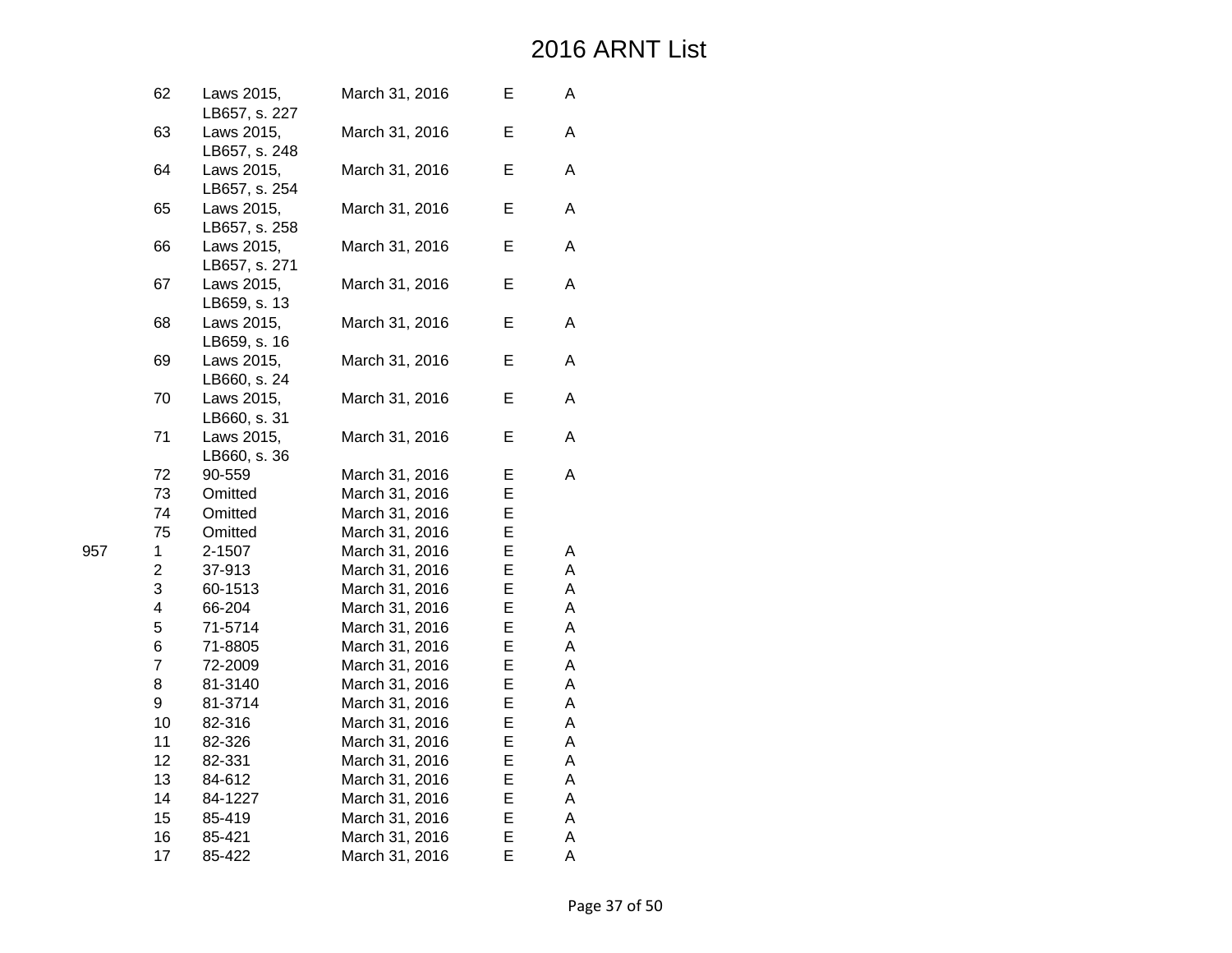| 18                      | 85-423       | March 31, 2016 | Ε | А |  |
|-------------------------|--------------|----------------|---|---|--|
| 19                      | 85-424       | March 31, 2016 | E | A |  |
| 20                      | 85-425       | March 31, 2016 | E | Α |  |
| 21                      | 61-224       | March 31, 2016 | E | N |  |
| 22                      | 90-560       | March 31, 2016 | E | N |  |
| 23                      | Omitted      | March 31, 2016 | E |   |  |
| 24                      | Omitted      | March 31, 2016 | E | R |  |
| 24                      |              | March 31, 2016 | E | R |  |
| 24                      |              | March 31, 2016 | E | R |  |
| 24                      |              | March 31, 2016 | E | R |  |
| 24                      |              | March 31, 2016 | E | R |  |
| 24                      |              | March 31, 2016 | E | R |  |
| 24                      |              | March 31, 2016 | E | R |  |
| 24                      |              | March 31, 2016 | E | R |  |
| 25                      | Omitted      | March 31, 2016 | E |   |  |
| 1                       | 77-4212      | July 21, 2016  | E | А |  |
| $\overline{c}$          | Omitted      | July 21, 2016  | E |   |  |
| $\mathbf 1$             | 77-3442      | April 19, 2016 | E | А |  |
| $\overline{c}$          | 79-1003      | April 19, 2016 | E | A |  |
| 3                       | 79-1005.01   | April 19, 2016 | E | Α |  |
| 4                       | 79-1007.18   | April 19, 2016 | E | А |  |
| 5                       | 79-1008.01   | April 19, 2016 | E | A |  |
| 6                       | 79-1008.02   | April 19, 2016 | E | A |  |
| 7                       | 79-1017.01   | April 19, 2016 | E | A |  |
| 8                       | 79-1075      | April 19, 2016 | E | A |  |
| 9                       | 79-10,110    | April 19, 2016 | E | A |  |
| 10                      | 79-10,110.01 | April 19, 2016 | E | A |  |
| 11                      | 79-10,110.02 | April 19, 2016 | E | N |  |
| 12                      | Omitted      | April 19, 2016 | E |   |  |
| 13                      | Omitted      | April 19, 2016 | E |   |  |
|                         | Omitted      | April 19, 2016 | E |   |  |
| 1                       | 39-2801      | April 19, 2016 | E | Ν |  |
| $\overline{c}$          | 39-2802      | April 19, 2016 | E | N |  |
| 3                       | 39-2803      | April 19, 2016 | E | N |  |
| $\overline{\mathbf{4}}$ | 39-2804      | April 19, 2016 | E | N |  |
| 5                       | 39-2805      | April 19, 2016 | E | N |  |
| 6                       | 39-2806      | April 19, 2016 | E | N |  |
| $\overline{7}$          | 39-2807      | April 19, 2016 | E | N |  |
| 8                       | 39-2808      | April 19, 2016 | E | N |  |
| 9                       | 39-2809      | April 19, 2016 | E | N |  |
| 10                      | 39-2810      | April 19, 2016 | E | N |  |

| . . |        |
|-----|--------|
| R   | 37-915 |
| R   | 37-916 |
| R   | 37-917 |
| R   | 37-918 |
| R   | 37-919 |
| R   | 37-920 |
| R   | 37-921 |

June 30, 2033 June 30, 2033 June 30, 2033 June 30, 2033 June 30, 2033

958

959

959A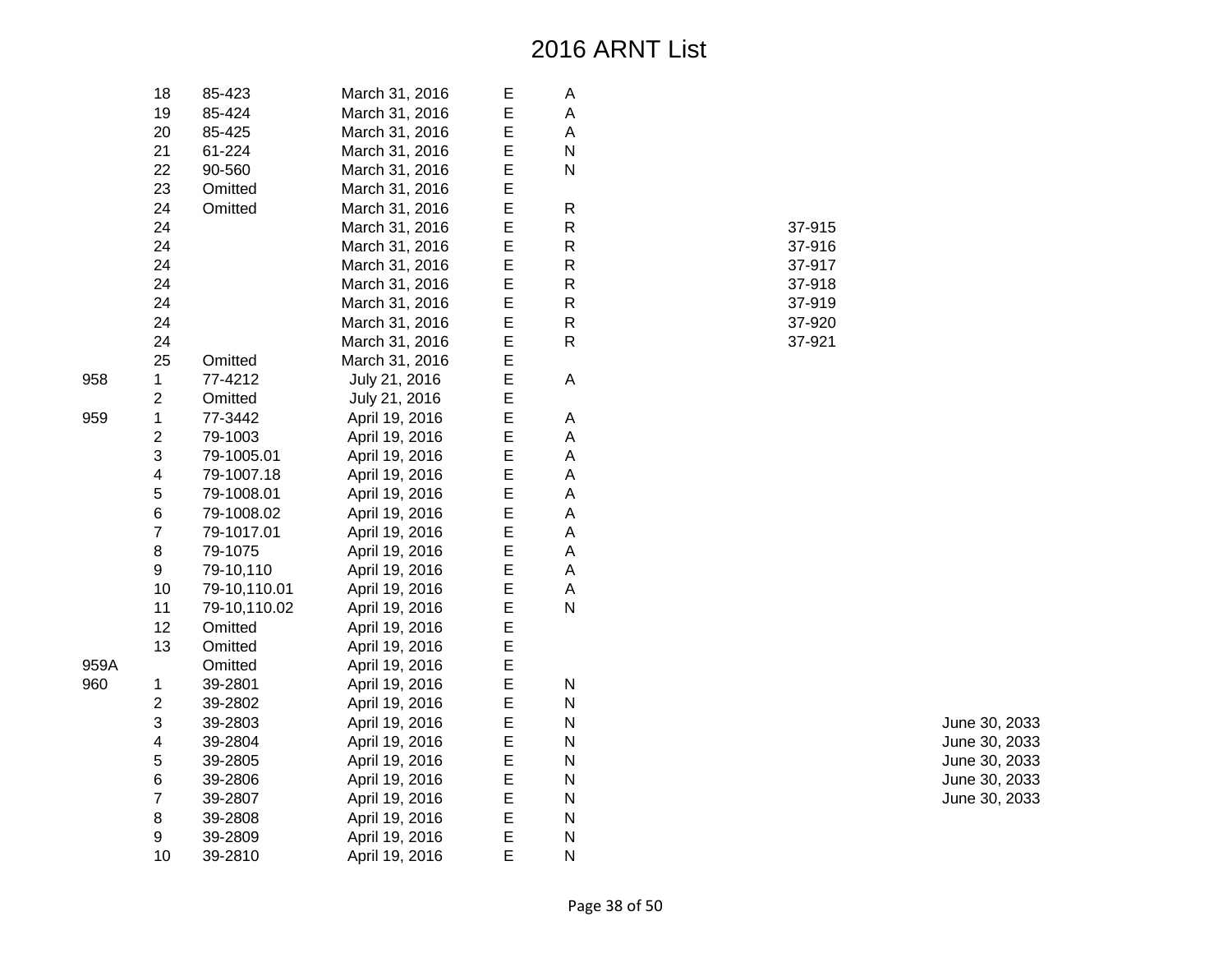| 11             | 39-2811     | April 19, 2016 | Е | N |
|----------------|-------------|----------------|---|---|
| 12             | 39-2812     | April 19, 2016 | E | N |
| 13             | 39-2813     | April 19, 2016 | E | N |
| 14             | 39-2814     | April 19, 2016 | E | N |
| 15             | 39-2815     | April 19, 2016 | E | N |
| 16             | 39-2816     | April 19, 2016 | E | N |
| 17             | 39-2817     | April 19, 2016 | E | N |
| 18             | 39-2818     | April 19, 2016 | E | N |
| 19             | 39-2819     | April 19, 2016 | E | N |
| 20             | 39-2820     | April 19, 2016 | E | N |
| 21             | 39-2821     | April 19, 2016 | E | N |
| 22             | 39-2822     | April 19, 2016 | E | N |
| 23             | 39-2823     | April 19, 2016 | E | N |
| 24             | 39-2824     | April 19, 2016 | E | N |
| 25             | 39-1348     | April 19, 2016 | E | Α |
| 26             | 39-1365     | April 19, 2016 | E | A |
| 27             | 39-1365.02  | April 19, 2016 | E | A |
| 28             | 73-101      | April 19, 2016 | E | A |
| 29             | 73-307      | April 19, 2016 | E | A |
| 30             | 81-1701     | April 19, 2016 | E | A |
| 31             | 84-612      | April 19, 2016 | E | Α |
| 32             | Omitted     | April 19, 2016 | E |   |
| 33             | Omitted     | April 19, 2016 | E |   |
|                | Omitted     | April 19, 2016 | E |   |
| $\mathbf{1}$   | 48-437      | July 21, 2016  | E | Α |
| $\overline{c}$ | 48-442      | July 21, 2016  | Е | Α |
| 3              | 60-6,288.01 | July 21, 2016  | E | A |
| 4              | 60-6,291    | July 21, 2016  | E | А |
| 5              | 60-6,299    | July 21, 2016  | E | A |
| 6              | Omitted     | July 21, 2016  | E |   |
| $\mathbf 1$    | 13-1209     | July 21, 2016  | O | А |
| $\overline{c}$ | 13-1210     | July 21, 2016  | O | A |
| 3              | 13-1212     | July 21, 2016  | O | A |
| 4              | 23-187      | July 21, 2016  | O | A |
| 5              | 60-301      | July 21, 2016  | O | A |
| 6              | 60-3,104    | July 21, 2016  | O | A |
| $\overline{7}$ | 60-3,104.02 | July 21, 2016  | O | A |
| 8              | 60-3,130.04 | July 21, 2016  | O | A |
| 9              | 60-3,230    | July 21, 2016  | O | N |
| 10             | 60-3,231    | July 21, 2016  | O | N |
| 11             | 60-3,186    | July 1, 2016   | O | A |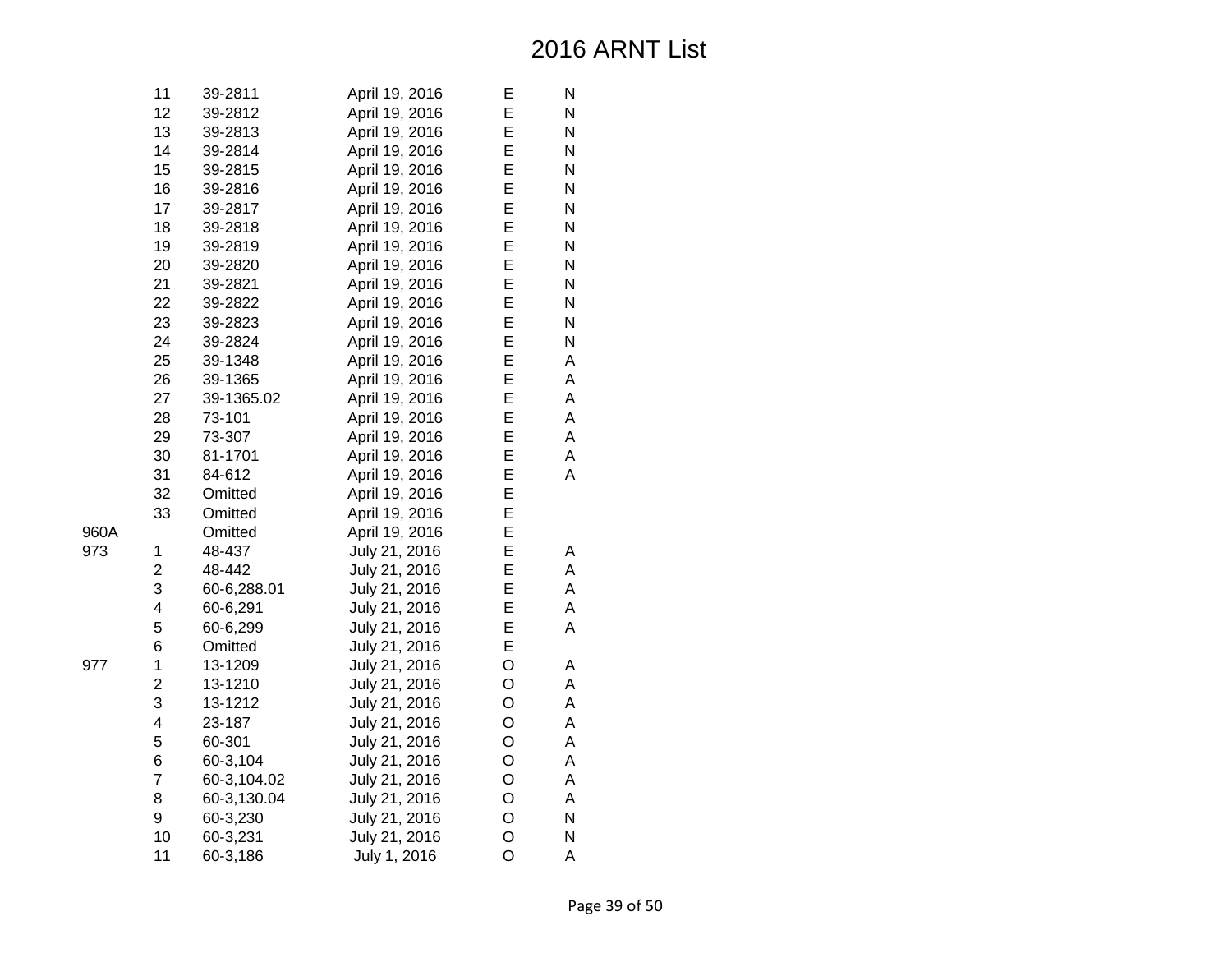|      | 12                      | 60-3,202    | July 21, 2016  | $\mathsf O$ | А            |         |
|------|-------------------------|-------------|----------------|-------------|--------------|---------|
|      | 13                      | 60-462      | July 21, 2016  | O           | А            |         |
|      | 14                      | 60-4,131    | July 21, 2016  | $\mathsf O$ | A            |         |
|      | 15                      | 60-4,148.01 | July 21, 2016  | O           | N            |         |
|      | 16                      | 60-4,146    | July 21, 2016  | $\circ$     | A            |         |
|      | 17                      | 60-4,148    | July 21, 2016  | O           | A            |         |
|      | 18                      | 60-4,149    | July 21, 2016  | O           | A            |         |
|      | 19                      | 60-4,150    | July 21, 2016  | $\mathsf O$ | A            |         |
|      | 20                      | 60-601      | July 21, 2016  | $\mathsf O$ | А            |         |
|      | 21                      | 60-681      | July 21, 2016  | $\mathsf O$ | A            |         |
|      | 22                      | 60-6,383    | July 21, 2016  | $\mathsf O$ | $\mathsf{N}$ |         |
|      | 23                      | 60-6,144    | July 21, 2016  | O           | A            |         |
|      | 24                      | 60-6,230    | July 21, 2016  | $\mathsf O$ | A            |         |
|      | 25                      | 60-6,294    | July 21, 2016  | $\mathsf O$ | A            |         |
|      | 26                      | 60-1403     | July 21, 2016  | $\circ$     | A            |         |
|      | 27                      | 60-1438.01  | July 21, 2016  | $\circ$     | А            |         |
|      | 28                      | 60-1505     | July 1, 2016   | $\mathsf O$ | A            |         |
|      | 29                      | Omitted     | April 19, 2016 | O           |              |         |
|      | 30                      | Omitted     | July 21, 2016  | $\mathsf O$ |              |         |
|      | 31                      | Omitted     | July 1, 2016   | $\circ$     |              |         |
|      | 32                      | Omitted     | April 19, 2016 | $\circ$     |              |         |
| 977A |                         | Omitted     | April 19, 2016 | E           |              |         |
| 978  | $\mathbf{1}$            | 81-118.02   | July 21, 2016  | E           | А            |         |
|      | $\overline{c}$          | 81-1108.15  | July 21, 2016  | E           | А            |         |
|      | 3                       | 81-1108.43  | July 21, 2016  | E           | $\mathsf A$  |         |
|      | $\overline{\mathbf{4}}$ | Omitted     | July 21, 2016  | E           |              |         |
|      | 5                       | Omitted     | July 21, 2016  | E           | ${\sf R}$    |         |
|      | 5                       |             | July 21, 2016  | E           | ${\sf R}$    | 81-1126 |
|      | 5                       |             | July 21, 2016  | E           | $\mathsf{R}$ | 81-1127 |
|      | 5                       |             | July 21, 2016  | E           | ${\sf R}$    | 81-1128 |
|      | 5                       |             | July 21, 2016  | E           | ${\sf R}$    | 81-1129 |
|      | 5                       |             | July 21, 2016  | E           | ${\sf R}$    | 90-244  |
| 981  |                         | Omitted     | March 31, 2016 | E           |              |         |
| 1000 | $\mathbf{1}$            | 81-1452     | July 21, 2016  | E           | ${\sf N}$    |         |
|      | $\overline{c}$          | 81-1453     | July 21, 2016  | E           | N            |         |
|      | 3                       | 81-1454     | July 21, 2016  | E           | N            |         |
|      | $\overline{\mathbf{4}}$ | 81-1455     | July 21, 2016  | E           | $\mathsf{N}$ |         |
|      | 5                       | 29-1401     | July 21, 2016  | E           | Α            |         |
|      | 6                       | 29-1404     | July 21, 2016  | E           | A            |         |
|      | $\overline{7}$          | 29-1406     | July 21, 2016  | E           | A            |         |
|      | 8                       | 29-1407.01  | July 21, 2016  | E           | A            |         |

| 81-1126 |
|---------|
| 81-1127 |
| 81-1128 |
| 81-1129 |
| 90-244  |

977A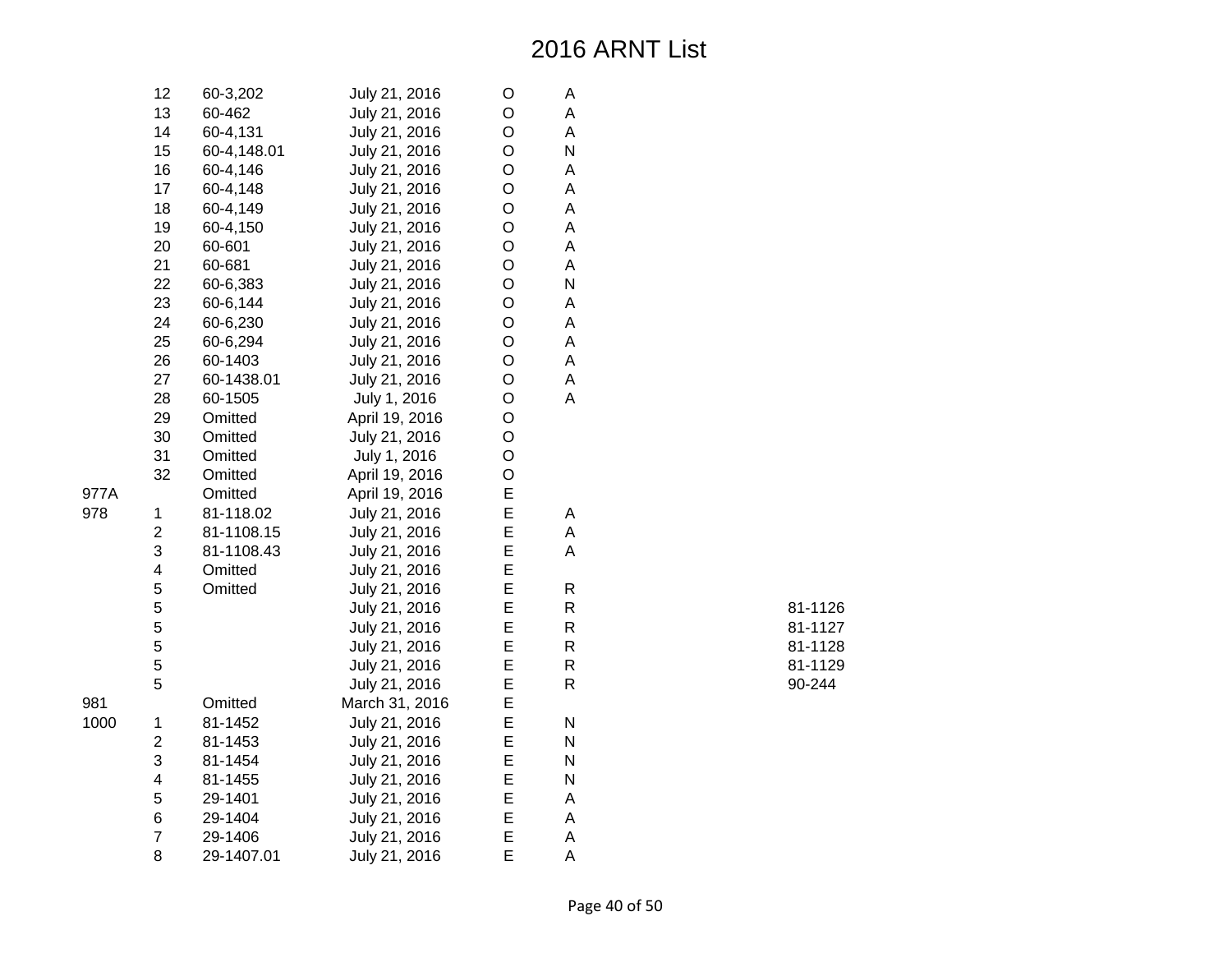|      | 9                       | 29-1420      | July 21, 2016   | E | A         |
|------|-------------------------|--------------|-----------------|---|-----------|
|      | 10                      | Omitted      | July 21, 2016   | E |           |
| 1002 | 1                       | 79-1204      | July 21, 2016   | E | A         |
|      | $\overline{2}$          | Omitted      | July 21, 2016   | E |           |
| 1009 | $\mathbf 1$             | 28-101       | March 31, 2016  | E | Α         |
|      | $\overline{2}$          | 28-401       | March 31, 2016  | E | Α         |
|      | 3                       | 28-401.01    | March 31, 2016  | E | A         |
|      | $\overline{\mathbf{4}}$ | 28-471       | March 31, 2016  | E | N         |
|      | 5                       | 28-431       | March 31, 2016  | E | Α         |
|      | 6                       | 28-1439.02   | March 31, 2016  | E | A         |
|      | $\overline{7}$          | 28-1439.03   | March 31, 2016  | E | A         |
|      | 8                       | 87-301       | March 31, 2016  | E | A         |
|      | 9                       | 87-302       | March 31, 2016  | E | A         |
|      | 10                      | Omitted      | March 31, 2016  | E |           |
|      | 11                      | Omitted      | March 31, 2016  | E |           |
|      | 12                      | Omitted      | March 31, 2016  | E |           |
| 1010 | 1                       | 43-261       | July 21, 2016   | E | A         |
|      | $\overline{2}$          | Omitted      | July 21, 2016   | E |           |
| 1011 | 1                       | 71-831       | July 21, 2016   | E | A         |
|      | $\overline{2}$          | Omitted      | July 21, 2016   | E |           |
| 1012 | $\mathbf 1$             | 18-3201      | July 21, 2016   | E | N         |
|      | $\overline{c}$          | 18-3202      | July 21, 2016   | E | N         |
|      | 3                       | 18-3203      | July 21, 2016   | E | N         |
|      | $\overline{\mathbf{4}}$ | 18-3204      | July 21, 2016   | E | ${\sf N}$ |
|      | 5                       | 18-3205      | July 21, 2016   | E | ${\sf N}$ |
|      | 6                       | 18-3206      | July 21, 2016   | E | N         |
|      | $\overline{7}$          | 18-3207      | July 21, 2016   | E | N         |
|      | 8                       | 18-3208      | July 21, 2016   | E | N         |
|      | 9                       | 18-3209      | July 21, 2016   | E | N         |
|      | 10                      | 18-3210      | July 21, 2016   | E | ${\sf N}$ |
|      | 11                      | 18-3211      | July 21, 2016   | E | N         |
|      | 12                      | Omitted      | July 21, 2016   | E |           |
| 1016 | 1                       | 50-1203      | January 1, 2017 | O | A         |
|      | $\overline{2}$          | Omitted      | January 1, 2017 | O |           |
|      | 3                       | Omitted      | January 1, 2017 | O |           |
| 1022 | $\mathbf 1$             | 50-1212      | April 19, 2016  | E | Α         |
|      | $\overline{c}$          | 50-1213      | April 19, 2016  | E | Α         |
|      | 3                       | 77-1116      | April 19, 2016  | E | A         |
|      | 4                       | 77-2711      | April 19, 2016  | E | Α         |
|      | 5                       | 77-27,119    | April 19, 2016  | E | A         |
|      | 6                       | 77-27,187.02 | April 19, 2016  | E | A         |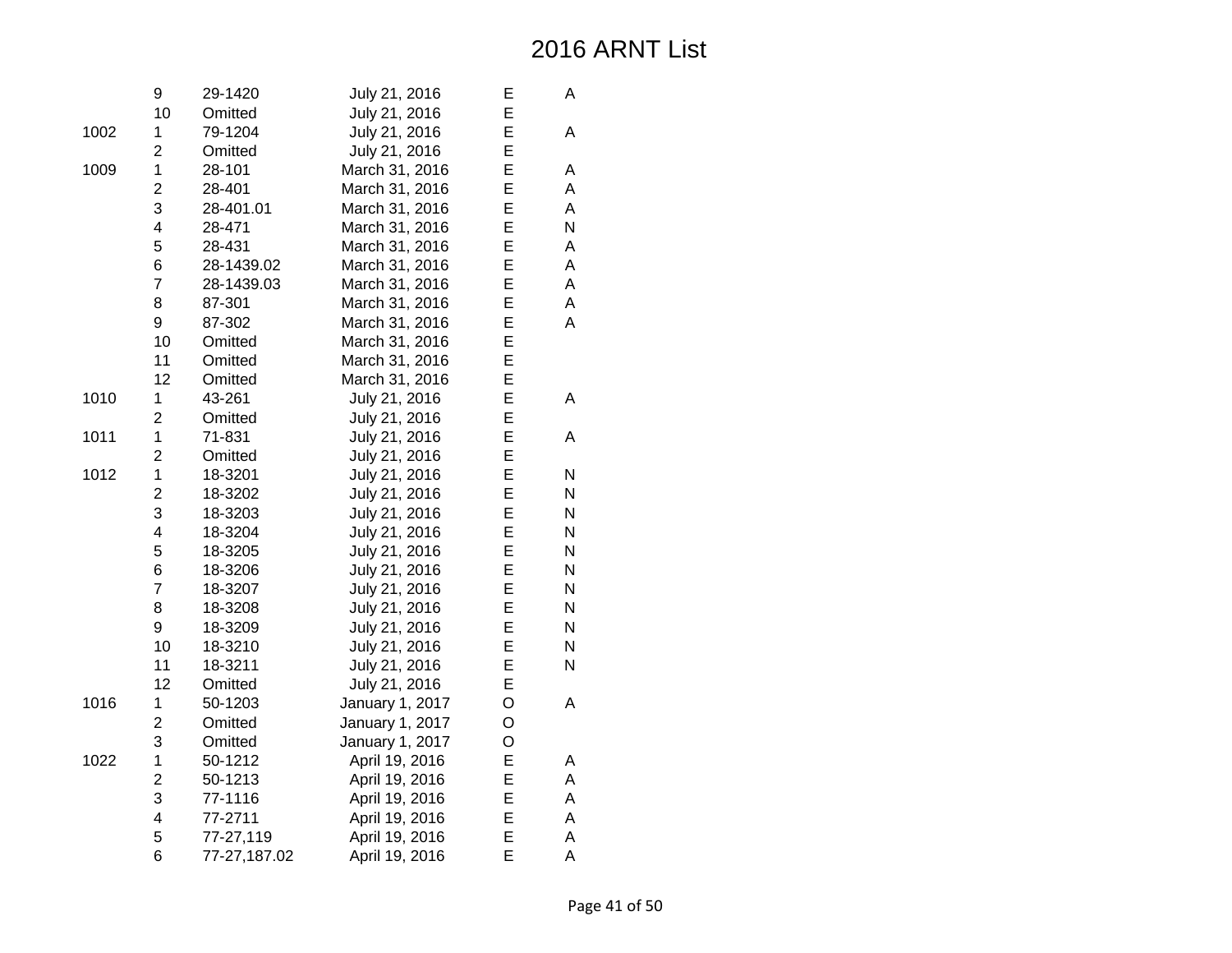|       | $\overline{7}$          | 77-2912    | April 19, 2016 | E | Α         |
|-------|-------------------------|------------|----------------|---|-----------|
|       | 8                       | 77-5208    | April 19, 2016 | E | А         |
|       | 9                       | 77-5725    | April 19, 2016 | E | A         |
|       | 10                      | 77-5806    | April 19, 2016 | E | А         |
|       | 11                      | 77-5905    | April 19, 2016 | E | А         |
|       | 12                      | 77-6306    | April 19, 2016 | E | A         |
|       | 13                      | Omitted    | April 19, 2016 | E |           |
|       | 14                      | Omitted    | April 19, 2016 | E |           |
| 1033  | 1                       | 81-6,121   | April 19, 2016 | E | ${\sf N}$ |
|       | $\overline{\mathbf{c}}$ | 81-6,122   | April 19, 2016 | E | N         |
|       | 3                       | Omitted    | April 19, 2016 | E |           |
| 1035  | $\mathbf 1$             | 52-1308    | July 21, 2016  | E | Α         |
|       | $\overline{c}$          | 52-1312    | July 21, 2016  | E | A         |
|       | 3                       | 52-1318    | July 21, 2016  | E | A         |
|       | 4                       | 52-1601    | July 21, 2016  | Е | A         |
|       | 5                       | 52-1602    | July 21, 2016  | E | Α         |
|       | 6                       | 52-1603    | July 21, 2016  | E | A         |
|       | $\overline{7}$          | Omitted    | July 21, 2016  | E |           |
| 1038  | $\mathbf 1$             | 2-945.01   | July 21, 2016  | E | Α         |
|       | $\overline{c}$          | 2-958.02   | July 21, 2016  | E | A         |
|       | 3                       | 2-969      | July 21, 2016  | E | N         |
|       | 4                       | 2-970      | July 21, 2016  | E | N         |
|       | 5                       | 39-891     | July 21, 2016  | E | A         |
|       | 6                       | 39-893     | July 21, 2016  | E | A         |
|       | $\overline{\mathbf{7}}$ | 39-1301    | July 21, 2016  | E | A         |
|       | 8                       | 39-1302    | July 21, 2016  | E | A         |
|       | 9                       | 39-1309    | July 21, 2016  | E | A         |
|       | 10                      | 39-1320    | July 21, 2016  | E | А         |
|       | 11                      | 39-1393    | July 21, 2016  | E | N         |
|       | 12                      | 46-290     | July 21, 2016  | E | A         |
|       | 13                      | 70-668     | July 21, 2016  | E | А         |
|       | 14                      | 70-669     | July 21, 2016  | E | A         |
|       | 15                      | 72-2007    | July 21, 2016  | E | Α         |
|       | 16                      | 72-2008    | July 21, 2016  | E | А         |
|       | 17                      | Omitted    | July 21, 2016  | E | A         |
|       | 18                      | Omitted    | July 21, 2016  | E | А         |
|       | 19                      | Omitted    | July 21, 2016  | E | R         |
|       | 19                      |            | July 21, 2016  | E | R         |
|       | 19                      |            | July 21, 2016  | E | R         |
| 1038A |                         | Omitted    | July 21, 2016  | E |           |
| 1039  | 1                       | 71-1108.01 | July 21, 2016  | E | Α         |

2-967

R 2-968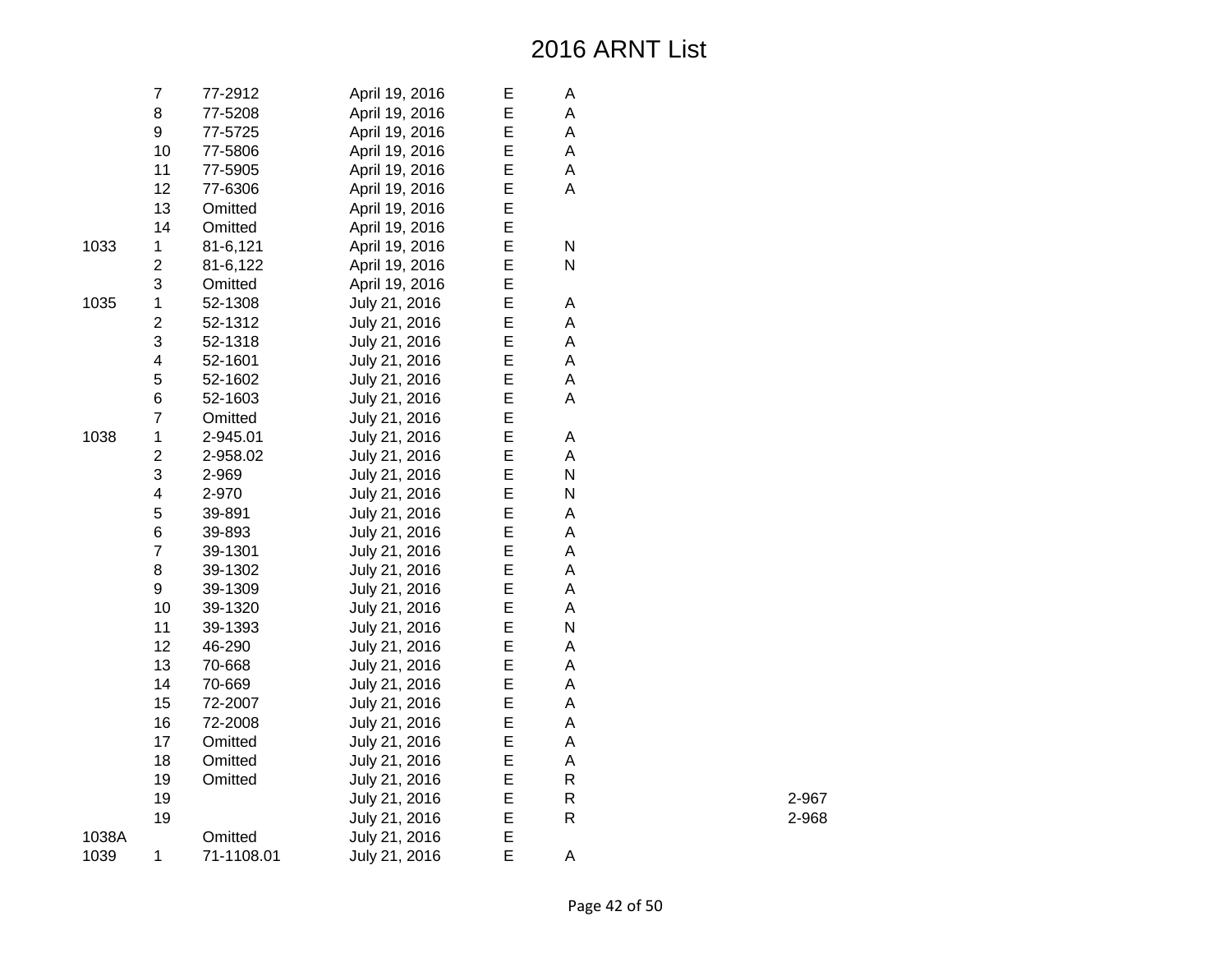|      | 2                       | 83-381      | July 21, 2016 | E | A |
|------|-------------------------|-------------|---------------|---|---|
|      | 3                       | 83-1201     | July 21, 2016 | E | A |
|      | 4                       | 83-1205     | July 21, 2016 | E | A |
|      | 5                       | 83-1206.01  | July 21, 2016 | E | N |
|      | 6                       | Omitted     | July 21, 2016 | E |   |
| 1050 | 1                       | 67-401      | July 21, 2016 | E | A |
|      | 2                       | 67-448.01   | July 21, 2016 | E | N |
|      | 3                       | 67-448.02   | July 21, 2016 | E | N |
|      | 4                       | Omitted     | July 21, 2016 | E |   |
| 1059 | 1                       | 18-2119     | July 21, 2016 | E | Α |
|      | $\overline{2}$          | 18-2701     | July 21, 2016 | E | A |
|      | 3                       | 18-2703     | July 21, 2016 | E | A |
|      | $\overline{\mathbf{4}}$ | 18-2705     | July 21, 2016 | E | A |
|      | 5                       | 18-2709.01  | July 21, 2016 | E | N |
|      | 6                       | 18-2710.02  | July 21, 2016 | E | N |
|      | $\overline{7}$          | 18-2714     | July 21, 2016 | E | A |
|      | 8                       | 18-2710.03  | July 21, 2016 | E | N |
|      | 9                       | Omitted     | July 21, 2016 | E |   |
|      | 10                      | Omitted     | July 21, 2016 | E |   |
| 1066 | 1                       | 71-1958     | July 21, 2016 | E | A |
|      | 2                       | 79-234      | July 21, 2016 | E | A |
|      | 3                       | 79-237      | July 21, 2016 | E | A |
|      | 4                       | 79-238      | July 21, 2016 | E | A |
|      | 5                       | 79-576      | July 21, 2016 | E | A |
|      | 6                       | 79-607      | July 21, 2016 | E | A |
|      | $\overline{7}$          | 79-734      | July 21, 2016 | E | A |
|      | 8                       | 79-760.03   | July 21, 2016 | E | А |
|      | 9                       | 79-772      | July 21, 2016 | E | A |
|      | 10                      | 79-773      | July 21, 2016 | E | A |
|      | 11                      | 79-774      | July 21, 2016 | E | A |
|      | 12                      | 79-775      | July 21, 2016 | E | A |
|      | 13                      | 79-8,137.01 | July 21, 2016 | E | A |
|      | 14                      | 79-8,137.03 | July 21, 2016 | E | А |
|      | 15                      | 79-8,137.04 | July 21, 2016 | E | A |
|      | 16                      | 79-1003     | July 21, 2016 | E | A |
|      | 17                      | 79-1005.01  | July 21, 2016 | E | А |
|      | 18                      | 79-1028.01  | July 21, 2016 | E | A |
|      | 19                      | 79-1065.01  | July 21, 2016 | E | A |
|      | 20                      | 79-10,143   | July 21, 2016 | E | A |
|      | 21                      | 79-2110     | July 21, 2016 | E | A |
|      | 22                      | 79-2120     | July 21, 2016 | E | A |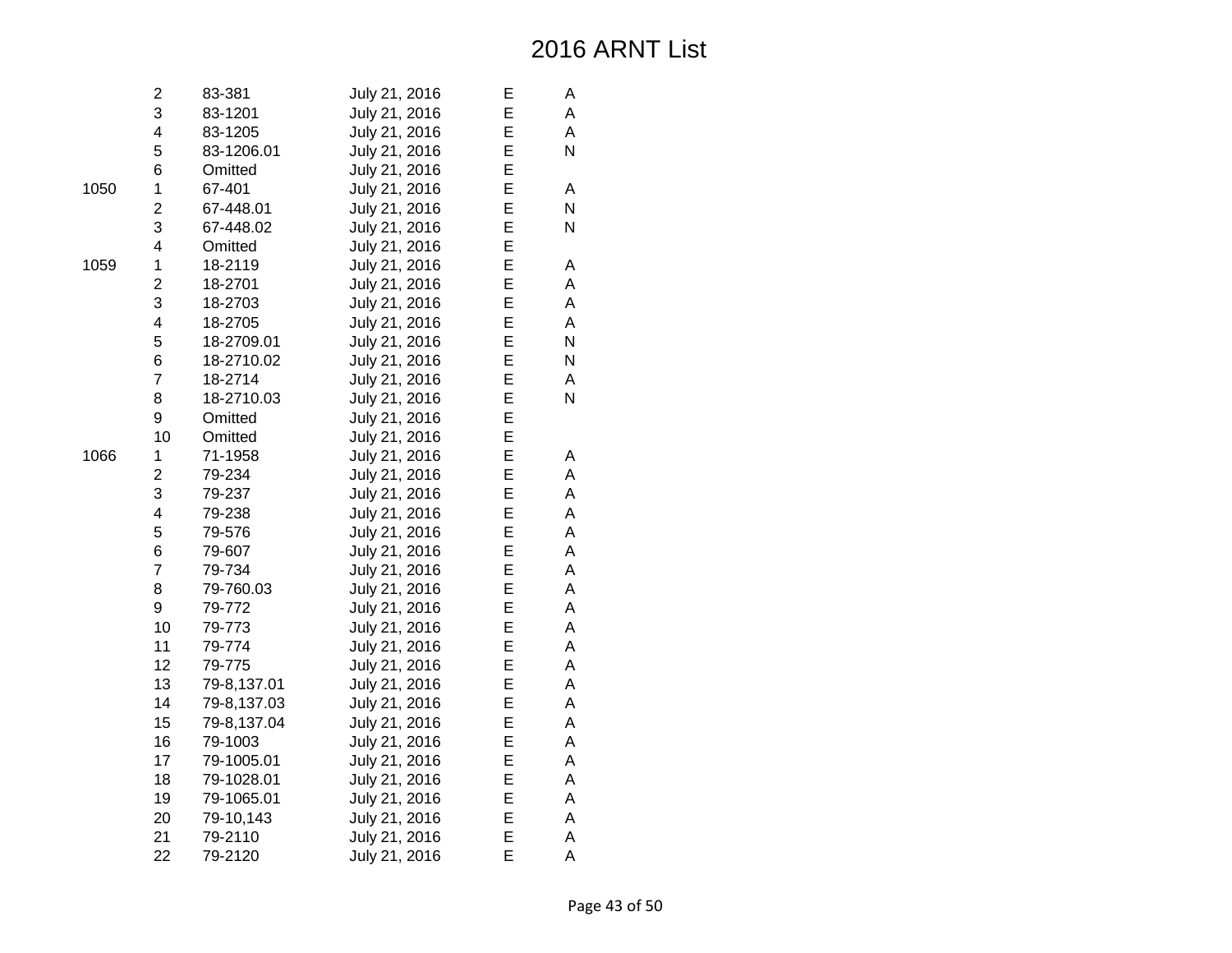| 23 | 79-10,144  | July 21, 2016 | Ε | N |
|----|------------|---------------|---|---|
| 24 | Omitted    | July 21, 2016 | Е |   |
| 25 | Omitted    | July 21, 2016 | E | R |
| 25 |            | July 21, 2016 | E | R |
| 25 |            | July 21, 2016 | E | R |
| 25 |            | July 21, 2016 | E | R |
| 25 |            | July 21, 2016 | E | R |
| 1  | 9-812      | July 21, 2016 | E | A |
| 2  | 13-508     | July 21, 2016 | E | A |
| 3  | 13-511     | July 21, 2016 | E | Α |
| 4  | 32-546.01  | July 21, 2016 | E | A |
| 5  | 32-604     | July 21, 2016 | E | A |
| 6  | 43-2515    | July 21, 2016 | E | A |
| 7  | 70-651.04  | July 21, 2016 | E | Α |
| 8  | 77-1704.01 | July 21, 2016 | E | Α |
| 9  | 77-1736.06 | July 21, 2016 | E | A |
| 10 | 77-3442    | July 21, 2016 | E | A |
| 11 | 79-215     | July 21, 2016 | E | А |
| 12 | 79-233     | July 21, 2016 | E | A |
| 13 | 79-234     | July 21, 2016 | E | A |
| 14 | 79-235     | July 21, 2016 | E | A |
| 15 | 79-235.01  | July 21, 2016 | E | N |
| 16 | 79-237     | July 21, 2016 | E | A |
| 17 | 79-238     | July 21, 2016 | E | А |
| 18 | 79-241     | July 21, 2016 | E | A |
| 19 | 79-245     | July 21, 2016 | E | A |
| 20 | 79-4,119   | July 21, 2016 | E | Α |
| 21 | 79-4,121   | July 21, 2016 | E | A |
| 22 | 79-4,122   | July 21, 2016 | E | A |
| 23 | 79-4,123   | July 21, 2016 | E | A |
| 24 | 79-4,124   | July 21, 2016 | E | A |
| 25 | 79-4,125   | July 21, 2016 | Е | Α |
| 26 | 79-4,126   | July 21, 2016 | E | A |
| 27 | 79-4,128   | July 21, 2016 | E | A |
| 28 | 79-528     | July 21, 2016 | E | А |
| 29 | 79-611     | July 21, 2016 | E | А |
| 30 | 79-703     | July 21, 2016 | E | A |
| 31 | 79-1001    | July 21, 2016 | E | A |
| 32 | 79-1003    | July 21, 2016 | E | A |
| 33 | 79-1005    | July 21, 2016 | E | N |
| 34 | 79-1005.01 | July 21, 2016 | E | A |

| . . |            |
|-----|------------|
| R   | 79-1011    |
| R   | 79-1012    |
| R   | 79-1028.02 |
| R   | 79-1028.04 |
|     |            |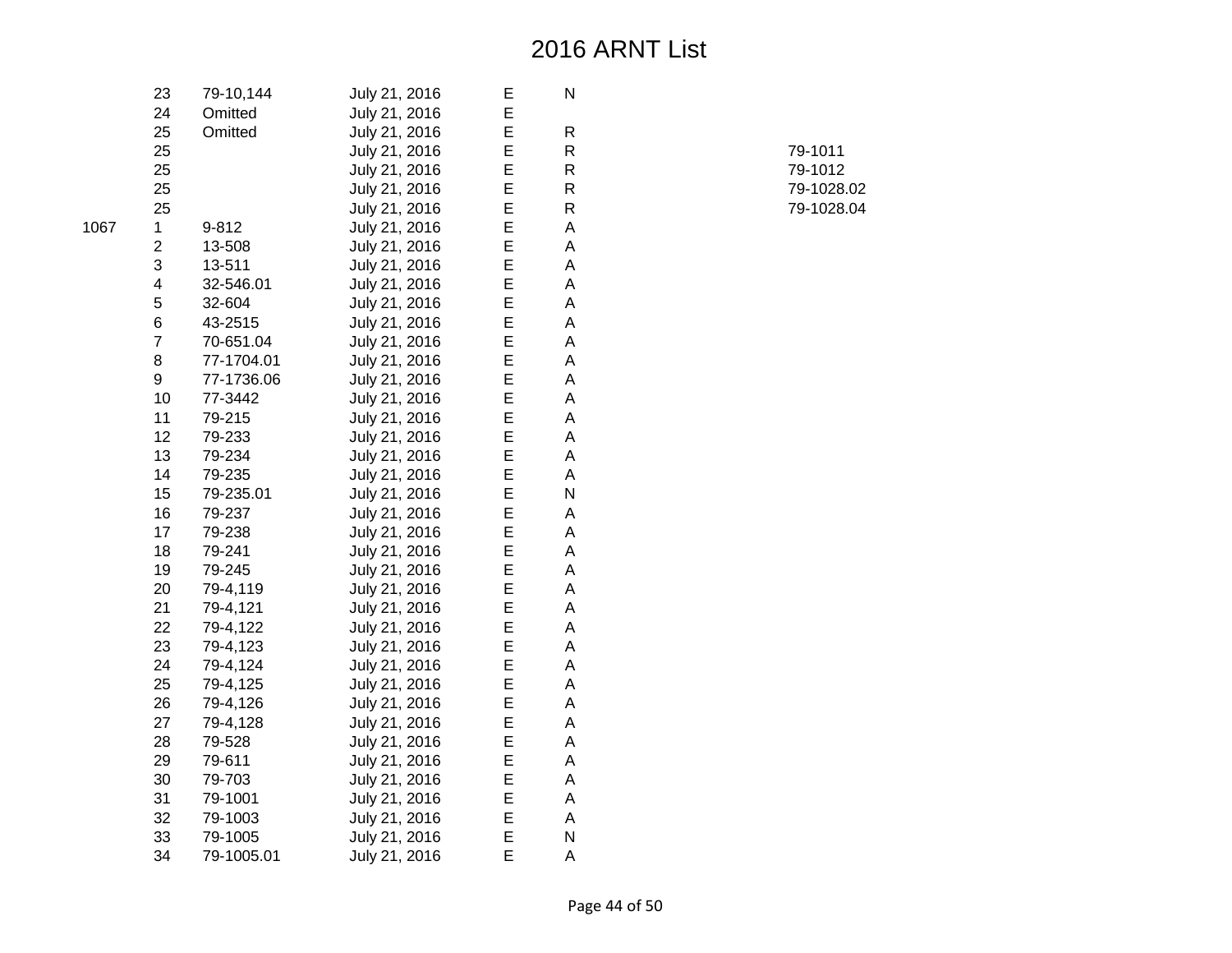|       | 35 | 79-1007.11   | July 21, 2016 | Ε | А            |
|-------|----|--------------|---------------|---|--------------|
|       | 36 | 79-1007.13   | July 21, 2016 | E | A            |
|       | 37 | 79-1007.18   | July 21, 2016 | E | A            |
|       | 38 | 79-1008.02   | July 21, 2016 | E | А            |
|       | 39 | 79-1009      | July 21, 2016 | E | A            |
|       | 40 | 79-1017.01   | July 21, 2016 | E | A            |
|       | 41 | 79-1018.01   | July 21, 2016 | E | Α            |
|       | 42 | 79-10,145    | July 21, 2016 | E | N            |
|       | 43 | 79-1022      | July 21, 2016 | E | Α            |
|       | 44 | 79-1024      | July 21, 2016 | E | Α            |
|       | 45 | 79-1033      | July 21, 2016 | E | A            |
|       | 46 | 79-1036      | July 21, 2016 | E | A            |
|       | 47 | 79-1041      | July 21, 2016 | E | Α            |
|       | 48 | 79-1073      | July 21, 2016 | E | A            |
|       | 49 | 79-1075      | July 21, 2016 | E | Α            |
|       | 50 | 79-1083      | July 21, 2016 | E | Α            |
|       | 51 | 79-1084      | July 21, 2016 | E | A            |
|       | 52 | 79-1086      | July 21, 2016 | E | A            |
|       | 53 | 79-10,120    | July 21, 2016 | E | А            |
|       | 54 | 79-10,126    | July 21, 2016 | E | Α            |
|       | 55 | 79-10,126.01 | July 21, 2016 | E | Α            |
|       | 56 | 79-1140      | July 21, 2016 | E | A            |
|       | 57 | 79-11,155    | July 21, 2016 | E | A            |
|       | 58 | 79-2122      | July 21, 2016 | E | N            |
|       | 59 | 79-1241.03   | July 21, 2016 | E | А            |
|       | 60 | 79-1245      | July 21, 2016 | E | A            |
|       | 61 | 79-2104      | July 21, 2016 | E | А            |
|       | 62 | 79-2104.01   | July 21, 2016 | E | Α            |
|       | 63 | 79-2104.04   | July 21, 2016 | E | N            |
|       | 64 | 79-2104.02   | July 21, 2016 | E | Α            |
|       | 65 | 79-2104.03   | July 21, 2016 | E | A            |
|       | 66 | 79-2110      | July 21, 2016 | E | А            |
|       | 67 | 79-2111      | July 21, 2016 | E | Α            |
|       | 68 | 79-2117      | July 21, 2016 | E | A            |
|       | 69 | Omitted      | July 21, 2016 | E |              |
|       | 70 | Omitted      | July 21, 2016 | E | R            |
|       | 70 |              | July 21, 2016 | E | R            |
|       | 70 |              | July 21, 2016 | E | R            |
|       | 70 |              | July 21, 2016 | E | $\mathsf{R}$ |
| 1067A |    | Omitted      | July 21, 2016 | E |              |
| 1075  | 1  | 69-2304      | July 21, 2016 | E | A            |

R 79-1007.22 R 79-1073.01 R 79-2107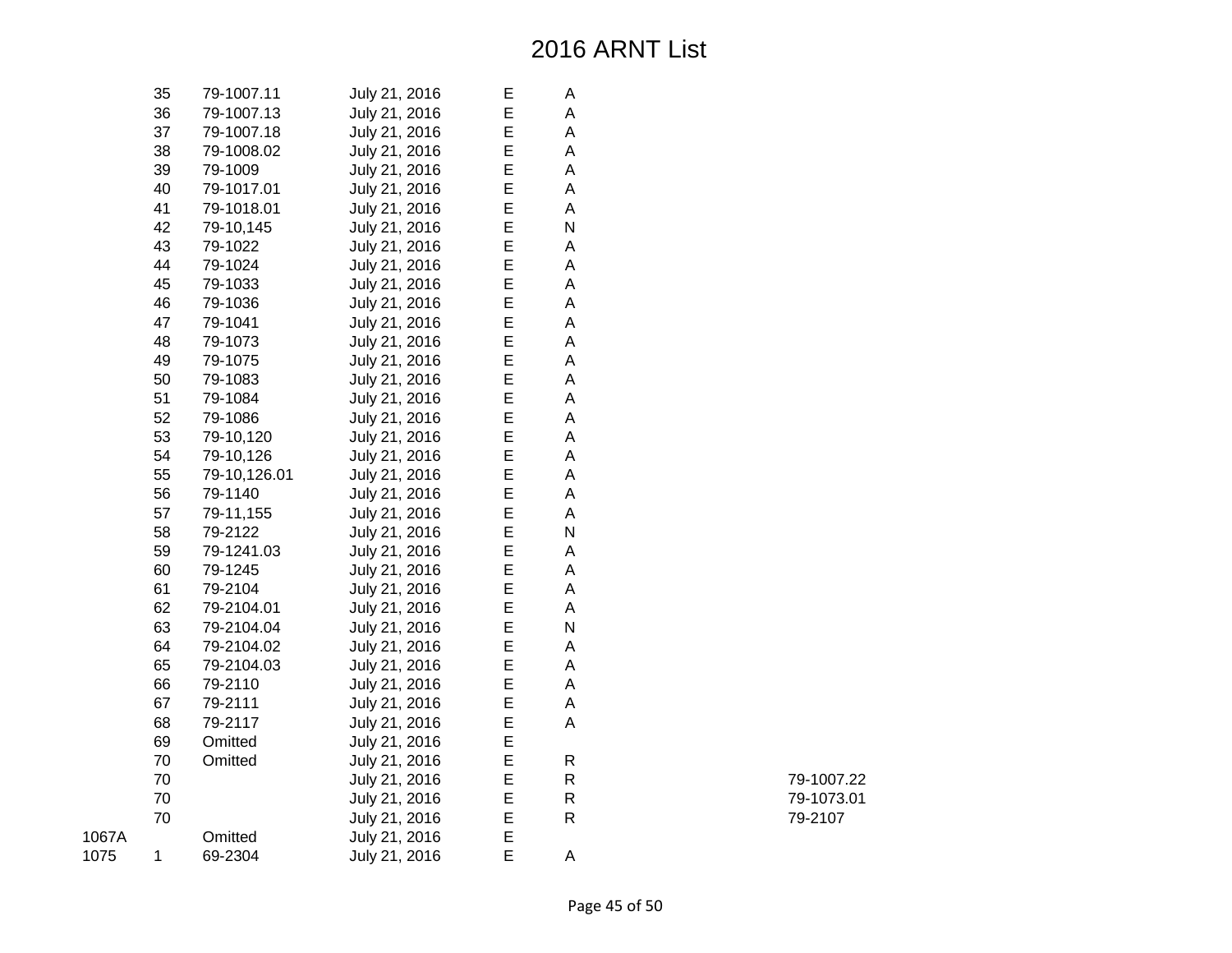|       | $\overline{\mathbf{c}}$ | 69-2308    | July 21, 2016 | Е | A |
|-------|-------------------------|------------|---------------|---|---|
|       | 3                       | Omitted    | July 21, 2016 | E |   |
| 1080  | $\mathbf 1$             | 81-161.03  | July 21, 2016 | E | Α |
|       | $\overline{2}$          | 81-1185    | July 21, 2016 | E | A |
|       | 3                       | 83-150     | July 21, 2016 | E | A |
|       | 4                       | Omitted    | July 21, 2016 | E |   |
| 1081  | 1                       | 43-512     | July 21, 2016 | E | А |
|       | $\overline{2}$          | 68-1201    | July 21, 2016 | E | A |
|       | 3                       | 68-1708    | July 21, 2016 | E | A |
|       | 4                       | 68-1713    | July 21, 2016 | E | A |
|       | 5                       | 68-1721    | July 21, 2016 | E | A |
|       | 6                       | 68-1726    | July 21, 2016 | E | A |
|       | $\overline{7}$          | Omitted    | July 21, 2016 | E |   |
|       | 8                       | Omitted    | July 21, 2016 | E | R |
|       | 8                       |            | July 21, 2016 | E | R |
| 1082  | 1                       | 57-901     | July 21, 2016 | E | A |
|       | $\overline{c}$          | 57-903     | July 21, 2016 | E | A |
|       | 3                       | 57-905     | July 21, 2016 | E | A |
|       | $\overline{\mathbf{4}}$ | 57-905.01  | July 21, 2016 | E | N |
|       | 5                       | 57-911     | July 21, 2016 | E | A |
|       | 6                       | 57-913     | July 21, 2016 | E | A |
|       | $\overline{7}$          | 57-914     | July 21, 2016 | E | A |
|       | 8                       | 57-915     | July 21, 2016 | E | A |
|       | 9                       | 57-916     | July 21, 2016 | E | A |
|       | 10                      | 57-916.01  | July 21, 2016 | E | A |
|       | 11                      | 57-917     | July 21, 2016 | E | A |
|       | 12                      | 57-918     | July 21, 2016 | E | А |
|       | 13                      | 57-919     | July 21, 2016 | E | A |
|       | 14                      | 57-920     | July 21, 2016 | E | A |
|       | 15                      | 57-921     | July 21, 2016 | E | A |
|       | 16                      | 57-922     | July 21, 2016 | E | A |
|       | 17                      | 81-1531.01 | July 21, 2016 | E | A |
|       | 18                      | Omitted    | July 21, 2016 | E |   |
| 1082A |                         | Omitted    | July 21, 2016 | E |   |
| 1083  | 1                       | 50-301     | July 21, 2016 | E | N |
|       | $\overline{2}$          | 50-302     | July 21, 2016 | E | N |
|       | 3                       | 50-303     | July 21, 2016 | E | N |
|       | $\overline{\mathbf{4}}$ | 50-304     | July 21, 2016 | E | Ν |
|       | 5                       | 50-305     | July 21, 2016 | E | N |
|       | 6                       | 50-306     | July 21, 2016 | E | N |
|       | $\overline{7}$          | 13-208     | July 21, 2016 | E | A |

68-1735.04 delete

January 1, 2017 January 1, 2017 January 1, 2017 January 1, 2017 January 1, 2017 January 1, 2017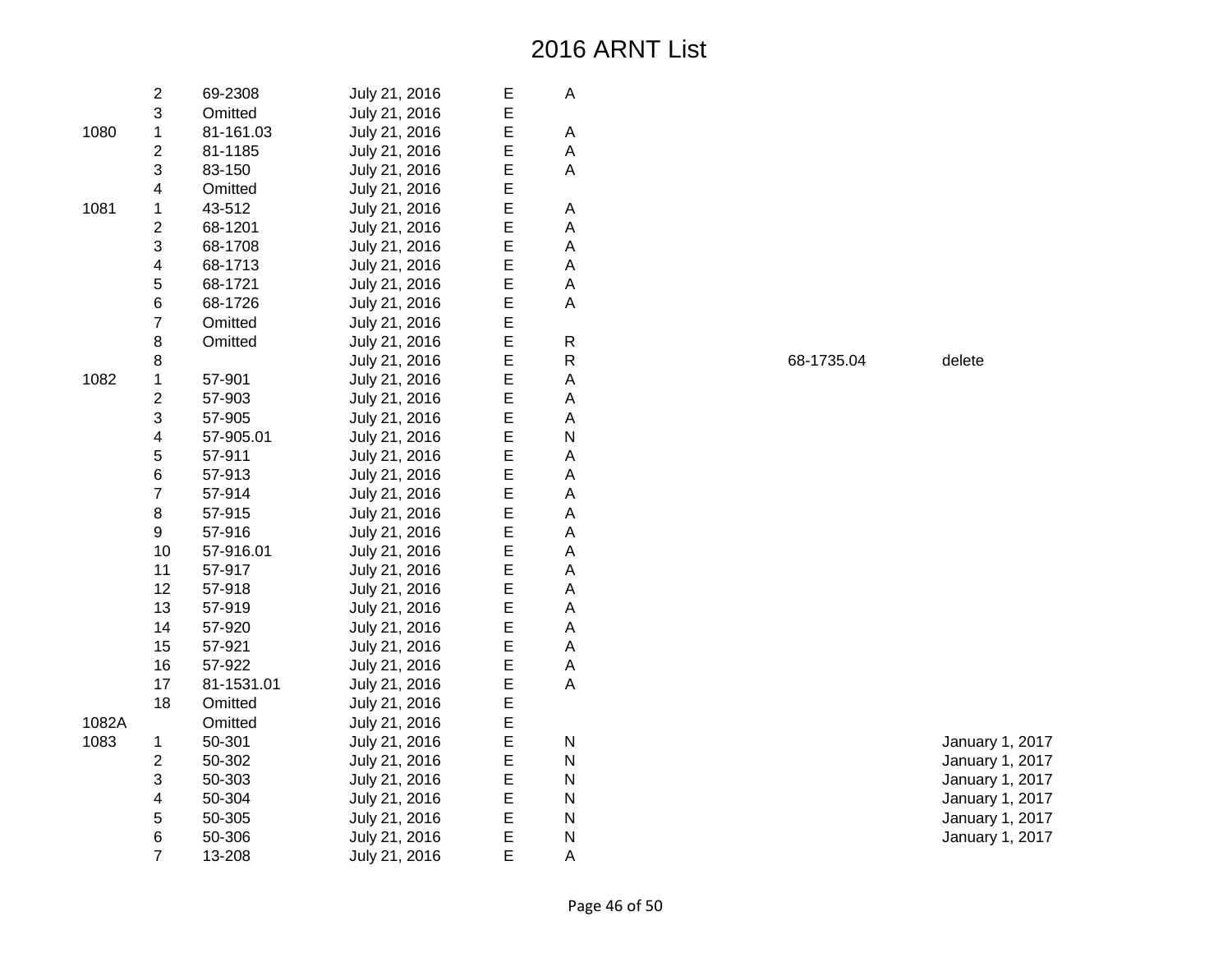|       | 8              | Omitted     | July 21, 2016  | E |   |
|-------|----------------|-------------|----------------|---|---|
| 1083A |                | Omitted     | July 21, 2016  | E |   |
| 1086  | 1              | 79-224      | July 21, 2016  | E | A |
|       | $\overline{c}$ | Omitted     | July 21, 2016  | E |   |
| 1092  | $\mathbf 1$    | 2-15,106    | July 21, 2016  | E | А |
|       | $\overline{2}$ | 81-132      | July 21, 2016  | E | A |
|       | 3              | 81-8,239.03 | July 21, 2016  | E | A |
|       | 4              | 81-1113     | July 21, 2016  | E | A |
|       | 5              | 81-1113.01  | July 21, 2016  | E | A |
|       | 6              | 81-2227     | July 21, 2016  | E | A |
|       | $\overline{7}$ | 81-3133     | July 21, 2016  | E | A |
|       | 8              | 81-3133.01  | July 21, 2016  | E | A |
|       | 9              | 81-3133.02  | July 21, 2016  | E | A |
|       | 10             | 81-3133.03  | July 21, 2016  | E | A |
|       | 11             | 83-918      | July 21, 2016  | E | A |
|       | 12             | 85-1416     | July 21, 2016  | E | A |
|       | 13             | Omitted     | July 21, 2016  | E |   |
| 1093  | $\mathbf 1$    | 50-501      | July 21, 2016  | O | А |
|       | $\overline{2}$ | 81-1210.01  | April 8, 2016  | O | A |
|       | 3              | 81-12,160   | April 8, 2016  | O | A |
|       | 4              | 81-12,162   | April 8, 2016  | O | A |
|       | 5              | 85-119      | April 8, 2016  | O | N |
|       | 6              | Omitted     | April 8, 2016  | O |   |
|       | 7              | Omitted     | April 8, 2016  | O |   |
|       | 8              | Omitted     | July 21, 2016  | O |   |
|       | 9              | Omitted     | April 8, 2016  | O |   |
| 1093A |                | Omitted     | April 8, 2016  | E |   |
| 1094  | 1              | 27-1101     | April 20, 2016 | E | А |
|       | $\overline{c}$ | 28-105      | April 20, 2016 | E | A |
|       | 3              | 28-106      | April 20, 2016 | E | A |
|       | 4              | 28-115      | April 20, 2016 | E | A |
|       | 5              | 28-204      | April 20, 2016 | E | A |
|       | 6              | 28-394      | April 20, 2016 | E | A |
|       | $\overline{7}$ | 28-514      | April 20, 2016 | E | A |
|       | 8              | 28-605      | April 20, 2016 | E | A |
|       | 9              | 28-626      | April 20, 2016 | E | A |
|       | 10             | 28-1354     | April 20, 2016 | E | A |
|       | 11             | 29-2204.02  | April 20, 2016 | E | A |
|       | 12             | 29-2252     | April 20, 2016 | E | A |
|       | 13             | 29-2252.01  | April 20, 2016 | E | A |
|       | 14             | 29-2256     | April 20, 2016 | E | Α |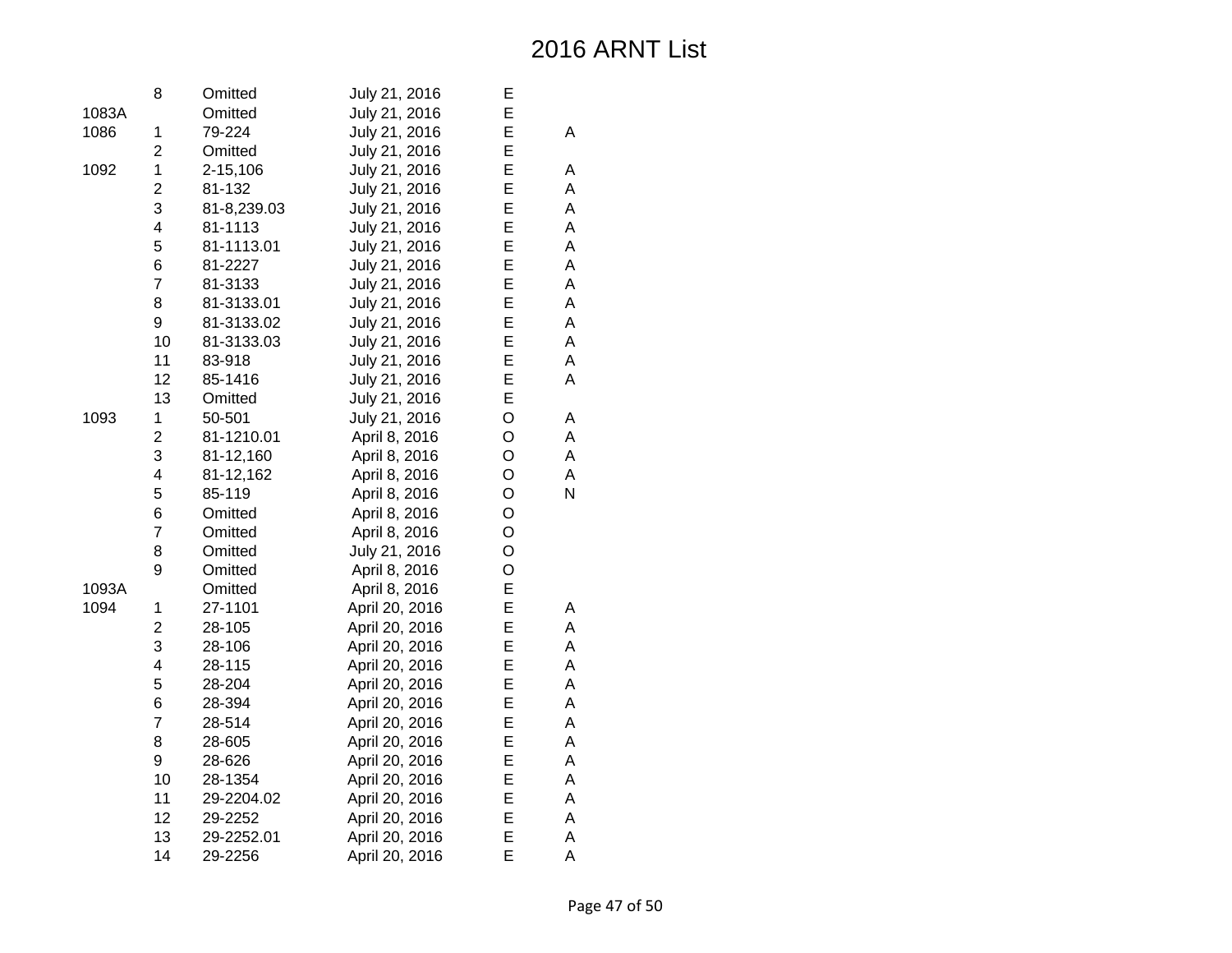|       | 15                      | 29-2258      | April 20, 2016 | E | А |
|-------|-------------------------|--------------|----------------|---|---|
|       | 16                      | 29-2260      | April 20, 2016 | E | A |
|       | 17                      | 29-2262      | April 20, 2016 | E | A |
|       | 18                      | 29-2263      | April 20, 2016 | E | А |
|       | 19                      | 29-2266      | April 20, 2016 | E | A |
|       | 20                      | 29-2266.01   | April 20, 2016 | E | N |
|       | 21                      | 29-2266.02   | April 20, 2016 | E | N |
|       | 22                      | 29-2266.03   | April 20, 2016 | E | N |
|       | 23                      | 29-2267      | April 20, 2016 | E | A |
|       | 24                      | 29-2268      | April 20, 2016 | E | A |
|       | 25                      | 29-2269      | April 20, 2016 | E | A |
|       | 26                      | 47-401       | April 20, 2016 | E | A |
|       | 27                      | 47-502       | April 20, 2016 | E | А |
|       | 28                      | 47-901       | April 20, 2016 | E | А |
|       | 29                      | 47-903       | April 20, 2016 | E | A |
|       | 30                      | 47-908       | April 20, 2016 | E | Α |
|       | 31                      | 47-919       | April 20, 2016 | E | N |
|       | 32                      | 60-6,197.03  | April 20, 2016 | E | A |
|       | 33                      | 71-2482      | April 20, 2016 | E | A |
|       | 34                      | 83-187       | April 20, 2016 | E | А |
|       | 35                      | 83-1,100.02  | April 20, 2016 | E | А |
|       | 36                      | 83-1,101     | April 20, 2016 | E | A |
|       | 37                      | 83-1,119     | April 20, 2016 | E | A |
|       | 38                      | 83-1,122     | April 20, 2016 | E | A |
|       | 39                      | 83-1,135.03  | April 20, 2016 | E | N |
|       | 40                      | 83-1,122.01  | April 20, 2016 | E | А |
|       | 41                      | 83-1,135     | April 20, 2016 | E | А |
|       | 42                      | 83-1,135.02  | April 20, 2016 | E | А |
|       | 43                      | 83-4,114     | April 20, 2016 | E | A |
|       | 44                      | Omitted      | April 20, 2016 | E |   |
|       | 45                      | Omitted      | April 20, 2016 | E |   |
| 1098  | 1                       | 33-107.01    | July 21, 2016  | E | A |
|       | $\overline{2}$          | Omitted      | July 21, 2016  | E |   |
| 1098A |                         | Omitted      | July 21, 2016  | E |   |
| 1101  | 1                       | 81-15,158.01 | July 21, 2016  | E | А |
|       | $\overline{\mathbf{c}}$ | 81-15,159.01 | July 21, 2016  | E | N |
|       | 3                       | 81-15,160    | July 21, 2016  | E | Α |
|       | 4                       | Omitted      | July 21, 2016  | E |   |
| 1105  | 1                       | 53-501       | April 19, 2016 | E | Ν |
|       | $\overline{c}$          | 53-502       | April 19, 2016 | E | N |
|       | 3                       | 53-503       | April 19, 2016 | E | N |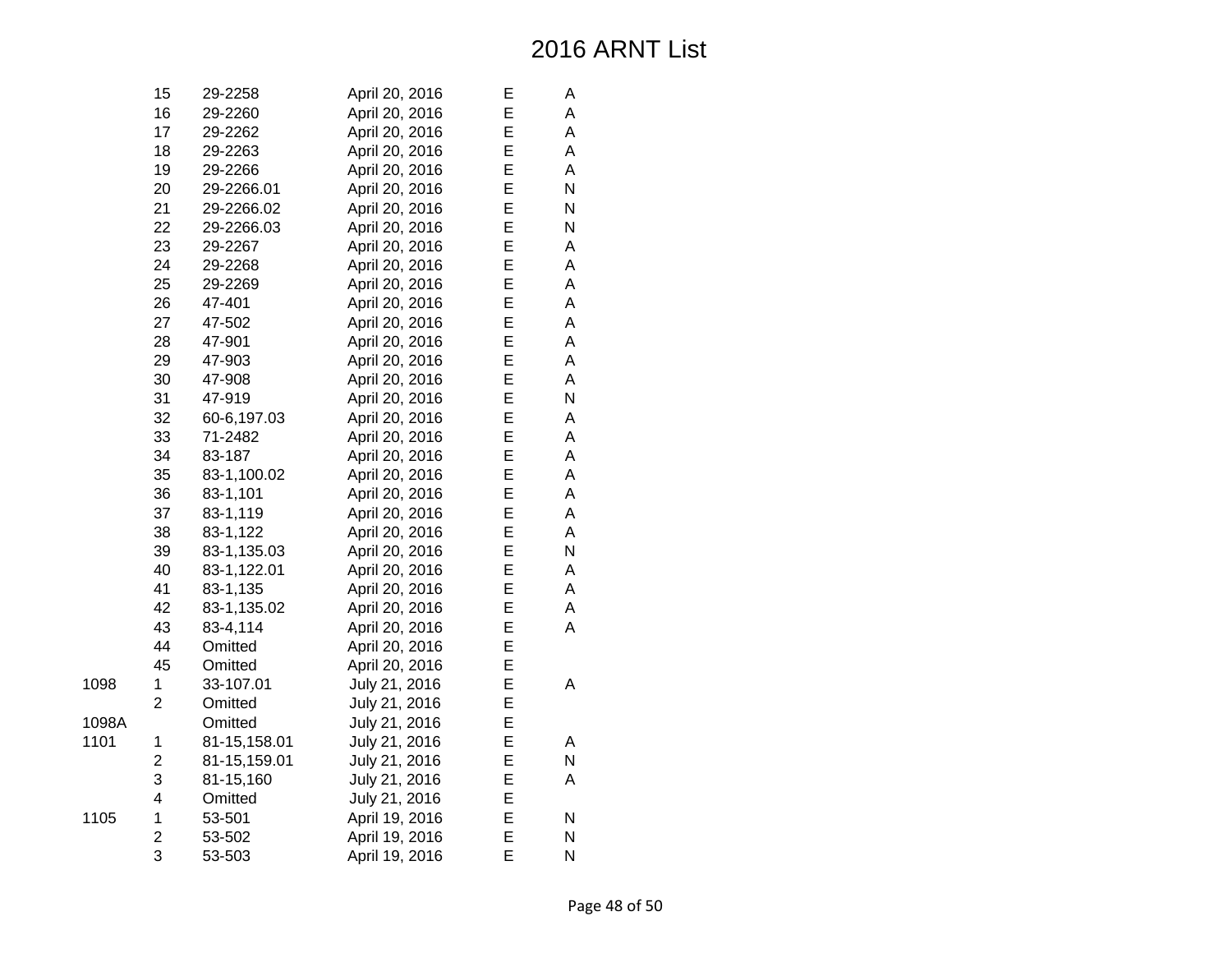| 4              | 53-504    | April 19, 2016 | Е | N |
|----------------|-----------|----------------|---|---|
| 5              | 53-505    | April 19, 2016 | E | N |
| 6              | 53-103.09 | April 19, 2016 | E | A |
| 7              | 53-103.18 | April 19, 2016 | Е | A |
| 8              | 53-103.20 | April 19, 2016 | E | A |
| 9              | 53-103.41 | April 19, 2016 | E | A |
| 10             | 53-103.44 | April 19, 2016 | E | A |
| 11             | 53-123.01 | April 19, 2016 | E | A |
| 12             | 53-123.14 | April 19, 2016 | E | A |
| 13             | 53-123.15 | April 19, 2016 | E | A |
| 14             | 53-123.17 | April 19, 2016 | E | A |
| 15             | 53-124    | April 19, 2016 | E | A |
| 16             | 53-124.01 | April 19, 2016 | E | A |
| 17             | 53-124.11 | April 19, 2016 | E | A |
| 18             | 53-124.12 | April 19, 2016 | E | A |
| 19             | 53-125    | April 19, 2016 | E | A |
| 20             | 53-129    | April 19, 2016 | E | A |
| 21             | 53-131.01 | April 19, 2016 | E | A |
| 22             | 53-132    | April 19, 2016 | E | A |
| 23             | 53-135    | April 19, 2016 | E | A |
| 24             | 53-168.06 | April 19, 2016 | E | A |
| 25             | 53-169    | April 19, 2016 | E | A |
| 26             | 53-171    | April 19, 2016 | E | A |
| 27             | 53-175    | April 19, 2016 | E | A |
| 28             | 53-178    | April 19, 2016 | E | A |
| 29             | 53-187    | April 19, 2016 | E | A |
| 30             | 53-194.03 | April 19, 2016 | E | A |
| 31             | 53-1,100  | April 19, 2016 | E | A |
| 32             | Omitted   | April 19, 2016 | E |   |
| 33             | Omitted   | April 19, 2016 | E |   |
| 34             | Omitted   | April 19, 2016 | E | R |
| 34             |           | April 19, 2016 | E | R |
| 35             | Omitted   | April 19, 2016 | E |   |
|                | Omitted   | April 19, 2016 | E |   |
| 1              | 25-21,302 | July 21, 2016  | E | Α |
| $\overline{2}$ | 25-21,303 | July 21, 2016  | E | N |
| 3              | 28-101    | July 21, 2016  | E | A |
| 4              | 28-109    | July 21, 2016  | E | A |
| 5              | 28-416    | July 21, 2016  | E | A |
| 6              | 28-431    | July 21, 2016  | E | A |
| $\overline{7}$ | 28-813.01 | July 21, 2016  | E | A |

1105A

1106

R 28-1479